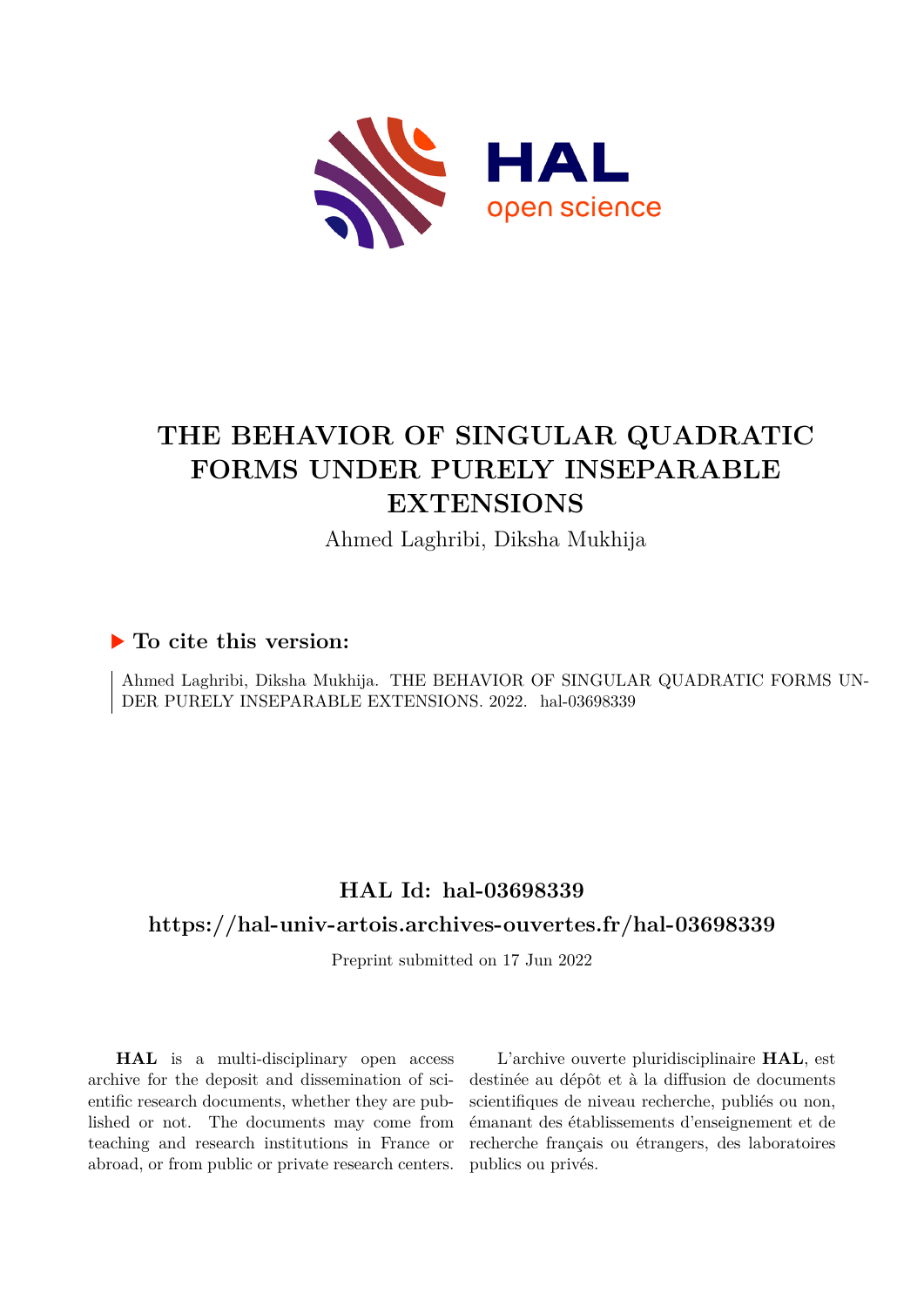# THE BEHAVIOR OF SINGULAR QUADRATIC FORMS UNDER PURELY INSEPARABLE EXTENSIONS

#### $AHMED$  LAGHRIBI<sup>1</sup> AND DIKSHA MUKHIJA<sup>2</sup>

ABSTRACT. Let  $F$  be a field of characteristic 2 and  $K$  a purely inseparable modular extension of F. Our aim in this paper is to give a complete classification of anisotropic semisingular  $F$ quadratic forms  $\varphi$  that have over K a maximal Witt index and a defect index at least equal to the half of the dimension of the quasilinear part. The case of totally singular quadratic forms will be also treated. Our method also allows us to classify the forms  $\varphi$  under the unique hypothesis of maximality of the Witt index over  $K$ . This extends a recent result of Sobiech studying the hyperbolicity of nonsingular  $F$ -quadratic forms over  $K$  [17]. Based on our classifications, we are able to give necessary and sufficient conditions under which an anisotropic semisingular  $F$ -quadratic form has a given Witt index over K. We also study the quasi-hyperbolicity of semisingular  $F$ quadratic forms over function fields of certain irreducible polynomials and extend to such forms many results established by the first author in [11].

#### 1. INTRODUCTION

Throughout this paper F denotes a field of characteristic 2. Let  $\varphi$  be an anisotropic quadratic form over  $F$ , and  $K$  a field extension of  $F$ . An important problem in the algebraic theory of quadratic forms is to study the behavior of  $\varphi$  after extending scalars to K. A question in this sense consists in giving the conditions under which the form  $\varphi$  becomes isotropic over K. Similarly, when  $\varphi$  is nonsingular (*resp.* singular), we also ask for the hyperbolicity (*resp.* quasi-hyperbolicity) over K.

Singular quadratic forms split into two classes: Totally singular forms and semisingular forms (see Section 2 for details). The notion of quasi-hyperbolicity is a generalization of hyperbolicity to singular quadratic forms. Recall that a totally singular quadratic form  $\varphi$  is called *quasihyperbolic* if  $i_d(\varphi) \geq \frac{\dim \varphi}{2}$  $\frac{m\varphi}{2}$ , where  $i_d(\varphi)$  is the defect index of  $\varphi$ . Similarly, a semisingular quadratic form  $\varphi$  is called *quasi-hyperbolic* if  $i_t(\varphi) \geq \frac{\dim \varphi}{2}$  $\frac{m\varphi}{2}$ , where  $i_t(\varphi)$  is the total index of  $\varphi$ .

In the particular case when  $\varphi$  is an anisotropic semisingular quadratic form and  $K = F(p)$ is the function field of an irreducible polynomial  $p \in F[x_1, \dots, x_n]$ , the quasi-hyperbolicity of  $\varphi$  over K implies that p is inseparable, meaning that  $p \in F[x_1^2, \dots, x_n^2]$ , and the condition  $i_t(\varphi_K) \geq \frac{\dim \varphi}{2}$  $\frac{m\varphi}{2}$  is equivalent to saying that the Witt index  $i_W(\varphi_K)$  is maximal (i.e.,  $i_W(\varphi_K)$ )  $\dim \varphi - \dim \mathrm{ql}(\varphi)$  $\frac{2^{\dim q_1(\varphi)}}{2}$ ) and the quasilinear part  $\text{ql}(\varphi)$  of  $\varphi$  is quasi-hyperbolic over K (Proposition 2.3). This equivalence is no longer true for a field extension given by the compositum of function fields of irreducible polynomials as the simple example 2.2 shows. For this reason we introduce the following definition: *A semisingular quadratic form* φ *is called strictly quasi-hyperbolic if the Witt index*  $i_W(\varphi)$  *is maximal and*  $ql(\varphi)$  *is quasi-hyperbolic.* 

MSC: 11E04, 11E81

*Date*: May 16, 2022.

*Key words and phrases.* Quadratic forms, quasi-hyperbolicity, isotropy, purely inseparable modular extensions.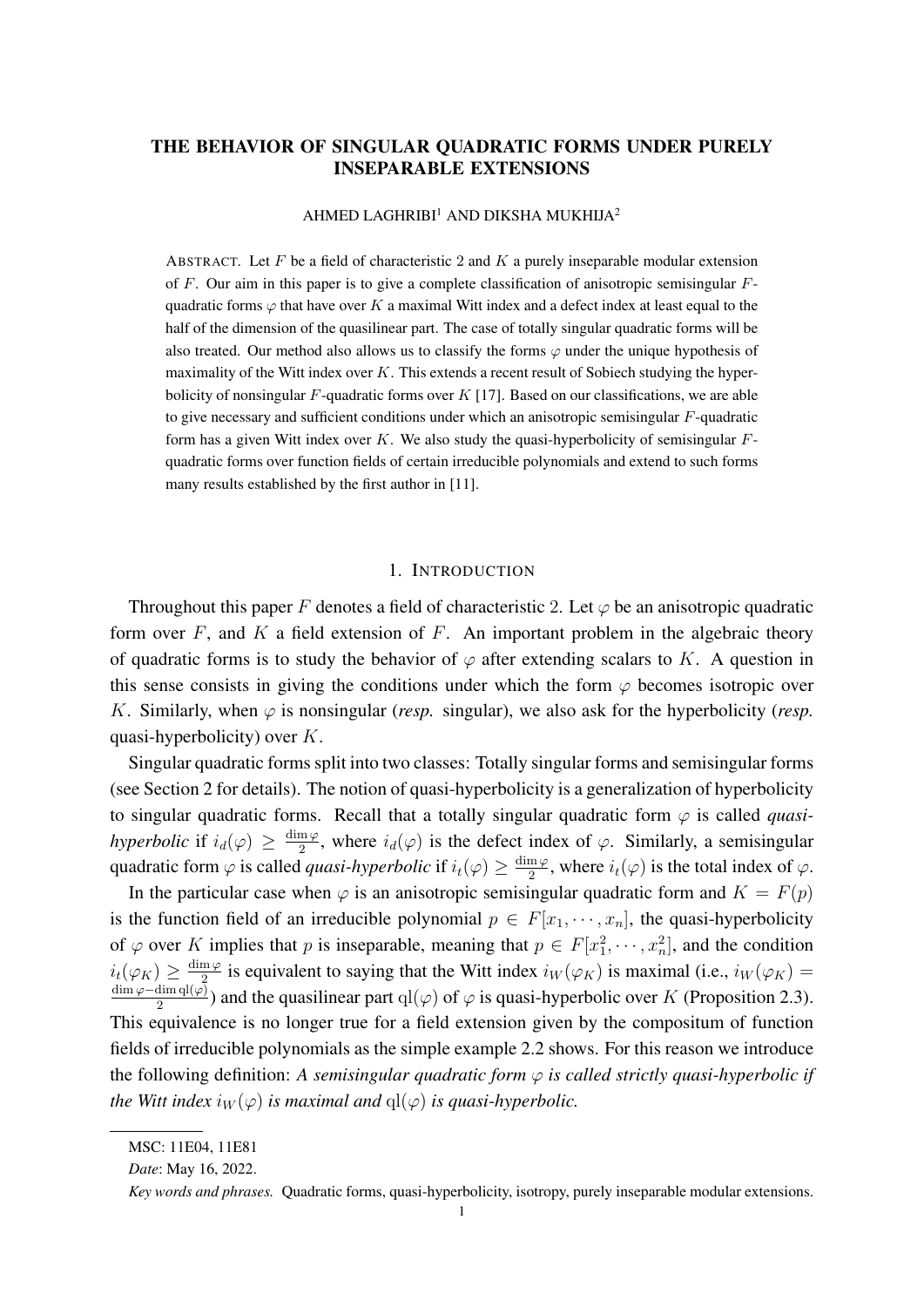Our aim in this paper is to study the strict quasi-hyperbolicity of anisotropic semisingular quadratic forms over purely inseparable modular extensions. This is motived by a recent work of Sobiech [17], which gave a complete answer to the hyperbolicity of nonsingular F-quadratic forms over purely inseparable extensions of  $F$  (not necessarily modular). Here we restrict ourselves to purely inseparable modular extensions due to the fact that we can't control the quasi-hyperbolicity of totally singular forms over purely inseparable extensions which are not modular. Corollary 3.2 gives a complete answer to the quasi-hyperbolicity of anisotropic totally singular forms over purely inseparable modular extensions completing a previous result of Hoffmann on the isotropy for the same forms and extensions [4, Theorem 5.9]. The main result of this paper is Theorem 7.1 that gives a complete answer to the strict quasi-hyperbolicity of semisingular quadratic forms over purely inseparable modular extensions of exponent  $> 1$ . The case of exponent 1, i.e., multiquadratic purely inseparable extensions is answered in Theorem 6.1.

Theorem 7.1 is a generalization to semisingular quadratic forms of a result of Sobiech on the hyperbolicity of nonsingular quadratic forms over purely inseparable extensions. More precisely, the generator forms mentioned in equation (3.2) will play a crucial role in our classifications, and already appear in [17]. For his method, Sobiech first computed the kernel of purely inseparable extensions in the setting of Kato-Milne cohomology and then translated it to quadratic forms with the help of Kato's isomorphism giving the connection between nonsingular quadratic forms and differential forms [8]. For our proof of Theorem 7.1, we take a completely different method specific to singular quadratic forms since there is no connection established between such forms and differential forms. In a way, situation is a bit subtle and rigorous in case of singular quadratic forms since many well known results like Witt cancellation are not applicable for singular forms.

To prove Theorem 7.1, we first treat the case of a simple purely inseparable extension and working on the same lines extend the proof for any purely inseparable modular extension with slightly more technical computations. For the convenience of the reader, we mention the proof of both cases. We give here the outline of proof for a simple purely inseparable extension F( $\sqrt[2^n]{d}$ ),  $n \ge 2$ . We divide this proof into two major steps: We first study the case where the semisingular form  $\varphi$  is of the type  $(1, s)$  and becomes quasi-hyperbolic over  $F(\sqrt[2^n]{d})$  (Proposition 5.2). In this first step, we use an induction on  $n$ , and we also take help of a recent result of ours [15, Theorem 1.1], which gives us that  $\varphi$  represents the polynomial  $x^{2^n} + d$  up to a scalar represented by  $\varphi$ . Further, we use the Cassel-Pfister theorem (Proposition 4.2). The second step deals with an induction on the dimension of the nonsingular part of the semisingular form using a tricky argument based on the so-called completion lemma (Lemma 2.6).

This paper is organized as follows. In section 2, we recall some definitions and results on quadratic forms in characteristic 2. In Section 3, we give some preliminaries concerning the quasi-hyperbolicity of totally singular forms over purely inseparable modular extensions, and introduce some background on the generator forms in equation (3.2). Section 4 is devoted to computations on these generator forms when they are defined over an inseparable quadratic extension of  $F$ , and to some representation results. In section 5, we prove Theorem 5.1 that treats the quasi-hyperbolicity over purely inseparable simple extensions. Section 6 contains the proof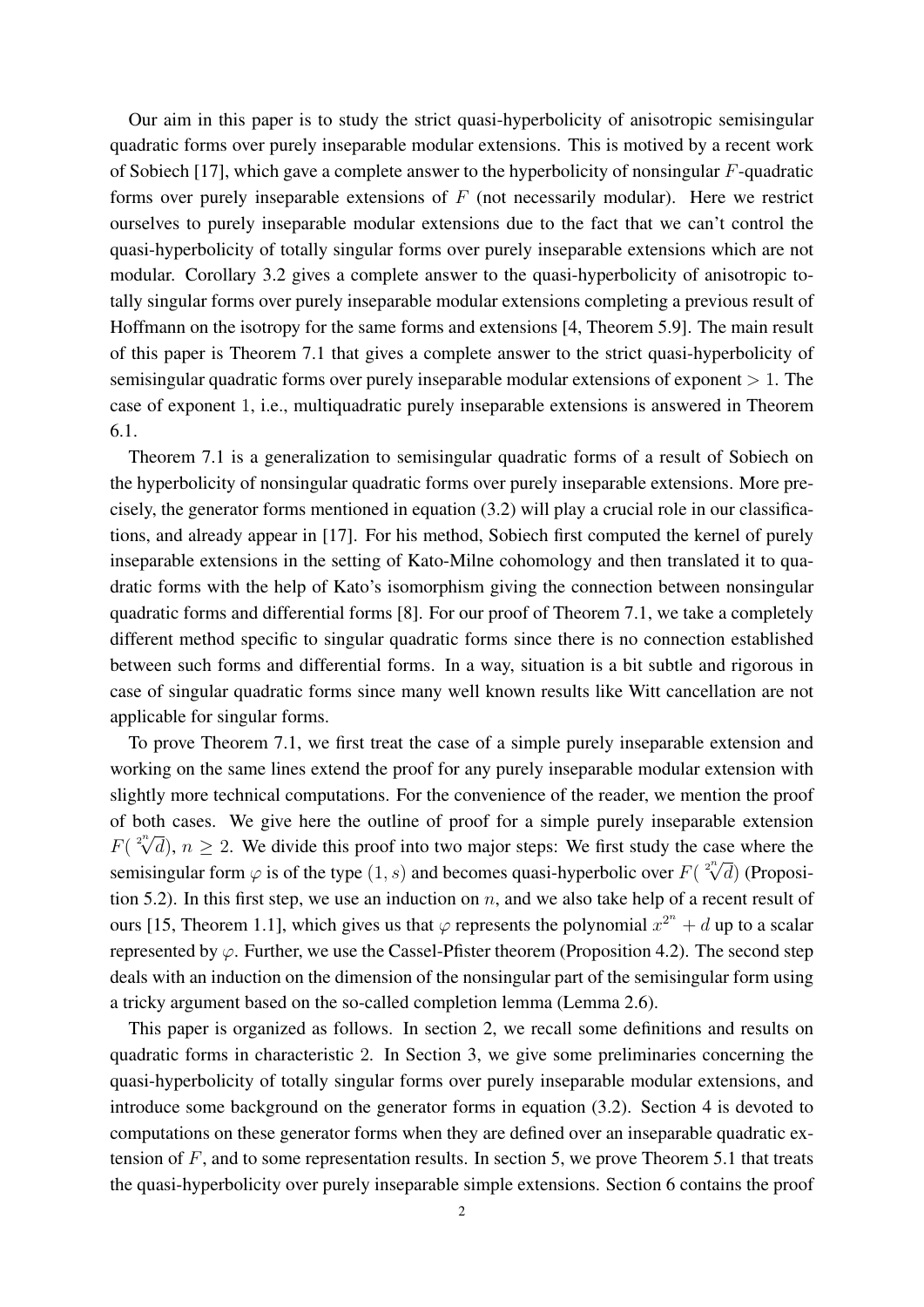of Theorem 6.1 concerning multiquadratic purely inseparable extensions, and then in Section 7 we give the proof of our main result (Theorem 7.1). As an application we completely answer the isotropy of semisingular quadratic forms over purely inseparable modular extensions (Theorem 8.4). In the last section, we introduce the notion of a strong Pfister set, in the spirit of what was done in [11], and give some domination results when a semisingular quadratic form represents certain inseparable polynomials. We also give a complete classification of quadratic forms that become quasi-hyperbolic over the function fields of the following irreducible polynomials  $x^4 + ax^2 + b$ ,  $x^4 + ay^2 + b$  and  $x^4 + ay^4 + bx^2$ .

### 2. BACKGROUND ON QUADRATIC FORMS

Let  $\varphi$  be a quadratic form over F with underlying vector space V. The radical of  $\varphi$  is the F-vector space

$$
\operatorname{Rad}(\varphi) := \{ v \in V \mid B_{\varphi}(v, w) = 0 \text{ for all } w \in V \},
$$

where  $B_{\varphi}$  is the polar form of  $\varphi$ . The restriction of  $\varphi$  to  $\text{Rad}(\varphi)$  is given by a diagonal quadratic form  $\sum_{i=1}^{s} c_i x_i^2$  that we denote  $\langle c_1, \ldots, c_s \rangle$ . Obviously, this form is unique up to isometry, we call it the quasilinear part of  $\varphi$  and denote it ql( $\varphi$ ).

Over the space V, the form  $\varphi$  can be written as follows:

$$
(2.1) \qquad \qquad \varphi \simeq [a_1, b_1] \perp [a_2, b_2] \perp \ldots \perp [a_r, b_r] \perp \mathbf{q} \mathbf{l}(\varphi),
$$

where  $\simeq$  and  $\perp$  denotes the isometry and orthogonal sum of quadratic forms, and [a, b] denotes the quadratic form  $ax^2 + xy + by^2$ . In this case, we say that  $\varphi$  is of type  $(r, s)$ . As in equation (2.1), the form  $\varphi$  is called:

- nonsingular if  $s = 0$ ,
- totally singular if  $r = 0$ ,
- semisingular if  $r > 0$  and  $s > 0$ .
- singular if  $s > 0$ .

We denote by dim  $\varphi$  the dimension of  $\varphi$ . We say that  $\varphi$  represents  $\alpha$  if there exists  $v \in V$ such that  $\varphi(v) = \alpha$ . We denote by  $D_F(\varphi)$  the set of values in  $F^*$  represented by  $\varphi$ . We let  $D_F^0(\varphi) = D_F(\varphi) \cup \{0\}.$ 

For  $a, b \in F$  and  $\alpha \in F^*$ , let  $[a; \alpha; b]$  denote the binary quadratic form  $ax^2 + \alpha xy + by^2$ . For  $p \in F[x_1, x_2, \ldots, x_n]$  an irreducible polynomial, let  $F(p)$  be the field of fractions of the quotient ring  $F[x_1, \ldots, x_n]/(p)$ . We call it the function field of p.

A scalar  $\alpha \in F^*$  is called a norm of  $\varphi$  if  $\varphi \simeq \alpha \varphi$ .

For a field extension  $K/F$  and  $\varphi$  an F-quadratic form, let  $\varphi_K$  denote the form  $\varphi$  considered as a form over  $K$  by scalar extension.

2.1. Witt decomposition. We say that  $\varphi$  is isotropic if there exists  $v \in V \setminus \{0\}$  such that  $\varphi(v) = 0$ , otherwise  $\varphi$  is called anisotropic.

For any integer  $n \geq 0$ , the quadratic form  $\varphi \perp ... \perp \varphi$  is denoted by  $n \times \varphi$ .

 $\overline{n}$  times The quadratic form  $\varphi$  uniquely decomposes as follows:

$$
\varphi \simeq \varphi_{an} \perp i \times [0,0] \perp j \times \langle 0 \rangle ,
$$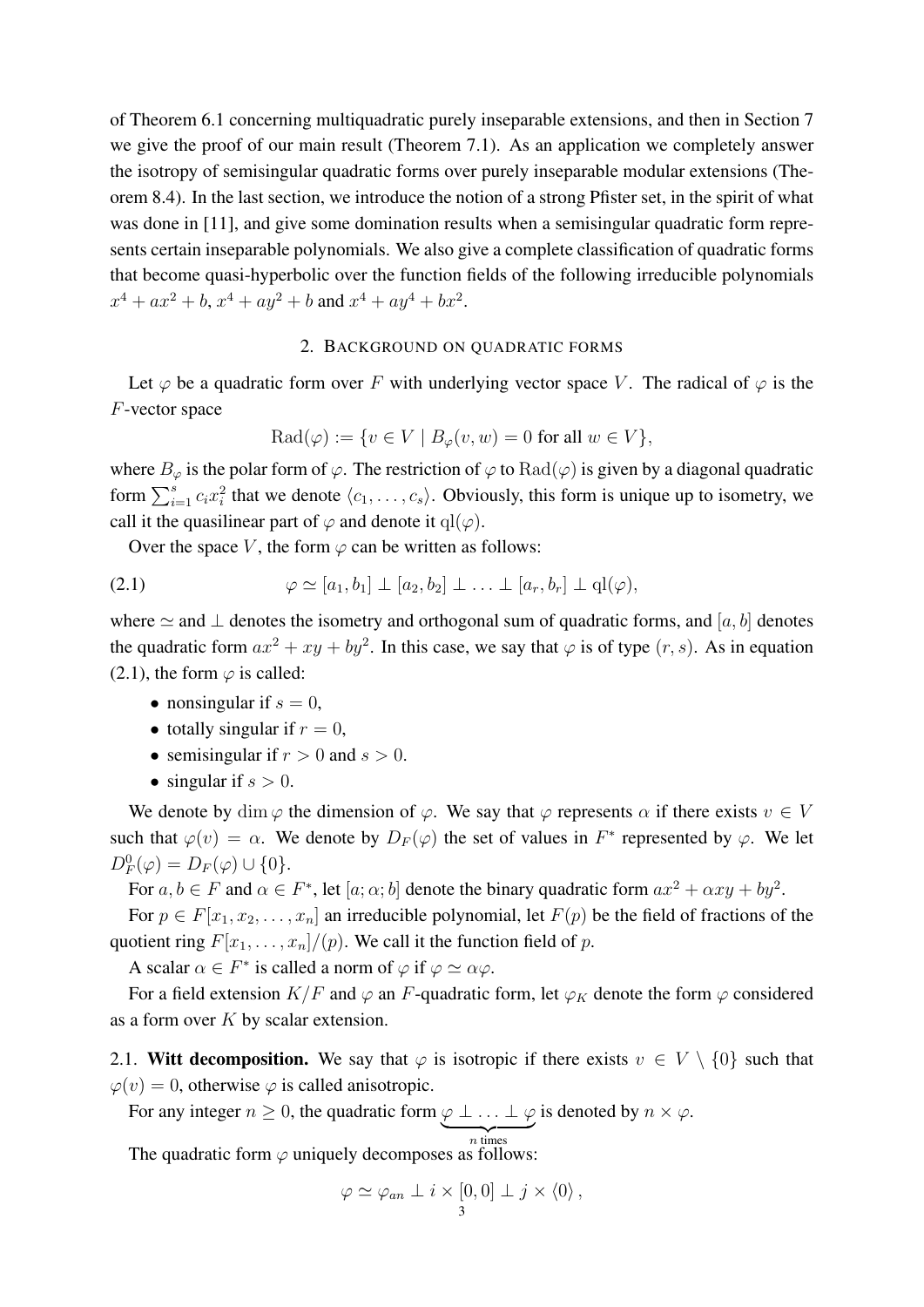where  $\varphi_{an}$  is an anisotropic quadratic form. We call  $\varphi_{an}$  the anisotropic part of  $\varphi$ , and the integer i (*resp.* j) is called the Witt index (*resp.* the defect index) of  $\varphi$ . The integer  $i + j$  is called the total index of  $\varphi$ . We denote i, j and  $i + j$  by  $i_W(\varphi)$ ,  $i_d(\varphi)$  and  $i_t(\varphi)$ , respectively. The form  $\varphi$  is called nondefective when  $i_d(\varphi) = 0$ .

Two quadratic forms  $\varphi_1$  and  $\varphi_2$  are Witt-equivalent, denoted by  $\varphi_1 \sim \varphi_2$ , if  $\varphi_1 \perp m \times [0,0] \simeq$  $\varphi_2 \perp n \times [0,0]$  for some  $m, n \in \mathbb{N}$ .

# **Definition 2.1.** *Let*  $\varphi$  *be a singular quadratic form.*

*(1)* If  $\varphi$  *is totally singular, then*  $\varphi$  *is called quasi-hyperbolic if*  $i_d(\varphi) \geq \frac{\dim \varphi}{2}$  $\frac{\mathrm{m}\,\varphi}{2}$ . *(2) If*  $\varphi$  *is semisingular, then*  $\varphi$  *is called quasi-hyperbolic (resp. strictly quasi-hyperbolic) if*  $i_t(\varphi) \geq \frac{\dim \varphi}{2}$  $\frac{m\,\varphi}{2}$  (resp.  $i_W(\varphi) = \frac{\dim \varphi - \dim \mathrm{ql}(\varphi)}{2}$  and  $\mathrm{ql}(\varphi)$  is quasi-hyperbolic).

Obviously, a semisingular quadratic form which is strictly quasi-hyperbolic is in particular quasi-hyperbolic. But the converse is not always true as the following easy example shows:

**Example 2.2.** *Consider the quadratic form*  $\varphi = [t_1, t_2] \perp \langle 1, t_3, t_4, t_5 \rangle$  *defined over the rational function field*  $K = F(t_1, \dots, t_5)$  *in the indeterminates*  $t_1, \dots, t_5$ *. Extending the scalars to*  $L = K($ √  $\overline{t_3},$ √  $\overline{t_4},$ √  $\overline{t_5}$ ) *yields*  $\varphi_L \simeq [t_1, t_2] \perp \langle 1 \rangle \perp 3 \times \langle 0 \rangle$ *. Thus,*  $i_t(\varphi_L) \geq \frac{\dim \varphi}{2}$  $\frac{m\varphi}{2}$  *but*  $i_W(\varphi_L) = 0.$ 

However, the following proposition shows that the two versions of quasi-hyperbolicity coincide over the function field  $F(p)$  for any irreducible  $p \in F[x_1, \dots, x_n]$ .

**Proposition 2.3.** *(*[15, Prop. 2.2]*)* Let  $p \in F[x_1, \dots, x_n]$  be an irreducible polynomial. Let  $\varphi$ *be an anisotropic semisingular quadratic form. If*  $\varphi$  *is quasi-hyperbolic over*  $F(p)$ *, then* p *is inseparable and*  $\varphi_{F(p)}$  *is strictly quasi-hyperbolic.* 

We recall the following cancellation result:

**Proposition 2.4.** *([9, Proposition 1.2] for (1), [6, Lemma 2.6] for (2)) Let*  $\varphi_1$ *,*  $\varphi_2$  *be two quadratic forms (possibly singular). Suppose that one of the following conditions holds: (1)*  $\varphi_1 \perp \psi \simeq \varphi_2 \perp \psi$  *for some nonsingular form*  $\psi$ *, (2)*  $\varphi_1 \perp s \times \langle 0 \rangle \simeq \varphi_2 \perp s \times \langle 0 \rangle$  *for some integer*  $s \geq 0$  *and*  $\varphi_1$ *,*  $\varphi_2$  *nondefective. Then,*  $\varphi_1 \simeq \varphi_2$ *.* 

The following isometries are easy to prove and will be used in our proofs:

$$
[a, b] \perp [c, d] \simeq [a + c, b] \perp [c, b + d],
$$

$$
[a, b] \perp \langle c \rangle \simeq [a + c, b] \perp \langle c \rangle,
$$

$$
[1, a] \simeq [1, a^2],
$$

$$
\alpha[a, b] \simeq [\alpha a, \alpha^{-1} b],
$$

$$
[a; \alpha; b] \simeq [a, b\alpha^{-2}],
$$

for all  $a, b, c \in F$  and  $\alpha \in F^*$ . In particular, the first isometry gives the equivalence  $[a, b] \perp$  $[a, d] \sim [a, b + d].$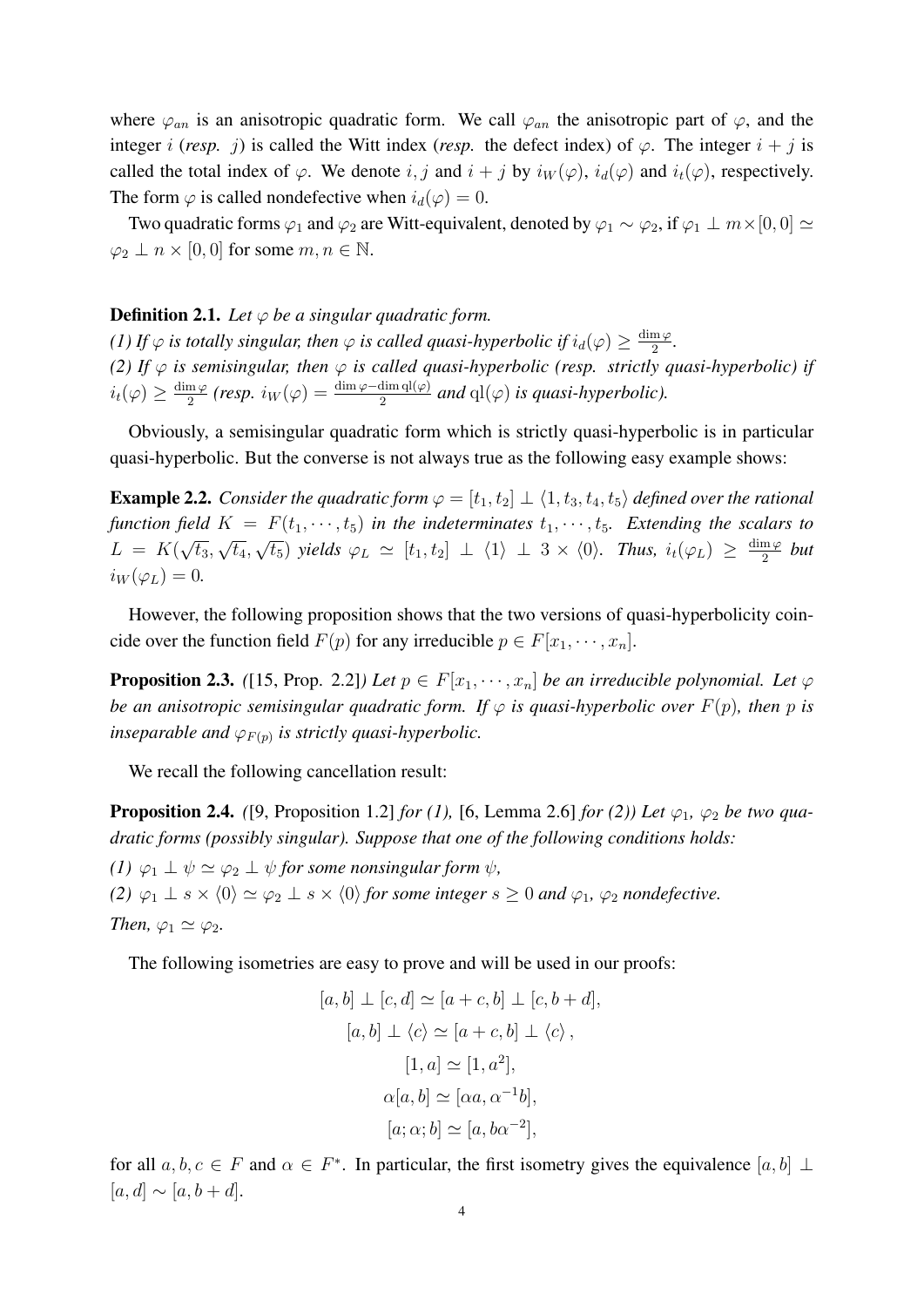2.2. **Pfister forms.** For  $a_1, \ldots, a_n \in F^*$ , let  $\langle a_1, \ldots, a_n \rangle$  be the diagonal bilinear form defined by:

$$
((x_1,\ldots,x_n),(y_1,\ldots,y_n))\mapsto \sum_{i=1}^n a_i x_i y_i.
$$

Let  $W(F)$  (*resp.*  $W_q(F)$ ) be the Witt ring of regular symmetric F-bilnear forms (*resp.* the Witt group of nonsingular F-quadratic forms). The group  $W_q(F)$  is endowed with a  $W(F)$ module structure as follows: To any regular symmetric  $F$ -bilinear form  $B$  on a vector space  $U$ and nonsingular F-quadratic form  $\varphi$  on a vector space V, we associate a nonsingular quadratic form  $B \otimes \varphi$  defined on  $U \otimes_F V$  by:

$$
B \otimes \varphi(u \otimes v) = B(u, u)\varphi(v) \text{ for any } (u, v) \in U \times V
$$

and whose polar form is  $B \otimes B_{\varphi}$  [2].

An *n*-fold bilinear Pfister form is a form of type  $B = \langle 1, a_1 \rangle_b \otimes \cdots \otimes \langle 1, a_n \rangle_b$  for some  $a_i \in$  $F^*$ ; we write  $B = \langle \langle a_1, \cdots, a_n \rangle \rangle_b$  for short. If  $Q : x \mapsto B(x, x)$  is the totally singular quadratic form associated to B, we write  $Q = \langle \langle a_1, \dots, a_n \rangle \rangle$  and call it an *n*-fold quasi-Pfister form. An  $(n+1)$ -fold quadratic Pfister form is a nonsingular quadratic form of type  $\langle\langle a_1,\dots,a_n\rangle\rangle_{b}\otimes[1,b]$ for some  $a_i \in F^*$ ,  $b \in F$ , we denote it  $\langle \langle a_1, \dots, a_n; b \rangle$ . Both Pfister and quasi-Pfister forms are round, i.e.,  $x \in F^*$  is represented by a Pfister (or quasi-Pfister) form  $\pi$  if and only if  $\pi \simeq x\pi$  [2, Th. 2.4, page 95], [6, Prop. 8.5]. The set of forms isometric (*resp.* similar) to n-fold quadratic Pfister forms will be denoted by  $P_n(F)$  (*resp.*  $GP_n(F)$ ).

Let  $Q$  be a quadratic Pfister form and  $B$  a bilinear form. Using the roundness of  $Q$ , we prove the following: If  $B \otimes Q$  is isotropic, then there exists an isotropic bilinear form  $B'$  such that  $B\otimes Q \simeq B'\otimes Q$ . In particular,  $(B\otimes Q)_{an} \simeq C\otimes Q$  for some bilinear form C and  $i_W(B\otimes Q)$  is divisible by  $\dim Q$ . Similarly, if we take Q a quadratic form and B a bilinear Pfister form, then  $(B \otimes Q)_{an} \simeq B \otimes Q'$  for some quadratic form  $Q'$  and  $i_W(B \otimes Q)$  is divisible by dim B. For totally singular forms, we also have the following: If  $Q'$  is a quasi-Pfister form and  $\rho$  a totally singular form, then  $(Q' \otimes \rho)_{an} \simeq Q' \otimes \delta$  for some totally singular form  $\delta$ , and  $i_d(\rho \otimes Q')$  is divisible by  $\dim Q'$ .

We also have the following fact: If  $Q$  be a quadratic Pfister form,  $B$  a bilinear form and  $\alpha \in D_F(B \otimes Q)$ , then there exists a bilinear form B' such that  $B \otimes Q \simeq (\langle \alpha \rangle_b \perp B') \otimes Q$ . Similarly, If  $Q'$  is a quasi-Pfister form,  $\rho$  a totally singular form and  $\alpha \in D_F(Q' \otimes \rho)$ , then there exists a totally singular form  $\rho'$  such that  $Q' \otimes \rho \simeq Q' \otimes (\langle \alpha \rangle \perp \rho')$ . These two facts are due to the roundness property of Pfister forms.

2.3. **Dominated forms.** Let  $\varphi$  and  $\psi$  be quadratic forms with underlying vector spaces V and W, respectively. We say that  $\varphi$  is dominated by  $\psi$ , denoted  $\varphi \prec \psi$ , if there exists an injective F-linear map  $\sigma : V \longrightarrow W$  such that  $\varphi(v) = \psi(\sigma(v))$  for all  $v \in V$ . We say that  $\varphi$  is weakly dominated by  $\psi$  if there exists  $\alpha \in F^*$  such that  $\alpha \varphi \prec \psi$ . An explicit translation of the domination relation is given by the following theorem.

**Theorem 2.5.** ([6, Th. 3.4]*)* Let  $\varphi$  and  $\psi$  be quadratic forms over F. Then,  $\varphi$  is dominated *by*  $\psi$  *is there exist nonsingular quadratic forms*  $\varphi_r$  *and*  $\tau$ , *nonnegative integers*  $s' \leq s \leq s''$ ,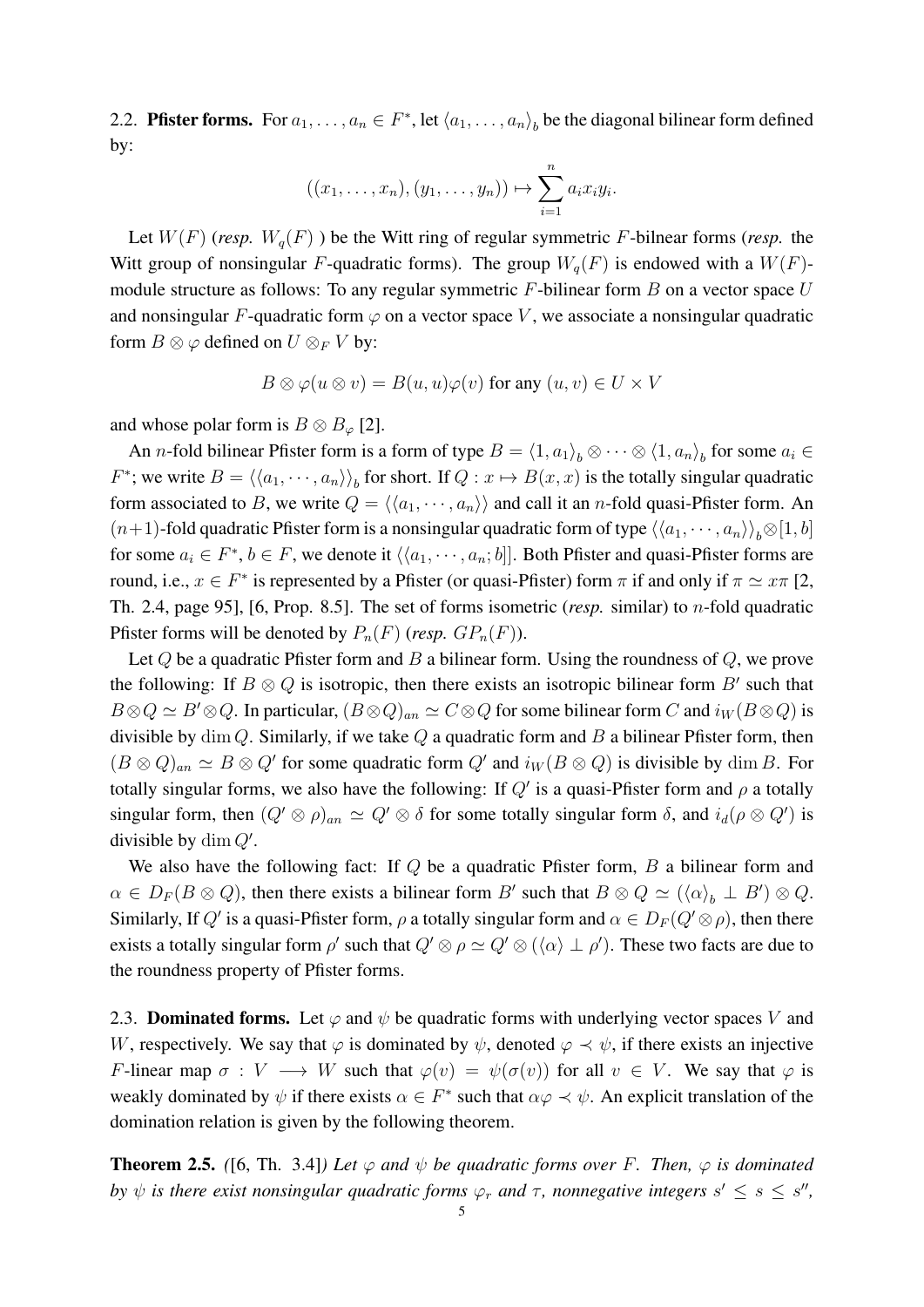$$
c_i \in F(1 \leq i \leq s'') \text{ and } d_j \in F(1 \leq j \leq s') \text{ such that } \varphi \simeq \varphi_r \perp \langle c_1, \ldots, c_s \rangle \text{ and}
$$

$$
\psi \simeq \varphi_r \perp \tau \perp [c_1, d_1] \perp \ldots \perp [c_{s'}, d_{s'}] \perp \langle c_{s'+1}, \ldots, c_{s''} \rangle.
$$

We also mention the completion lemma due to Hoffmann and Laghribi which will play a crucial role in many proofs.

Lemma 2.6. *(*[6, Lemma 3.9]*) Let* R *and* R′ *be nonsingular quadratic forms over* F*, and*  $c_i, c'_i, d_i \in F$ ,  $1 \leq i \leq n$ . Suppose that  $R \perp \langle c_1, \ldots, c_n \rangle \simeq R' \perp \langle c'_1, \ldots, c'_n \rangle$ . Then, there exist  $d'_1, \ldots, d'_n \in F$  such that  $R \perp [c_1, d_1] \perp \ldots \perp [c_n, d_n] \simeq R' \perp [c'_1, d'_1] \perp \ldots \perp [c'_n, d'_n]$ .

We derive from Lemma 2.6 some specific corollaries that we will need.

**Corollary 2.7.** Let  $\varphi = R \perp \text{ql}(\varphi)$  be an anisotropic quadratic form over F, and  $\pi$  a quasi-*Pfister form such that*  $ql(\varphi) \simeq \pi \otimes \gamma$  *for some totally singular form*  $\gamma$ *. Let*  $c_1, \dots, c_s \in D_F(\pi)$ *be such that*  $\langle c_1, \dots, c_s \rangle \prec \varphi$ *. Suppose that*  $1 \in D_F(R)$ *. Then, there exist*  $d_1, \dots, d_s \in F$  *and*  $R'$  *a nonsingular form such that*  $\varphi \simeq [c_1, d_1] \perp \cdots \perp [c_s, d_s] \perp R' \perp \text{ql}(\varphi)$ *. In particular,* dim  $R \geq 2s$ .

*Proof.* First we claim that  $D_F^0(\langle c_1, \dots, c_s \rangle) \cap D_F^0(\text{ql}(\varphi)) = \{0\}$ . In fact, suppose we have a nonzero scalar  $c \in D_F(\langle c_1, \dots, c_s \rangle) \cap D_F(\text{ql}(\varphi))$ . Using the roundness of  $\pi$ , we get  $q\vert(\varphi) \simeq \pi \otimes (\langle c \rangle \perp \cdots)$ . Since,  $\langle c_1, \cdots, c_s \rangle$  is anisotropic as it is dominated by  $\varphi$ , we get  $\langle c_1, \dots, c_s \rangle \subset \pi$ . Hence,  $c \in D_F(\pi)$ . Consequently, the condition  $q(\varphi) \simeq \pi \otimes (\langle c \rangle \perp \cdots)$ implies that  $1 \in D_F(ql(\varphi))$ , a contradiction because  $1 \in D_F(R)$  and  $\varphi$  is anisotropic. Since  $D_F^0(\langle c_1,\dots,c_s\rangle) \cap D_F^0(\text{ql}(\varphi)) = \{0\}$ , the domination condition  $\langle c_1,\dots,c_s\rangle \prec \varphi$  ensures the existence of a nonsingular form R' and scalars  $c'_1, \dots, c'_s, d'_1, \dots, d'_s \in F$  such that  $\langle c_1, \dots, c_s \rangle \simeq \langle c'_1, \dots, c'_s \rangle$  and  $\varphi \simeq [c'_1, d'_1] \perp \cdots \perp [c'_s, d'_s] \perp R' \perp \text{ql}(\varphi)$  (Theorem 2.5). Moreover, by the completion lemma, there exist  $d_1, \ldots, d_s \in F$  such that  $[c'_1, d'_1] \perp \cdots \perp$  $[c'_s, d'_s] \simeq [c_1, d_1] \perp \cdots \perp [c_s, d_s]$ . Hence the claim.

**Corollary 2.8.** Let  $d \in F^*$ , R, R' nonsingular F-quadratic forms and Q a totally singular F*-quadratic form. Suppose*

$$
(R \perp Q \perp dQ)_L \sim (R' \perp Q \perp dQ)_L,
$$

*where*  $L = F$  *or*  $L$  *is a multiquadratic purely inseparable extension of*  $F$ *. Then, there exists a nonsingular* F*-quadratic form* λ *such that:*

$$
(R \perp Q)_L \sim (R' \perp \langle 1, d \rangle_b \otimes \lambda \perp Q)_L.
$$

*Proof.* Let us write  $Q = \langle a_1, \dots, a_s \rangle$  for  $a_1, \dots, a_s \in F$ . Applying Lemma 2.6 to the equivalence

$$
(R \perp Q \perp dQ)_L \sim (R' \perp Q \perp dQ)_L,
$$

we get

(2.2) 
$$
(R \perp Q)_L \perp \sum_{i=1}^s [0, da_i] \sim (R' \perp Q)_L \perp \sum_{i=1}^s [b_i, da_i]
$$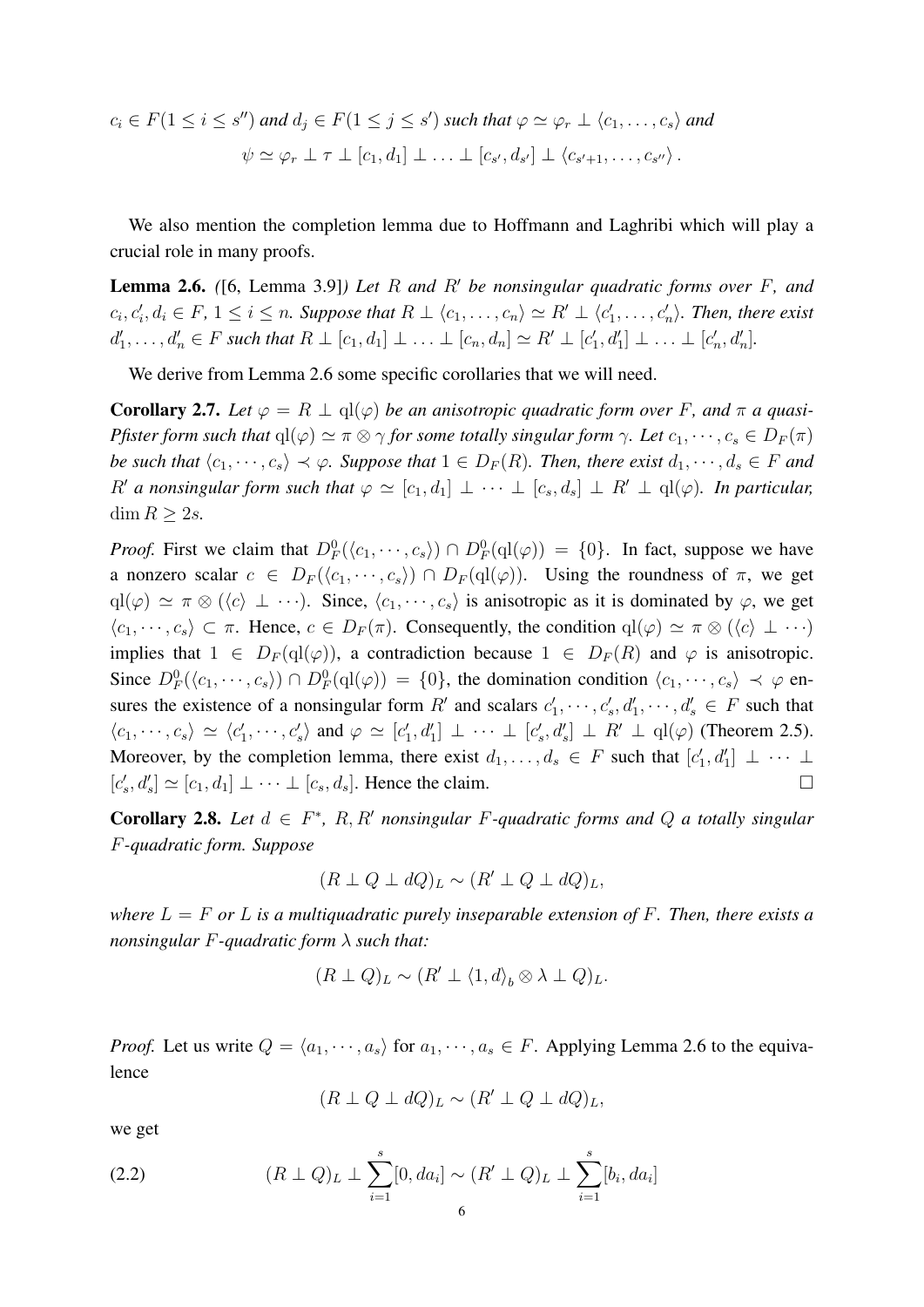for suitable  $b_1, \ldots, b_s \in L$ . Since  $\langle a_i \rangle \sim \langle a_i \rangle \perp [a_i, db_i]$  and  $\langle a_i \rangle \subset Q$ , we may write (2.2) as follows

$$
(R \perp Q)_L \sim R'_L \perp \langle 1, d \rangle_b \otimes \lambda \perp Q_L
$$

where  $\lambda = \sum_{i=1}^{s} [db_i, a_i]$  for all  $1 \leq i \leq s$ . Moreover, when  $a_i \neq 0$  we have  $[db_i, a_i] \simeq$  $a_i[1, a_i db_i] \simeq a_i[1, (a_i db_i)^2]$  is defined over F since  $L^2 \subset F$ , as desired.  $\Box$ 

**Corollary 2.9.** Let R, R' be nonsingular F-quadratic forms, and  $Q = \langle c_1, \dots, c_s \rangle$ , Q' totally *singular*  $F$ -quadratic forms. Let  $d \in F^*$  be such that

$$
R \perp Q \perp dQ \perp Q' \sim R' \perp Q \perp dQ \perp Q'.
$$

*Then, for any*  $x_1, \dots, x_s \in F$ , there exist  $\lambda$  and  $R''$  nonsingular F-quadratic forms such that dim  $R'' = 2s$  and

$$
R \perp \sum_{i=1}^{s} [c_i, x_i] \perp Q' \sim R' \perp \langle 1, d \rangle_b \otimes \lambda \perp R'' \perp Q'.
$$

*Proof.* We apply Lemma 2.6 to the equivalence  $R \perp Q \perp dQ \perp Q' \sim R' \perp Q \perp dQ \perp Q'$ , we get

$$
R \perp \sum_{i=1}^{s} ([c_i, x_i] \perp [dc_i, 0]) \perp Q' \sim R' \perp \sum_{i=1}^{s} ([c_i, y_i] \perp [dc_i, z_i]) \perp Q'.
$$

for suitable  $y_i, z_i \in F$  for  $1 \le i \le s$ . Moreover, using  $[c_i, y_i] \perp [dc_i, z_i] \sim \langle 1, d \rangle_b \otimes [c_i, y_i] \perp$  $[dc_i, d^{-1}y_i + z_i]$ , we obtain

$$
R \perp \sum_{i=1}^{s} [c_i, x_i] \perp Q' \sim R' \perp \langle 1, d \rangle_b \otimes \lambda \perp R'' \perp Q',
$$

where  $\lambda = \sum_{i=1}^{s} [c_i, y_i]$  and  $R'' = \sum_{i=1}^{s} [dc_i, d^{-1}y_i + z_i]$  of dimension 2s, as desired.  $\Box$ 

2.4. A result on excellence. A field extension  $L/F$  is called excellent for quadratic forms if for any F-quadratic form  $\varphi$ , there exists an F-quadratic form  $\psi$  such that  $(\varphi_L)_{an} \simeq \psi_L$ . The excellence property holds for totally singular quadratic forms over any field extension [12, Lem. 2.1]. More precisely, we have:

**Lemma 2.10.** Let  $L/F$  be a field extension and  $\varphi$  a totally singular F-quadratic form. Then, *there exists*  $\psi$  *a subform of*  $\varphi$  *such that*  $(\varphi_L)_{an} \simeq \psi_L$ .

Hence, using the uniqueness of the quasilinear part, we get the following lemma.

**Corollary 2.11.** *(*[6, Lemma 2.2]*)* Let  $\varphi$  be a quadratic form over F, and L any field extension *of* F. Then, there exists  $\psi$  *a* subform of  $q(\varphi)$  such that  $(q(\varphi_L))_{an} \simeq \psi_L$ .

A classical example of excellent extensions is given by quadratic extensions of  $F$  (separable or inseparable). More generally, for multiquadratic purely inseparable extensions we recall the following important result:

Theorem 2.12. *(*[5, Main theorem]*) If* L/F *is a multiquadratic purely inseparable extension of* F*, then* L/F *is excellent for quadratic forms.*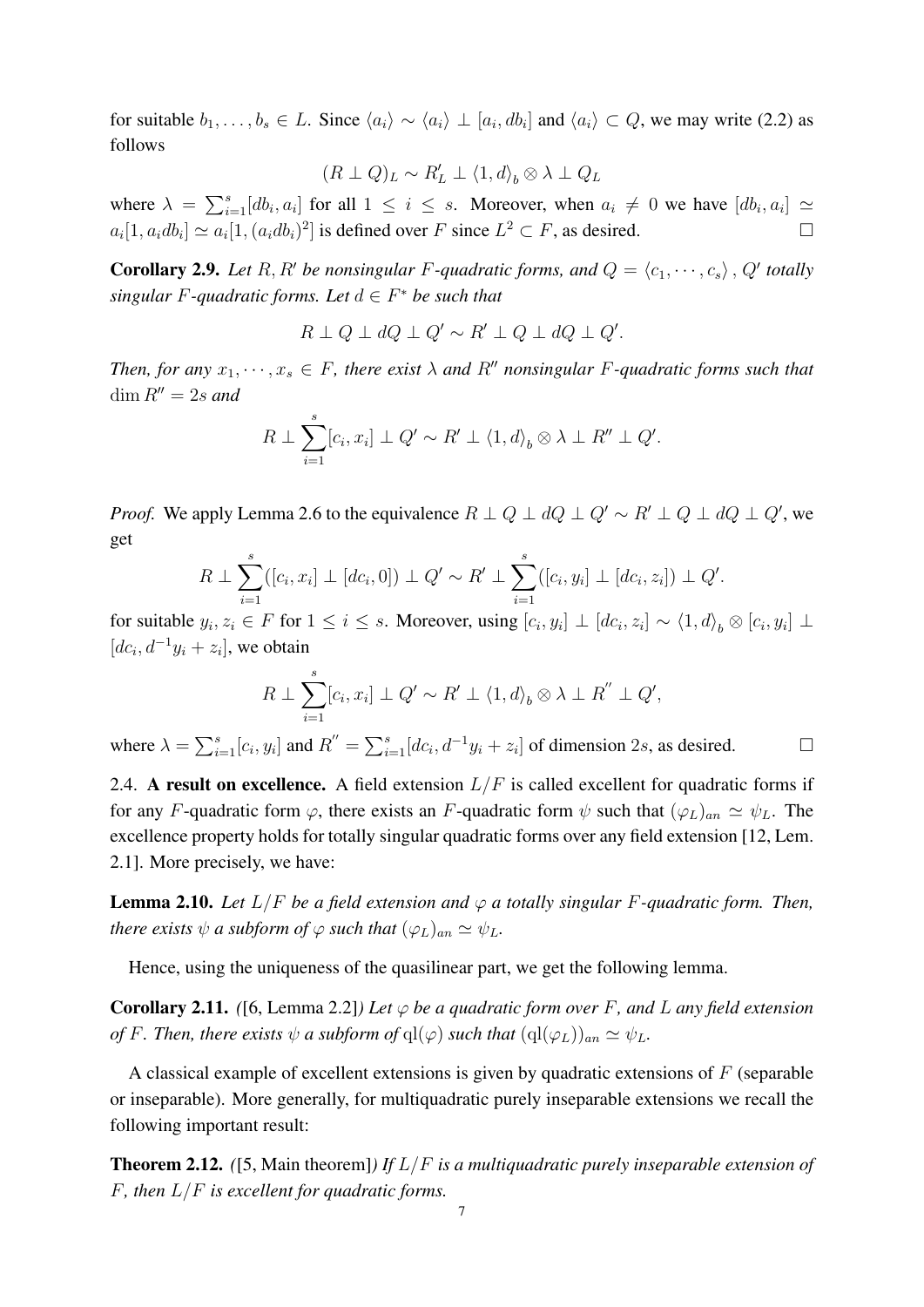#### 3. ON QUASI-HYPERBOLICITY OVER PURELY INSEPARABLE MODULAR EXTENSIONS

Let K be a purely inseparable extension of F. We say that  $K/F$  is modular if there exist  $K_1, \dots, K_s$  simple purely inseparable extensions of F such that  $K \simeq K_1 \otimes_F \cdots \otimes_F K_s$ . In other words,  $K/F$  is a purely inseparable modular extension if there exist  $d_1, \dots, d_s \in F$  and  $n_1, \dots, n_s \in \mathbb{N}_0$  such that:

(3.1) 
$$
K = F(\sqrt[2^{n_1}]{d_1}, \ldots, \sqrt[2^{n_s}]{d_s}) \text{ and } [K : F] = 2^{n_1 + \cdots + n_s}.
$$

In this case, the scalars  $d_1, \dots, d_s$  are 2-independent, and thus the quasi-Pfister form  $\pi :=$  $\langle \langle d_1, \dots, d_s \rangle \rangle$  is anisotropic. The exponent e of K is just the biggest integer among  $n_1, \dots, n_s$ . It is the smallest integer e satisfying  $K^{2^e} \subset F$ .

We recall a result on the isotropy of totally singular forms over purely inseparable extensions which are modular.

**Theorem 3.1.** *(*[4, Theorem 5.9]*)* Let K be as in (3.1) and  $\pi = \langle \langle d_1, \dots, d_s \rangle \rangle$ . Let  $\varphi$  be an *anisotropic totally singular* F*-quadratic form. Then, the following statements are equivalent: (1)*  $\varphi_K$  *is isotropic. (2)*  $\pi \otimes \varphi$  *is isotropic.* 

We use Theorem 3.1 to give criterion for quasi-hyperbolicity of totally singular quadratic forms over K.

**Corollary 3.2.** Let K be as in (3.1) and  $\pi = \langle \langle d_1, \dots, d_s \rangle \rangle$ . Let  $\varphi$  be an anisotropic totally sin*gular F*-quadratic form. Then,  $\varphi_K$  *is quasi-hyperbolic if and only if*  $\pi \otimes \varphi$  *is quasi-hyperbolic.* 

*Proof.* Since  $\pi$  is round, we get  $(\pi \otimes \varphi)_{an} \simeq \pi \otimes \varphi'$  for a suitable totally singular quadratic form. Let us write  $\pi \otimes \varphi \simeq \epsilon \times \langle 0 \rangle \perp \pi \otimes \varphi'$ . Extending  $\pi \otimes \varphi$  to K, and using the fact that  $\pi_K \simeq \langle 1 \rangle \perp (2^s - 1) \times \langle 0 \rangle$ , we get

$$
\varphi_K \perp (2^s - 1) \dim \varphi \times \langle 0 \rangle \simeq \epsilon \times \langle 0 \rangle \perp \varphi_K' \perp (2^s - 1) \dim \varphi' \times \langle 0 \rangle.
$$

The form  $\varphi'_K$  is anisotropic because  $\pi \otimes \varphi'$  is anisotropic (Theorem 3.1). By the uniqueness of anisotropic part, it follows from the previous isometry that  $(\varphi_K)_{an} \simeq \varphi_K'$ .

Obviously,  $\dim(\pi \otimes \varphi') \leq \frac{\dim(\pi \otimes \varphi)}{2}$  $\frac{(\pi \otimes \varphi)}{2}$  iff  $\dim \varphi' \leq \frac{\dim \varphi}{2}$  $\frac{m\varphi}{2}$ , and thus  $\pi \otimes \varphi$  is quasi-hyperbolic iff  $\varphi_K$  is quasi-hyperbolic.  $\Box$ 

In the case of simple purely inseparable extensions, the quasi-hyperbolicity criterion for totally singular forms has an equivalence formulation as given in the following proposition:

**Proposition 3.3.** ([4, Th. 7.7]) Let  $d \in F \setminus F^2$  and  $K = F(\sqrt[2^n]{d})$  ( $n \ge 1$ ). Let  $\varphi$  be an *anisotropic totally singular* F*-quadratic form. Then,* φ *becomes quasi-hyperbolic over* K *iff*  $\varphi \simeq \langle 1, d \rangle \otimes \rho$  *for suitable totally singular F-quadratic form*  $\rho$ *.* 

Note that the form  $\rho$  in Proposition 3.3 is anisotropic over  $F(\sqrt[2^n]{d})$  as  $\varphi \simeq \langle 1, d \rangle \otimes \rho$  is anisotropic (Theorem 3.1).

**Corollary 3.4.** Let  $d \in F \setminus F^2$  and  $K = F(\sqrt[2^n]{d})$   $(n \ge 1)$ . Let  $\varphi$  be an anisotropic totally *singular* F*-quadratic form. Then , we have:*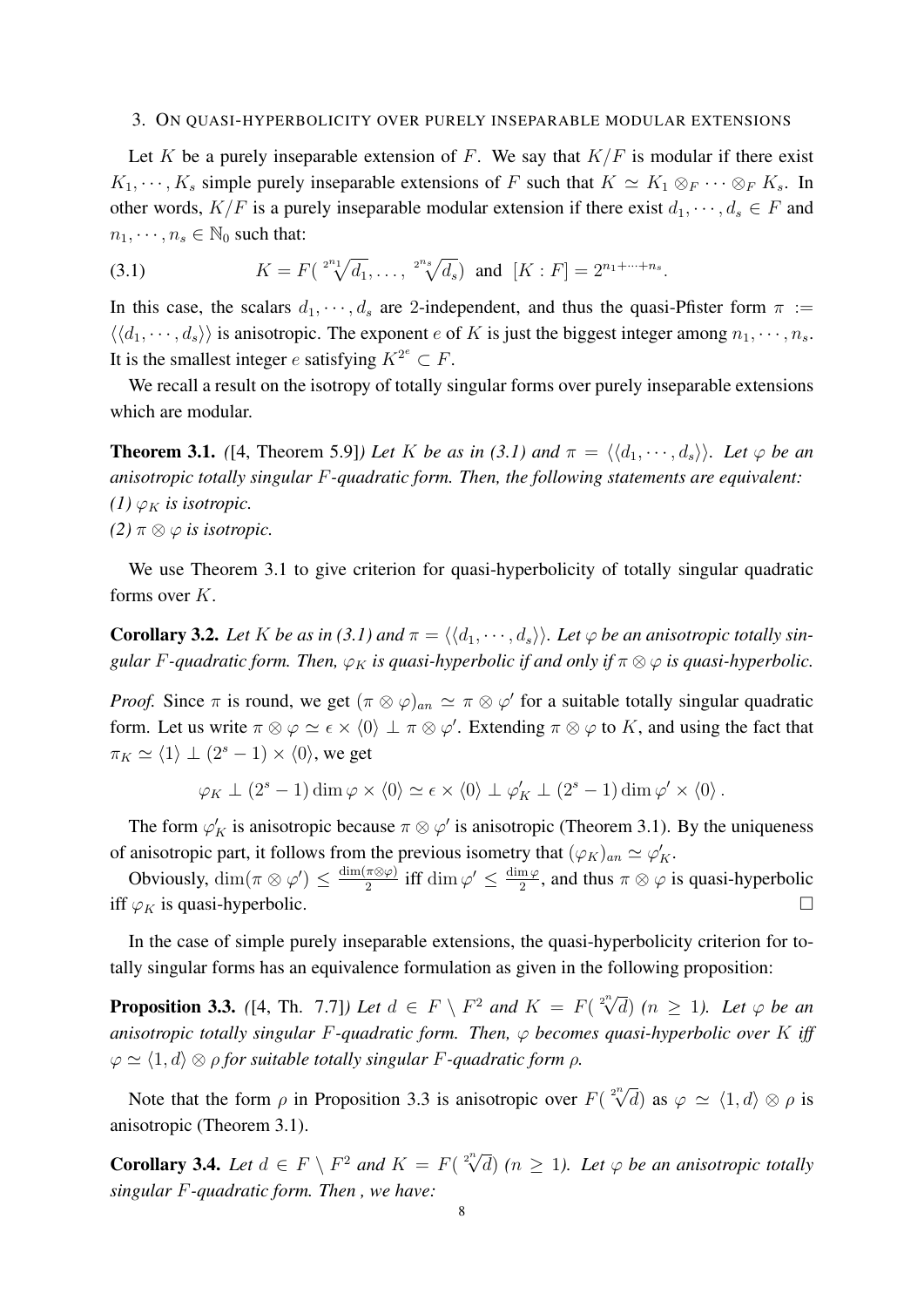*(1)*  $\varphi_K$  *is quasi-hyperbolic iff*  $\langle 1, d \rangle \otimes \varphi$  *is quasi-hyperbolic iff there exists a totally singular form*  $\rho$  *such that*  $\varphi \simeq \langle 1, d \rangle \otimes \rho$ *.* 

*(2) If one of the equivalent conditions in (1) is satisfied, then*  $D_F(\langle 1, d \rangle \otimes \varphi) = D_F(\varphi)$ *.* 

*Proof.* (1) This is a direct consequence of Corollary 3.2 and Proposition 3.3.

(2) Suppose that one of the equivalent conditions in (1) is satisfied. Then, there exists a totally singular form  $\rho$  such that  $\varphi \simeq \langle 1, d \rangle \otimes \rho$ . Hence, we get the following equivalences:

$$
u \in D_F(\langle 1, d \rangle \otimes \varphi) \iff u \in D_F(\langle 1, d \rangle \otimes \langle 1, d \rangle \otimes \rho)
$$
  
\n
$$
\iff u \in D_F(\langle 1, d, 0, 0 \rangle \otimes \rho)
$$
  
\n
$$
\iff u \in D_F(\langle 1, d \rangle \otimes \rho \perp 2 \dim \rho \times \langle 0 \rangle)
$$
  
\n
$$
\iff u \in D_F(\varphi).
$$

□

We recall the norm theorem that will be used repeatedly in our proofs.

**Theorem 3.5.** ([15, Theorem 1.1]*)* Let  $\varphi$  be a nondefective semisingular quadratic form of *dimension*  $\geq 3$  *over* F, and let  $p \in F[x_1, x_2, \ldots, x_n]$  be a normed irreducible polynomial and  $L = F(x_1, x_2, \ldots, x_n)$ . Then, the following two conditions are equivalent:

- *(1)*  $\varphi$  *is quasi-hyperbolic over*  $F(p)$ *.*
- *(2) p is a norm of*  $\varphi_L$ *.*

We keep  $K = F(\sqrt[2^{n_1}]{d_1}, \cdots, \sqrt[2^{n_s}]{d_s})$  $\overline{d_s}$ ) and  $\pi = \langle \langle d_1, \cdots, d_s \rangle \rangle$  as in the beginning of this section, and we let e the exponent of K. In the case when  $e > 1$ , we attach to F the following 2-fold quadratic Pfister forms:

$$
(3.2) \qquad \qquad \left\langle \left\langle u, u^{2^t} d_1^{k(t,1)} \cdots d_s^{k(t,s)} \right\rangle \right]
$$

such that  $u \in F^*$ ,  $1 \le t < e$ ,  $0 \le k(t, l) < 2^t$  and  $\max\{1, 2^{t-n_l+1}\} \mid k(t, l)$  for all  $1 \le l \le s$ . These forms will play a crucial role in the classifications given in Theorems 7.1 and 5.1, and appear in a recent paper of Sobiech [17, Th. 5.3] where the (graded-)Witt kernel of an arbitrary purely inseparable extension of  $F$  is given.

**Notations 3.6.** Let  $\varphi = R \perp \text{ql}(\varphi)$  be a singular quadratic form over F and  $a \in D_F(R)$ . We *fix the following notations:*

(1)  $P_F(n_1, d_1, \dots, n_s, d_s)$  *is the set of 2-fold quadratic Pfister forms as given in equation (3.2).* (2)  $P_F^a(n_1, d_1, \dots, n_s, d_s; \varphi)$  *is the set of 2-fold quadratic Pfister forms as given in equation (3.2) and satisfying the additional condition*  $u \in D_F(a\pi \otimes \text{ql}(\varphi))$ .

The following remark is a direct consequence of Corollary 3.4 and will appear for the case of simple purely inseparable extensions:

**Remark 3.7.** When  $K = F(\sqrt[2^{n_1}]{d_1})$ ,  $n_1 \geq 2$ , is a simple purely inseparable extension, then  $n_1$ *is the exponent of* K *and we have:*

(1)  $P_F(n_1, d_1) = \{ \langle \langle u, u^{2^t} d_1^k \rangle \rangle \mid u \in F^*, 1 \le t < n_1 \text{ and } 0 \le k < 2^t \}$ . *(2)* If  $\varphi = R \perp \mathrm{ql}(\varphi)$  *is an anisotropic singular form that becomes quasi-hyperbolic over* K *and*  $a \in D_F(R)$ *, then:*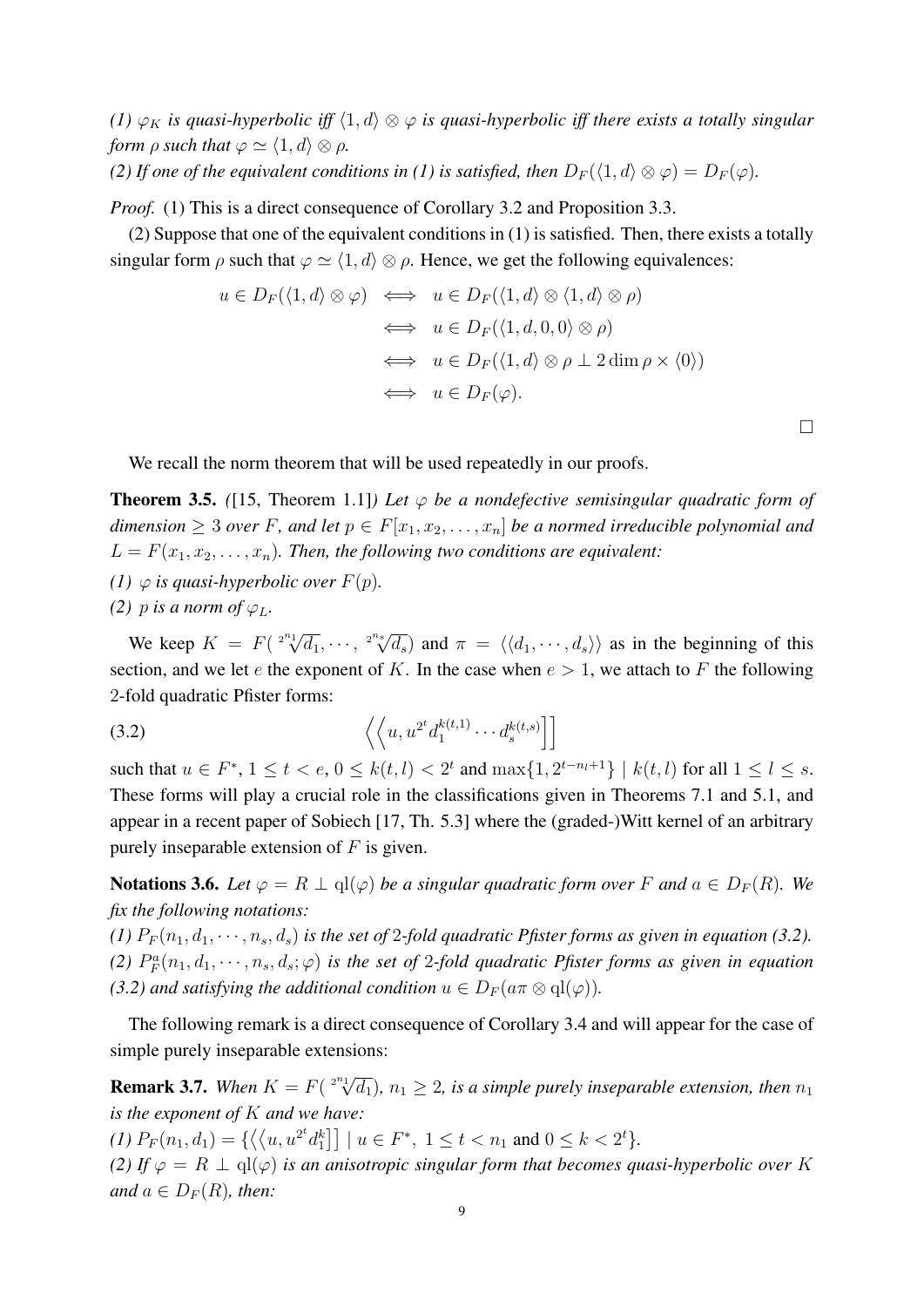- *(a) There exists a totally singular form*  $\rho$  *such that*  $ql(\varphi) \simeq \langle 1, d_1 \rangle \otimes \rho$ *.*
- (*b*)  $P_F^a(n_1, d_1; \varphi) = \left\{ \left( \left\langle u, u^{2^t} d_1^k \right] \right] \mid u \in D_F(a \text{ql}(\varphi)), 1 \le t < n_1 \text{ and } 0 \le k < 2^t \right\}.$

To state our results in a simple way, we introduce the following notations:

**Notations 3.8.** (1)  $\mathcal{M}_F(n_1, d_1, \dots, n_s, d_s)$  *is the*  $W(F)$ *-submodule of*  $W_q(F)$  *generated by*  $P_F(n_1, d_1, \cdots, n_s, d_s)$ . (2)  $\mathcal{N}_F(d_1, \dots, d_s)$  *is the submodule*  $\sum_{i=1}^s \langle 1, d_i \rangle_b \otimes W_q(F)$  *of*  $W_q(F)$ *.* (3)  $\mathcal{M}_F^a(n_1, d_1, \dots, n_s, d_s; \varphi)$  *is the subgroup of*  $W_q(F)$  *additively generated by*  $P_F^a(n_1, d_1, \cdots, n_s, d_s; \varphi).$ 

The following remark is obvious but useful for our proofs:

**Remark 3.9.** Let  $\varphi = R \perp \text{ql}(\varphi)$  be a singular quadratic form over F and  $a \in D_F(R)$ . Then,  $\mathcal{M}_F^a(n_1, d_1, \cdots, n_s, d_s; \varphi) = \mathcal{M}_F^1(n_1, d_1, \cdots, n_s, d_s; a\varphi).$ 

In our proofs of Theorems 7.1 and 5.1, we will first treat the case of semisingular quadratic forms of type  $(1, s)$ . This is the reason why we need to consider the sets  $\mathcal{M}_F^a(n_1, d_1, \dots, n_s, d_s; \varphi)$  for scalars  $a \in F^*$  represented by the nonsingular part of  $\varphi$ .

Recall that any 2-fold quadratic Pfister form as in  $(3.2)$  is hyperbolic over K [17, Theorem 5.3], and thus any form in  $\mathcal{M}_F(n_1, d_1, \dots, n_s, d_s)$  becomes hyperbolic over K. Obviously, any form in  $\mathcal{N}_F(d_1, \dots, d_s)$  is hyperbolic over K as well.

## 4. SOME USEFUL RESULTS

4.1. **Representation results.** Let  $\varphi$  be an F-quadratic form of underlying vector space V, and  $F[x]$  the ring of polynomials in the indeterminate x. We denote by  $V(x)$  and  $V[x]$  the spaces  $V \otimes_F F(x)$  and  $V \otimes_F F[x]$ , respectively. We recall the Cassels-Pfister theorem:

**Theorem 4.1.** *(*[3, Th. 17.3]*)* We keep the same notations and hypotheses as before. Let  $v \in$  $V(x)$  *be such that*  $\varphi(v) \in F[x]$ *. Then, there exists a vector*  $w \in V[x]$  *such that*  $\varphi(v) = \varphi(w)$ *.* 

We also need the following result which is a stronger version of Cassels-Pfister theorem.

Proposition 4.2. *(*[3, Prop. 17.9]*) We keep the same notations and hypotheses as before. Suppose that*  $\varphi$  *is anisotropic and let*  $s \in V$ ,  $v \in V(x)$  *be such that*  $\varphi(v) \in F[x]$  *and*  $B_{\varphi}(s, v) \in F[x]$ . Then, there exists  $w \in V[x]$  such that  $\varphi(v) = \varphi(w)$  and  $B_{\varphi}(s, v) = B_{\varphi}(s, w)$ .

Another result that will play a crucial role for the quasi-hyperbolicity over the function fields of certain inseparable polynomials is the so-called "Witt Extension Theorem" that states the following:

**Theorem 4.3.** ([3, Theorem 8.3]) Let  $\varphi$  and  $\psi$  be isometric F-quadratic forms whose underlying vector spaces are U and V, respectively. Let  $U' \subset U$  and  $V' \subset V$  be subspaces such that  $U' \cap \text{Rad}(\varphi) = 0$  and  $V' \cap \text{Rad}(\psi) = 0$ . Suppose there is an isometry  $\alpha : \varphi_{|U'} \longrightarrow \psi_{|V'}$ . Then, *there is an isometry*  $\alpha' : \varphi \longrightarrow \psi$  *such that*  $\alpha'(U') = V'$  *and*  $\alpha'_{|U'} = \alpha$ *.*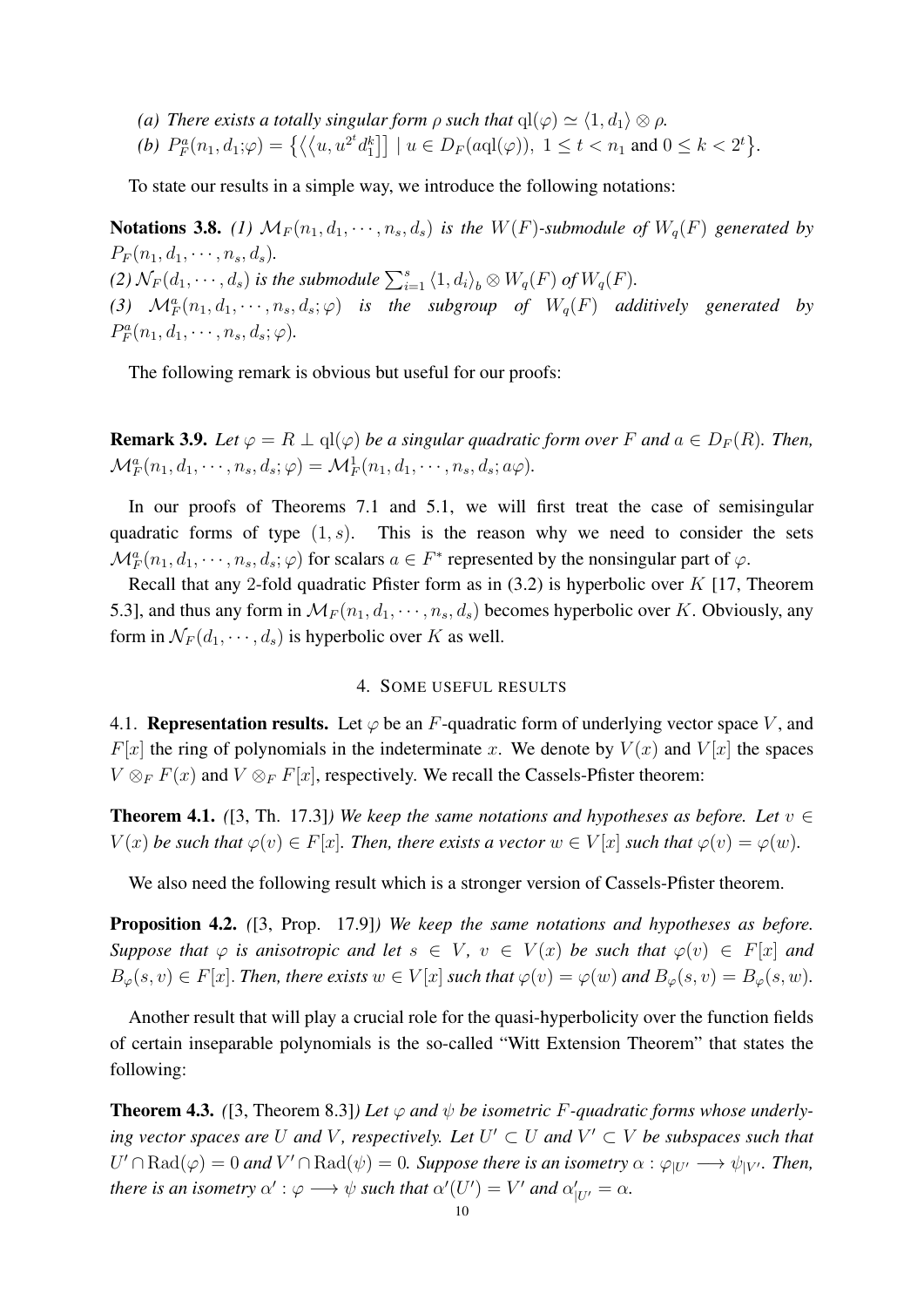The following corollary is the starting point for the quasi-hyperbolicity of semisingular quadratic forms over inseparable quadratic extensions.

**Corollary 4.4.** *Let*  $\varphi = R \perp \text{ql}(\varphi)$  *be an anisotropic semisingular F-quadratic form. Let*  $d \in F \setminus F^2$  and suppose that  $\varphi$  is quasi-hyperbolic over  $F(\sqrt{d})$ . Then,  $\dim R \geq 4$ , and for any *scalar*  $\alpha \in D_F(R)$ *, there exist a nonsingular form* R' *of dimension* dim  $R - 2$  *and*  $a \in F$  *such that*

(4.1) 
$$
\varphi \sim \alpha \left\langle 1, d \right\rangle_b \otimes [1, a] \perp R' \perp \mathrm{ql}(\varphi).
$$

*Proof.* Let  $L = F($ √ d) and V the underlying vector space of  $\varphi$ . We may suppose  $\alpha = 1$ . Since  $\varphi_L$  is quasi-hyperbolic, then  $q(\varphi)_L$  is quasi-hyperbolic, and thus  $q(\varphi) \simeq \langle 1, d \rangle \otimes \rho$  for some totally singular form  $\rho$ . Moreover,  $x^2 + d$  is a norm of  $\varphi_{F(x)}$  (Theorem 3.5). Hence,  $\varphi_{F(x)}(v) = x^2 + d$  for some vector  $v \in V(x)$ . We may suppose  $v \in V[x]$  (Theorem 4.1). Since  $\varphi$  is anisotropic, we may write  $v = v_0 + xv_1$  for  $v_0, v_1 \in V$ . Hence, the condition  $\varphi_{F(x)}(v) = x^2 + d$  implies the following relations:  $\varphi(v_0) = d$ ,  $\varphi(v_1) = 1$  and  $B_{\varphi}(v_0, v_1) = 0$ , meaning that  $\langle 1, d \rangle \prec \varphi$ . It follows from Corollary 2.7 that dim  $R \geq 4$ , and we have the following isometry:

$$
\varphi \simeq [1, a] \perp d[1, b] \perp \theta \perp \mathbf{q}l(\varphi),
$$

where  $a, b \in F$  and  $\theta$  is a nonsingular quadratic form of dimension dim  $R - 4$ . The previous isometry can be re-written as follows:

$$
\varphi \sim \langle 1, d \rangle_b \otimes [1, a] \perp R' \perp \mathrm{ql}(\varphi),
$$

where  $R' = d[1, a + b] \perp \theta$  is of dimension dim  $R - 2$ . Hence the corollary.  $\Box$ 

Remark 4.5. *Note that in Corollary 4.4, the hypothesis of quasi-hyperbolicity is necessary to make the scalar*  $\alpha$  *appear in the right hand side of equation (4.1).* 

**Corollary 4.6.** Let  $d \in F \setminus F^2$  and  $\varphi$  an anisotropic semisingular F-quadratic form. Then,  $\varphi$ *becomes quasi-hyperbolic over* F(  $\mathfrak{a}$ <sub>)</sub> d) *iff we have the two conditions:*

- *(1)*  $\varphi \sim \varphi_1 \perp \mathrm{ql}(\varphi)$  *for some*  $\varphi_1 \in \mathcal{N}_F(d)$ *.*
- *(2)*  $q(\varphi) \simeq \langle 1, d \rangle \otimes \rho$  *for some totally singular F-quadratic form*  $\rho$ *.*

*Proof.* Let  $L = F($ √ d). Since  $\varphi_L$  is quasi-hyperbolic, then  $\mathrm{ql}(\varphi) \simeq \langle 1, d \rangle \otimes \rho$  for some totally singular form  $\rho$ . The rest of the corollary follows from Corollary 4.4 using an induction on the dimension of the nonsingular part of  $\varphi$ .

4.2. Certain calculations on generator quadratic forms. Our criterion for (strict) quasihyperbolicity over purely inseparable modular extensions is based on the 2-fold Pfister forms given in equation (3.2). Our aim in this section is to prove some results helping us to expand these forms when they are given over a quadratic inseparable extension of the base field. This is due to the fact that in our proofs, we will proceed by induction on the degree of the extension, and thus we are brought to consider the generators first on a quadratic inseparable extension. To this end we recall a lemma that will play a key role in this process.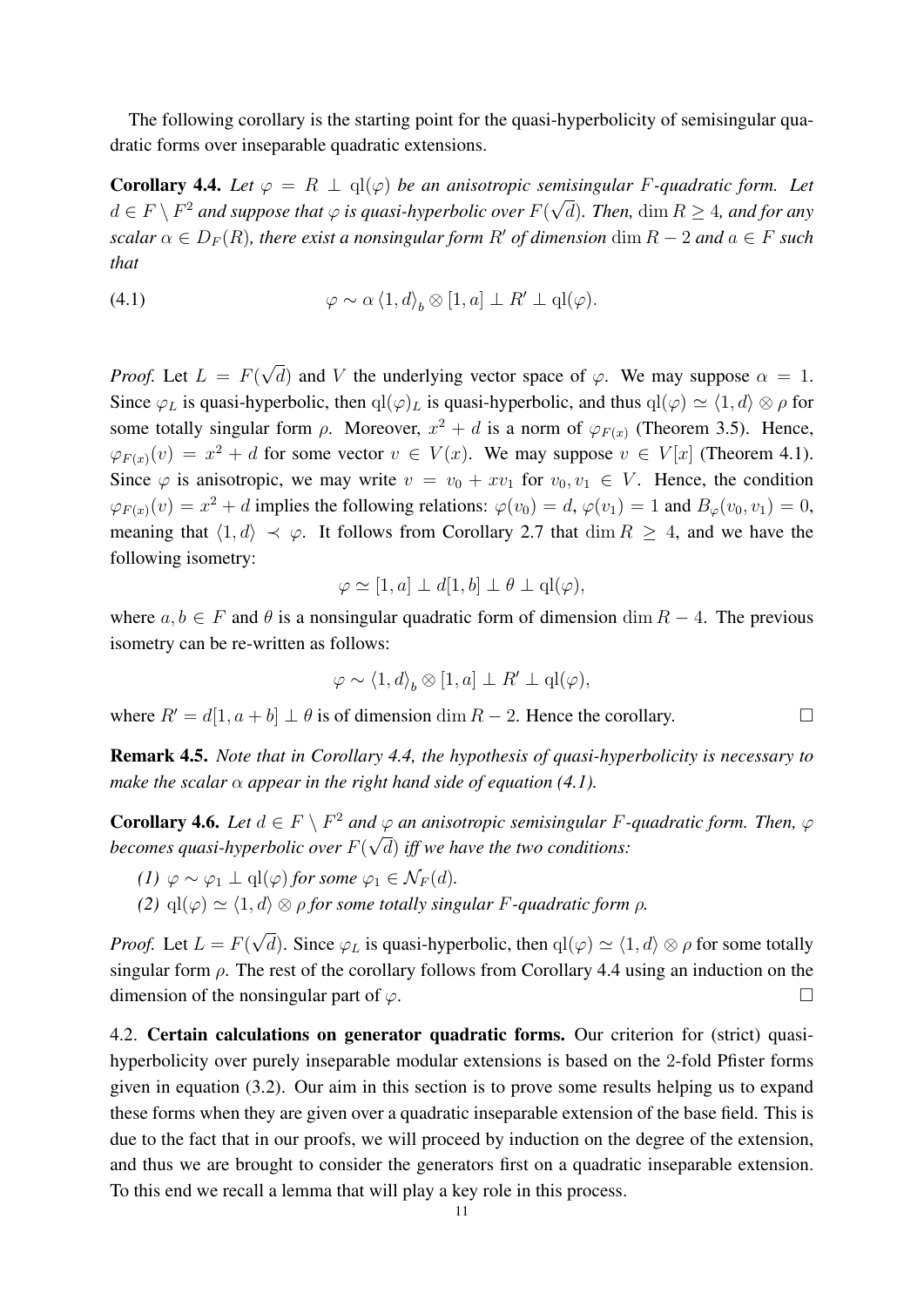**Lemma 4.7.** Let  $a_1, \ldots, a_n \in F^*$  ( $n \ge 2$ ) and  $c \in F$  be such that  $a := \sum_{i=1}^n a_i \ne 0$ . Then, we *have*

$$
\langle 1, a \rangle_b \otimes [1, c] \sim \sum_{i=1}^n \langle 1, a_i \rangle_b \otimes [1, \frac{a_i c}{a}].
$$

This lemma is due to Aravire and Baeza for  $n = 2$  [1, Lemma 2.1], but their proof easily extends to any integer  $n > 2$ . √

For the rest of this subsection we fix an inseparable quadratic extension  $F($  $(d)$  of F. As a direct consequence of Lemma 4.7, we have the following result.

**Corollary 4.8.** *Let*  $s = s_0 + s_1$ √  $d \in F$ ( √  $s = s_0 + s_1 \sqrt{d} \in F(\sqrt{d})$  with  $s_0, s_1 \in F^*$ . Then, we have the following *equivalence over*  $F(\sqrt{d})$ :

$$
\langle 1, s \rangle_b \otimes [1, s^{2^t}(\sqrt{d})^k] \sim \langle 1, s_0 \rangle_b \otimes [1, s_0 s^{2^t-1}(\sqrt{d})^k] + \langle 1, s_1 \sqrt{d} \rangle_b \otimes [1, s_1 s^{2^t-1}(\sqrt{d})^{k+1}].
$$

We mention an easy lemma but useful for the sequel.

**Lemma 4.9.** *Let*  $s = s_0 + s_1$ √  $d \in F$ ( √  $(d)$  with  $s_0, s_1 \in F$ . Then, we have:

$$
s^{2^t-1} = (s_0 + s_1\sqrt{d})^{2^t-1} = \sum_{j=0}^{2^t-1} s_0^j (s_1\sqrt{d})^{2^t-1-j}.
$$

*Proof.* We already know  $s^{2^t-1} = (s_0 + s_1 \sqrt{1-s_1})$  $\overline{d}$ )<sup>2t</sup><sup>-1</sup> =  $\sum_{j=0}^{2^t-1}$   $\binom{2^t-1}{j}$  $j^{-1}\big) s_0^j$  $^{\jmath}_{0}(s_1$ √  $\overline{d}$ )<sup>2t</sup><sup>-1-j</sup>. Since  $\binom{2^t-1}{i}$  $j_j^{-1}$  = 1 (mod 2) for all  $0 \le j \le 2^t - 1$ , and we are working over a field of characteristic 2, we get the desired conclusion.  $\Box$ 

We will often use the following lemma.

**Lemma 4.10.** Let  $\rho$  be a totally singular F-quadratic form such that  $s \in D_{F(\sqrt{d})}(\rho \perp$ √  $\rho$  be a totally singular *F*-quadratic form such that  $s \in D_{F(\sqrt{d})}(\rho \perp \sqrt{d\rho})$ , where  $s = s_0 + s_1 \sqrt{d}$  for some  $s_0, s_1 \in F$ . Then, for each  $i = 0, 1$ , when  $s_i \neq 0$  we obtain:  $s_i \in D_F(\rho \perp d\rho)$ , and  $s_i, s_i \sqrt{d} \in D_{F(\sqrt{d})}(\rho \perp \sqrt{d\rho})$ .

*Proof.* Put  $L = F($ √ *d*). Since  $s \in D_{F(\sqrt{d})}(\rho \perp$ √  $(d\rho)$ , there exist  $v_0, v_1, w_0, w_1$  vectors in the underlying  $F$ -vector space of  $\rho$  such that

$$
s = \rho(v_0 + \sqrt{d}v_1) + \sqrt{d}\rho(w_0 + \sqrt{d}w_1) = \rho(v_0) + d\rho(v_1) + \sqrt{d}(\rho(w_0) + d\rho(w_1)).
$$

Hence,  $s_0 = \rho(v_0) + d\rho(v_1)$  and  $s_1 = \rho(w_0) + d\rho(w_1)$ . So when  $s_i \neq 0$ , we get  $s_i \in D_F(\rho \perp d\rho)$ .

Moreover, when  $s_i \neq 0$ , the condition  $s_i \in D_F(\rho \perp d\rho)$  implies  $s_i \in D_L(\rho \perp \dim \rho \times \langle 0 \rangle)$ , and thus  $s_i \in D_L(\rho)$ . In particular,  $s_i \in D_L(\rho \perp \sqrt{d}\rho)$  and  $s_i\sqrt{d} \in D_L(\rho \perp \sqrt{d}\rho)$ .

Further joining the Lemma 4.10 with Corollary 4.8 gives us the following corollary:

**Corollary 4.11.** Let  $\rho$ ,  $s$ ,  $s_o$ ,  $s_1$  *be as in Lemma 4.10, and*  $\beta \in F$ . Then, we have the following *equivalence over*  $F(\sqrt{d})$ :

$$
(4.2) \qquad \left\langle \left\langle s, s^{2^t} (\sqrt{d})^k \beta \right\rangle \right] \perp \rho \perp \sqrt{d} \rho \sim [1, s_0^{2^{t+1}} d^k \beta^2] \perp [1, s_1^{2^{t+1}} d^{2^t+k} \beta^2] \perp \rho \perp \sqrt{d} \rho.
$$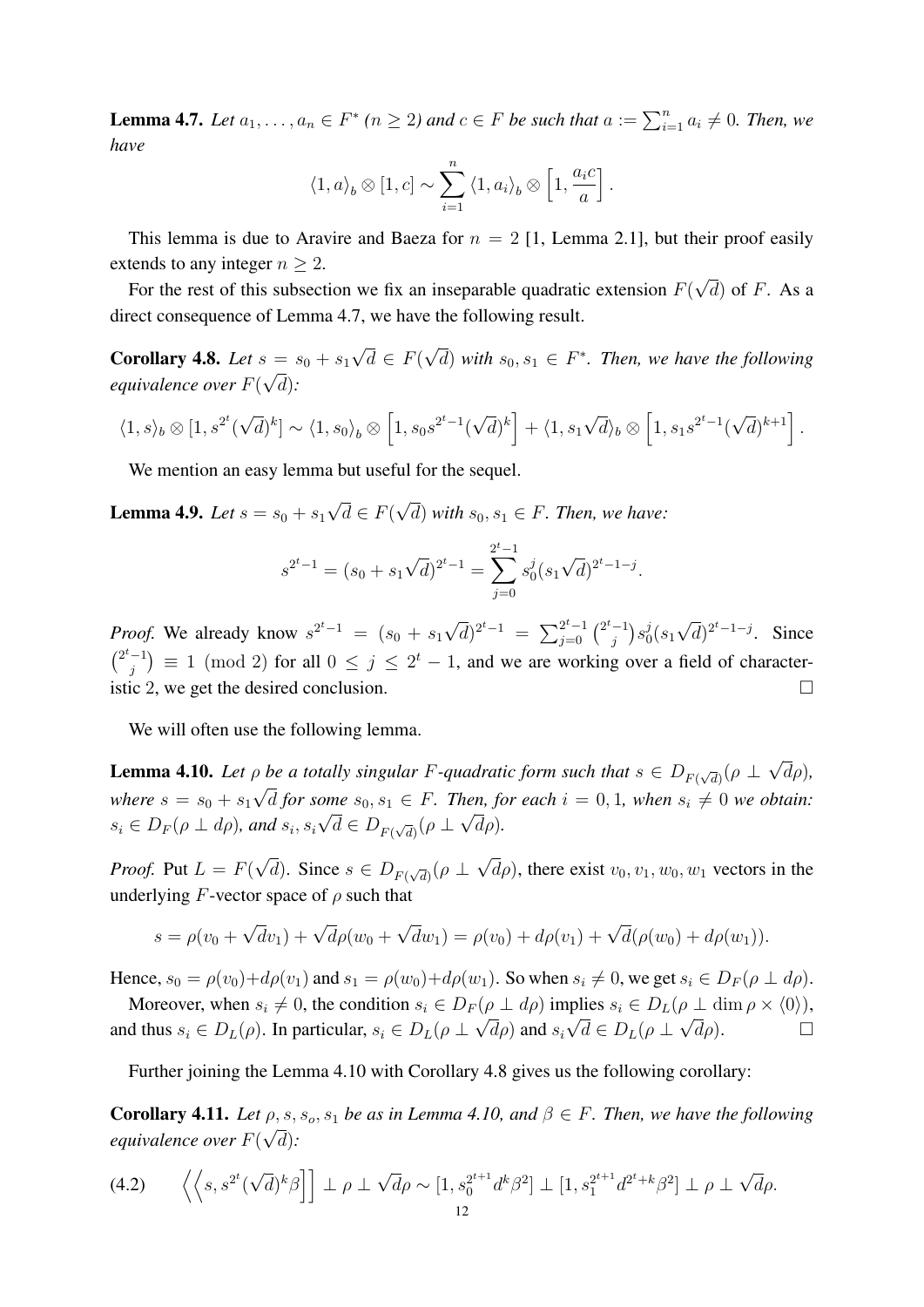*Proof.* Put  $Q = \rho \perp$ √  $d\rho$ . If  $s_0 = 0$  or  $s_1 = 0$ , then the corollary is obviously satisfied. So we deal with the case  $s_0, s_1 \in F^*$ . With the help of Corollary 4.8 we have the following equivalence:

$$
\left\langle \left\langle s, s^{2^t}(\sqrt{d})^k \beta \right] \right] \perp Q \sim \left\langle 1, s_0 \right\rangle_b \otimes [1, s_0 s^{2^t - 1}(\sqrt{d})^k \beta] \perp \left\langle 1, s_1 \sqrt{d} \right\rangle_b \otimes [1, s_1 s^{2^t - 1}(\sqrt{d})^{k+1} \beta] \perp Q.
$$

Now using the expansion  $s^{2^t-1} = \sum_{j=0}^{2^t-1} s_0^{j}$  $^{\jmath}_{0}(s_1$ √  $\overline{d})^{2^{t}-1-j}$  (Lemma 4.9), and repeatedly use the equivalence  $[1, a + b] \sim [1, a] \perp [1, b]$  to get the following equation:

$$
\left\langle \left\langle s, s^{2^t} (\sqrt{d})^k \beta \right] \right] \perp Q \sim \sum_{j=0}^{2^t - 1} \left\langle 1, s_0 \right\rangle_b \otimes [1, s_0^{j+1} s_1^{2^t - 1 - j} (\sqrt{d})^{2^t - 1 - j + k} \beta]
$$
  

$$
\perp \sum_{l=0}^{2^t - 1} \left\langle 1, s_1 \sqrt{d} \right\rangle_b \otimes [1, s_0^l s_1^{2^t - l} (\sqrt{d})^{2^t - l + k} \beta] \perp Q.
$$

Hence, we get

(4.4)

$$
\left\langle \left\langle s, s^{2^t} (\sqrt{d})^k \beta \right\rangle \right] \perp Q \sim \sum_{j=0}^{2^t-2} \left\langle 1, s_0 \right\rangle_b \otimes [1, s_0^{j+1} s_1^{2^t-1-j} (\sqrt{d})^{2^t-1-j+k} \beta] \perp \left\langle 1, s_0 \right\rangle_b \otimes [1, s_0^{2^t} (\sqrt{d})^k \beta]
$$
  

$$
\perp \left\langle 1, s_1 \sqrt{d} \right\rangle_b \otimes [1, s_1^{2^t} (\sqrt{d})^{2^t+k} \beta] \perp \sum_{l=1}^{2^t-1} \left\langle 1, s_1 \sqrt{d} \right\rangle_b \otimes [1, s_0^l s_1^{2^t-l} (\sqrt{d})^{2^t-l+k} \beta] \perp Q.
$$

Note that the terms  $s_0^{j+1}$  $j+1$ <sub>0</sub> $3^{2^t-1-j}$  $i^{2^c-1-j}$  ( √  $\overline{d}$ )<sup>2t</sup><sup>-1-j+k</sup> and  $s_0^l s_1^{2^t-l}$ ( √  $\overline{d})^{2^t-l+k}$  are on the respective range of  $j$  and  $l$ . Hence, we can re-write equation (4.4) as:

(4.5)

$$
\left\langle \left\langle s, s^{2^t}(\sqrt{d})^k \beta \right] \right\rangle \perp Q \sim \sum_{j=0}^{2^t-2} s_0[1, s_0^{j+1} s_1^{2^t-1-j}(\sqrt{d})^{2^t-1-j+k} \beta] \perp [1, s_0^{2^t}(\sqrt{d})^k \beta] \perp s_0[1, s_0^{2^t}(\sqrt{d})^k \beta]
$$

$$
\perp [1, s_1^{2^t}(\sqrt{d})^{2^t+k} \beta] \perp s_1 \sqrt{d}[1, s_1^{2^t}(\sqrt{d})^{2^t+k} \beta] \perp \sum_{l=1}^{2^t-1} s_1 \sqrt{d}[1, s_0^l s_1^{2^t-l}(\sqrt{d})^{2^t-l+k} \beta] \perp Q.
$$

Since  $s_0, s_1$ √  $d \in D_{F(\sqrt{d})}(Q)$ , we know:

$$
Q \sim s_0[1, u] \perp s_1 \sqrt{d} [1, v] \perp Q,
$$

for any  $u, v \in F$ ( √  $(d)$ . Thus, we can express equation (4.5) as follows:

(4.6) 
$$
\left\langle \left\langle s, s^{2^t} (\sqrt{d})^k \beta \right\rangle \right] \perp Q \sim [1, s_0^{2^t} (\sqrt{d})^k \beta] \perp [1, s_1^{2^t} (\sqrt{d})^{2^t+k} \beta] \perp Q.
$$

Now over equation (4.6), we use the isometry  $[1, u] \simeq [1, u^2]$  to get equation (4.2).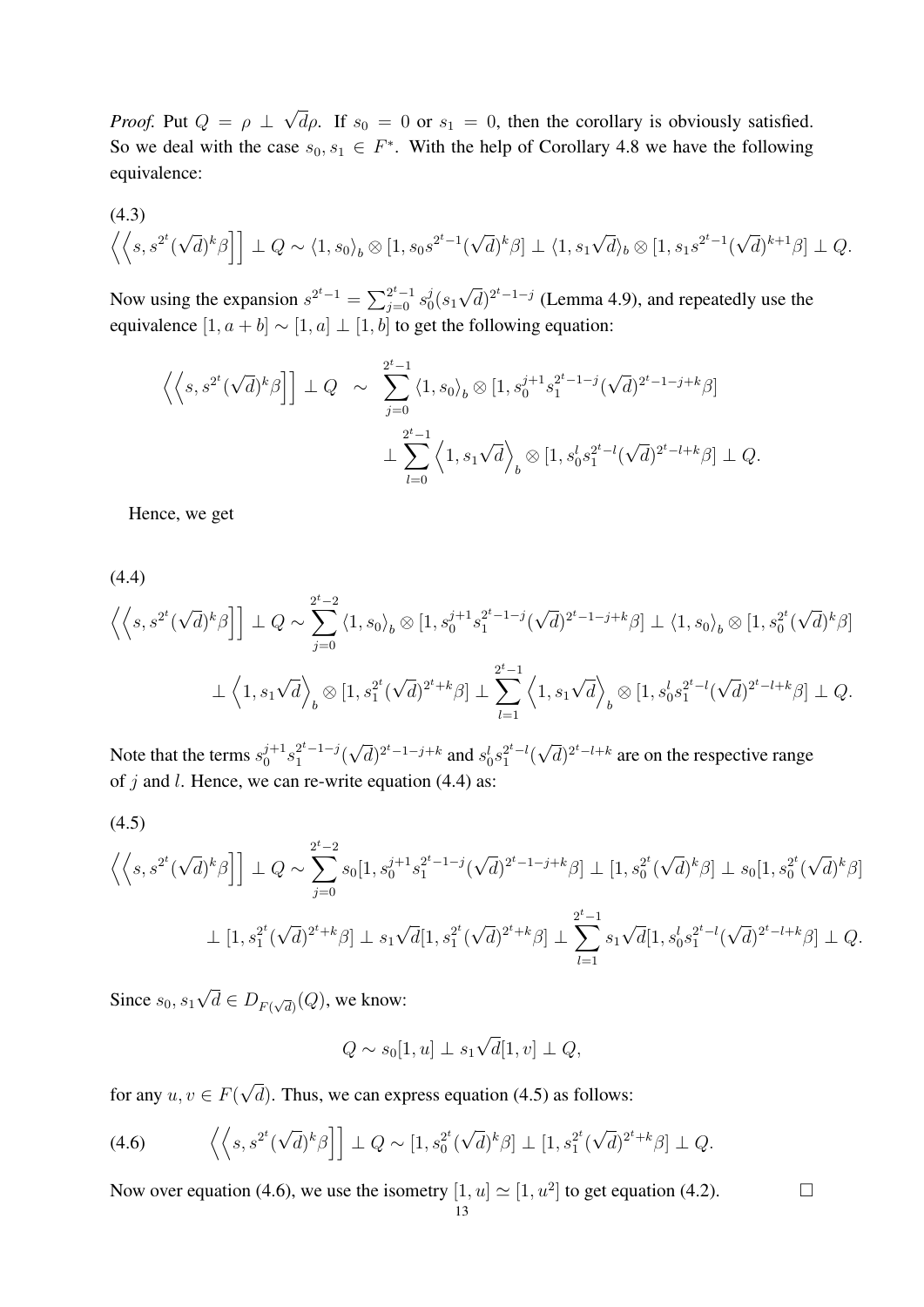#### 5. THE CASE OF SIMPLE PURELY INSEPARABLE EXTENSIONS

Throughout this section, we fix  $d \in F \setminus F^2$  and  $K = F(\sqrt[2^n]{d})$ ,  $n \ge 2$ , a simple purely inseparable extension of  $F$ . Our aim is to prove Theorem 5.1 below that deals with the quasihyperbolicity over  $K$  of semisingular quadratic forms. Although the proof is also covered in the general case coming up in the next section, we mention the proof here to form a clear idea for the reader, and because the strategy of proof dealing with the quasilinear part for a general extension is a little bit different than that used for simple purely inseparable extensions.

**Theorem 5.1.** Let  $K = F(\sqrt[2^n]{d}), n \ge 2$ , be as before and  $\varphi$  an anisotropic semisingular  $F$ -quadratic form. Then,  $\varphi$  is quasi-hyperbolic over  $K$  *iff we have the two conditions:* 

- *(1)*  $\varphi \sim \varphi_1 \perp \varphi_2 \perp \mathrm{ql}(\varphi)$  *for suitable*  $\varphi_1 \in M_F(n,d)$  *and*  $\varphi_2 \in \mathcal{N}_F(d)$ *,*
- *(2)*  $\text{ql}(\varphi) \simeq \langle 1, d \rangle \otimes \rho$  *for a suitable totally singular form*  $\rho$ *.*

We first prove Proposition 5.2 which deals with the quasi-hyperbolicity over  $K$  of semisingular quadratic forms  $\varphi$  of type  $(1, s)$ . The classification given in this proposition is more precise than that given in Theorem 5.1 because we take a form in  $\mathcal{M}_F^a(n, d; \varphi)$  multiplied by a scalar represented by the nonsingular part of  $\varphi$ . This is crucial to prove the proposition using an induction on the integer  $n$ . Based on this proposition and an induction on the dimension of the nonsingular part, we will prove Theorem 5.1.

**Proposition 5.2.** Let  $K = F(\sqrt[2^n]{d}), n \geq 2$ , be as before and  $\varphi = a[1, b] \perp ql(\varphi)$  an anisotropic *semisingular* F*-quadratic form. Then,* φ *is quasi-hyperbolic over* K *iff we have the two conditions:*

- *(1)*  $\varphi \sim a\varphi_1 \perp \mathrm{ql}(\varphi)$  *for suitable*  $\varphi_1 \in \mathcal{M}_F^a(n,d;\varphi)$ *,*
- *(2)*  $\text{ql}(\varphi) \simeq \rho \perp dp$  *for a suitable totally singular form*  $\rho$ *.*

*Proof.* Working with the form  $a\varphi$  and because  $\mathcal{M}_F^a(n, d; \varphi) = \mathcal{M}_F^1(n, d; a\varphi)$  (Remark 3.9), we may suppose  $a = 1$ . Let V be the underlying vector space of  $\varphi$ . The conditions (1) and (2) imply that  $\varphi_K$  is quasi-hyperbolic. Now suppose that  $\varphi$  is quasi-hyperbolic over K. It follows from Proposition 2.3 that  $i_W(\varphi_{F(2\sqrt[n]{d})}) = 1$  and  $\text{ql}(\varphi_{F(2\sqrt[n]{d})})$  is quasi-hyperbolic. With the help of Proposition 3.3, we have  $qI(\varphi) \simeq \rho \perp d\rho$  for some totally singular F-quadratic form  $\rho$ . We proceed by induction on  $n$  to prove the first statement of the proposition.

**Step 1.** Suppose  $n = 2$ . By Theorem 3.5 we have:

$$
\varphi \simeq (x^4 + d)\varphi.
$$

Since the nonsingular part of  $\varphi$  represents 1, there exists  $v \in V(x)$  such that  $\varphi(v) = x^4 + d$ . We may assume  $v \in V[x]$  by Theorem 4.1. Since  $\varphi$  is anisotropic, the polynomial vector v has degree 2. Let  $v = v_0 + v_1 x + v_2 x^2$  be such that  $v_0, v_1, v_2 \in V$ . Then, we get

$$
\varphi(v) = x^4 + d = \varphi(v_0) + B_{\varphi}(v_0, v_1)x + \varphi(v_1)x^2 + B_{\varphi}(v_0, v_2)x^2 + B_{\varphi}(v_1, v_2)x^3 + \varphi(v_2)x^4.
$$

So we have the following relations:

$$
\bullet \ \ \varphi(v_0)=d,
$$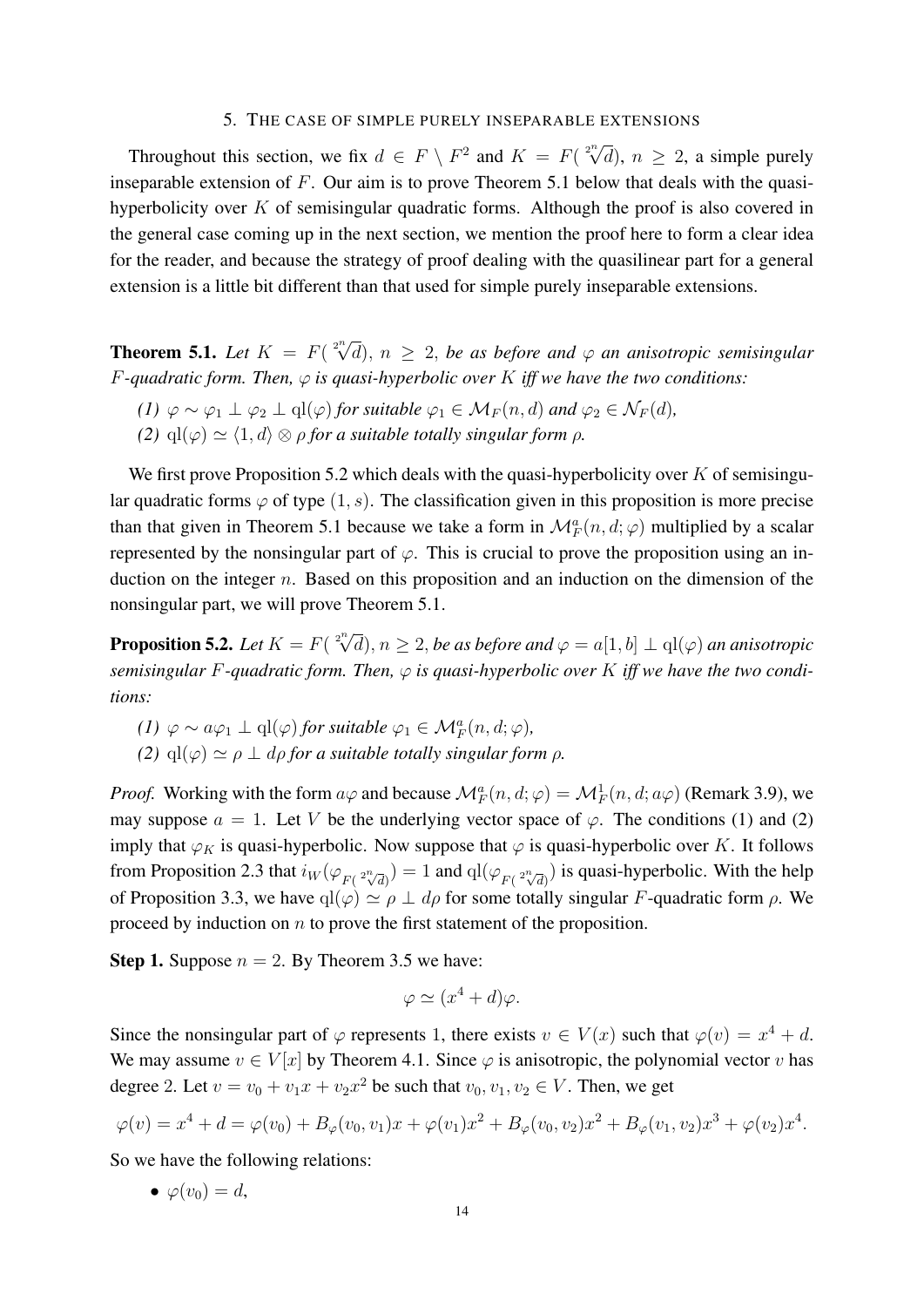•  $\varphi(v_2)=1$ ,

$$
\bullet \ \varphi(v_1) = B_{\varphi}(v_0, v_2),
$$

•  $B_{\varphi}(v_0, v_1) = B_{\varphi}(v_1, v_2) = 0.$ 

**Case 1.** Suppose  $\varphi(v_1) = 0$ . Since  $\varphi$  is anisotropic, it follows that  $v_1 = 0$ , and thus we reduce to the relations:  $\varphi(v_0) = d$ ,  $\varphi(v_2) = 1$  and  $B_{\varphi}(v_0, v_2) = 0$ , meaning that  $\langle 1, d \rangle \prec \varphi$ . This is not possible by Corollary 2.7 because  $\varphi$  has a nonsingular part of dimension 2.

**Case 2.** Suppose  $\alpha := \varphi(v_1) \in F^*$ . Then, the four previous relations mean  $[1; \alpha; d] \perp \langle \alpha \rangle \prec$  $\varphi$ . Using the isometry  $[1;\alpha;d] \simeq [1,d\alpha^{-2}]$  and the fact that the nonsingular part of  $\varphi$  is of dimension 2, we get

$$
\varphi \simeq [1, d\alpha^{-2}] \perp \langle \alpha \rangle \perp Q,
$$

for a suitable totally singular form Q satisfying  $q(\varphi) \simeq \langle \alpha \rangle \perp Q$ . Adding a hyperbolic plane to both sides we can write:

$$
\varphi \perp \mathbb{H} \simeq \langle 1, \alpha \rangle_b \otimes [1, d\alpha^{-2}] \perp \mathrm{ql}(\varphi),
$$
  

$$
\simeq \langle 1, \alpha^{-1} \rangle_b \otimes [1, d\alpha^{-2}] \perp \mathrm{ql}(\varphi),
$$
  

$$
\simeq \langle \langle \alpha^{-1}, d\alpha^{-2}] \rangle \perp \mathrm{ql}(\varphi).
$$

Note that  $\alpha^{-1} \in D_F(\text{ql}(\varphi)) = D_F(\langle 1,d \rangle \otimes \text{ql}(\varphi))$  (Corollary 3.4), and thus the form  $\varphi_1 =$  $\langle \langle \alpha^{-1}, d\alpha^{-2} \rangle] \in \mathcal{M}_F^1(n, d; \varphi)$ . Hence, the proposition is satisfied for  $n = 2$ .

**Step 2.** Suppose  $n > 2$ . Extending  $\varphi$  to  $F(n)$ √  $(d)$ , we get:

$$
\varphi_{F(\sqrt{d})} \simeq ([1, b] \perp \rho)_{F(\sqrt{d})} \perp \dim \rho \times \langle 0 \rangle.
$$

Because  $i_W(\varphi_{F(2\sqrt[n]{d})}) = 1$ , we get:

$$
i_W(([1, b] \perp \rho)_{F(\sqrt{d})})_{F(\sqrt{d})} = 1.
$$

Thus, the  $F($ √ d)-form  $\widetilde{\varphi} := [1, b] \perp \rho \perp$ √  $\overline{d}\rho$  is quasi-hyperbolic over  $F(\sqrt[2^{n-1}]{\sqrt{d}})$ . This enables us to apply our induction hypothesis to the form  $\tilde{\varphi}$  provided it is anisotropic over  $F(\sqrt{d}).$ 

(a) Suppose that  $\widetilde{\varphi}$  is isotropic over  $F(r)$ √ d). Since  $\rho_K$  is anisotropic, it follows that  $\rho_{F(\sqrt[4]{d})}$  is anisotropic as well. Theorem 3.1 implies that  $\rho \perp \sqrt{d\rho}$  is anisotropic over  $F(\sqrt{d})$ . Hence, the isotropy of  $\tilde{\varphi}$  implies

(5.1) 
$$
\widetilde{\varphi} \simeq \mathbb{H} \perp \rho \perp \sqrt{d} \rho
$$

Extending equation (5.1) to  $F(\sqrt[4]{d})$  yields:

$$
\widetilde{\varphi}_{F(\sqrt[4]{d})} \simeq ([1, b] \perp \rho)_{F(\sqrt[4]{d})} \perp \dim \rho \times \langle 0 \rangle \simeq \mathbb{H} \perp \rho_{F(\sqrt[4]{d})} \perp \dim \rho \times \langle 0 \rangle.
$$

Clearly, we can re-write the above equation as follows:

$$
([1, b] \perp \rho \perp d\rho)_{F({}^{4}\!\!/\bar{d})} \simeq \mathbb{H} \perp \rho_{F({}^{4}\!\!/\bar{d})} \perp \dim \rho \times \langle 0 \rangle.
$$

Hence,  $\varphi$  is quasi-hyperbolic over  $F(\sqrt[4]{d})$ , which reduces us to **Step 1**.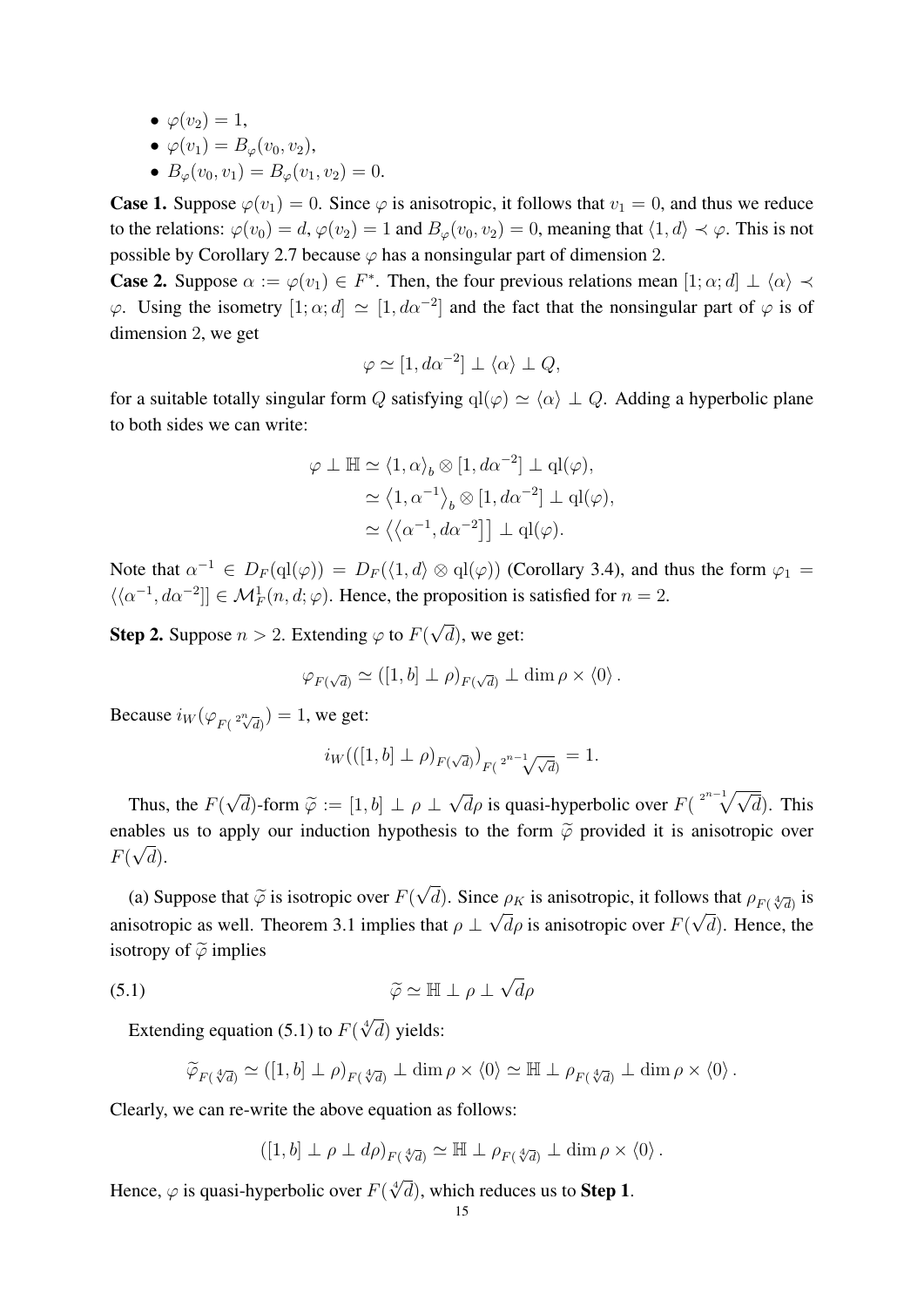(b) Suppose that  $\tilde{\varphi}$  is anisotropic over  $F(r)$ √  $\overline{d}$ ). Since  $\widetilde{\varphi}$  is quasi-hyperbolic over  $F(\sqrt[2^{n-1}]{\sqrt{d}})$ , we deduce by induction that there exists a finite set  $I$  such that:

(5.2) 
$$
\widetilde{\varphi} \sim \sum_{i \in I} G_i \perp \rho \perp \sqrt{d} \rho,
$$

where  $G_i = \left\langle \left\langle s_i, s_i^{2^t} \right\rangle \right\rangle$  $\frac{2^{\iota}}{i}$  ( √  $\left[\overline{d}\right)^k\right]$  such that  $1 \leq t \leq n-2, 1 \leq k \leq 2^t-1$  and  $s_i \in D_{F(\sqrt{d})}(\rho \perp$ √  $\sqrt{d\rho}$ ) for all  $i \in I$  (Corollary 3.4). √

We write  $s_i = s_{i0} + s_{i1}$ d for  $s_{i0}, s_{i1} \in F$ . Using Corollary 4.11 we re-write equation 5.2 as follows:

(5.3) 
$$
[1, b] \perp \rho \perp \sqrt{d} \rho \sim \sum_{i \in I} \left( [1, s_{i0}^{2^{t_0}} d^{k_0}] \perp [1, s_{i1}^{2^{t_1}} d^{k_1}] \right) \perp \rho \perp \sqrt{d} \rho,
$$

where  $1 \le t_0, t_1 \le n - 1, 1 \le k_0 \le 2^{t_0} - 1, 1 \le k_1 \le 2^{t_1} - 1$ , and each scalar  $s_{i0}, s_{i1}$  belongs to  $D_F(\rho \perp d\rho)$  when it is nonzero.

Moreover, using the equivalence  $[1, x] \perp [1, y] \sim [1, x + y]$ , we deduce from equation (5.3) the following:

(5.4) 
$$
[1, b + \sum_{i \in I} (s_{i0}^{2^{t_0}} d^{k_0} + s_{i1}^{2^{t_1}} d^{k_1})] \perp \rho \perp \sqrt{d} \rho \sim \rho \perp \sqrt{d} \rho.
$$

Let  $b' = b + \sum_{i \in I} (s_{i0}^{2^{t_0}} d^{k_0} + s_{i1}^{2^{t_1}} d^{k_1})$ . We now extend equation (5.4) to  $F(\sqrt[4]{d})$  getting:

 $[1, b'] \perp \rho \perp \dim \rho \times \langle 0 \rangle \sim \rho \perp \dim \rho \times \langle 0 \rangle$ .

Equivalently, we can write

(5.5) 
$$
([1, b'] \perp \rho \perp d\rho)_{F(\sqrt[4]{d})} \sim \rho \perp \dim \rho \times \langle 0 \rangle.
$$

Thus, the F-quadratic form  $[1, b'] \perp \rho \perp dp$  is quasi-hyperbolic over  $F(\sqrt[4]{d})$ . We treat two cases:

(b.1) Suppose that  $[1, b'] \perp \rho \perp d\rho$  is isotropic over F. Then, since  $\rho \perp d\rho$  is anisotropic over  $F$ , we have:

$$
[1, b'] \perp \rho \perp d\rho \sim \rho \perp d\rho.
$$

Consequently, we get

(5.6) 
$$
\varphi \sim \sum_{i \in I} \left( [1, s_{i0}^{2^{t_0}} d^{k_0}] \perp [1, s_{i1}^{2^{t_1}} d^{k_1}] \right) \perp \rho \perp d\rho.
$$

Since  $s_{i0}, s_{i1} \in D_F(\rho \perp d\rho)$ , we deduce from equation (5.6) the following:

$$
\varphi \sim \varphi_1 \perp \rho \perp d\rho,
$$

where  $\varphi_1 = \sum_{i \in I} (\langle 1, s_{i0} \rangle_b \otimes [1, s_{i0}^{2^{t_0}} d^{k_0}] \perp \langle 1, s_{i1} \rangle_b \otimes [1, s_{i1}^{2^{t_1}} d^{k_1}] ) \in \mathcal{M}_F^1(n, d; \varphi)$ . (b.2) Suppose that  $[1, b'] \perp \rho \perp d\rho$  is anisotropic. Since it is quasi-hyperbolic over  $F(\sqrt[4]{d})$ ,

we deduce from Step 1. the following:

$$
[1, b'] \perp \rho \perp d\rho \sim \langle \langle r, r^2 d \rceil \,] \perp \rho \perp d\rho
$$

for a scalar  $r \in D_F(\rho \perp d\rho)$ . Hence, as in case (b.1), we get

$$
\varphi \sim \varphi_1 \perp 1 \rho \perp d\rho,
$$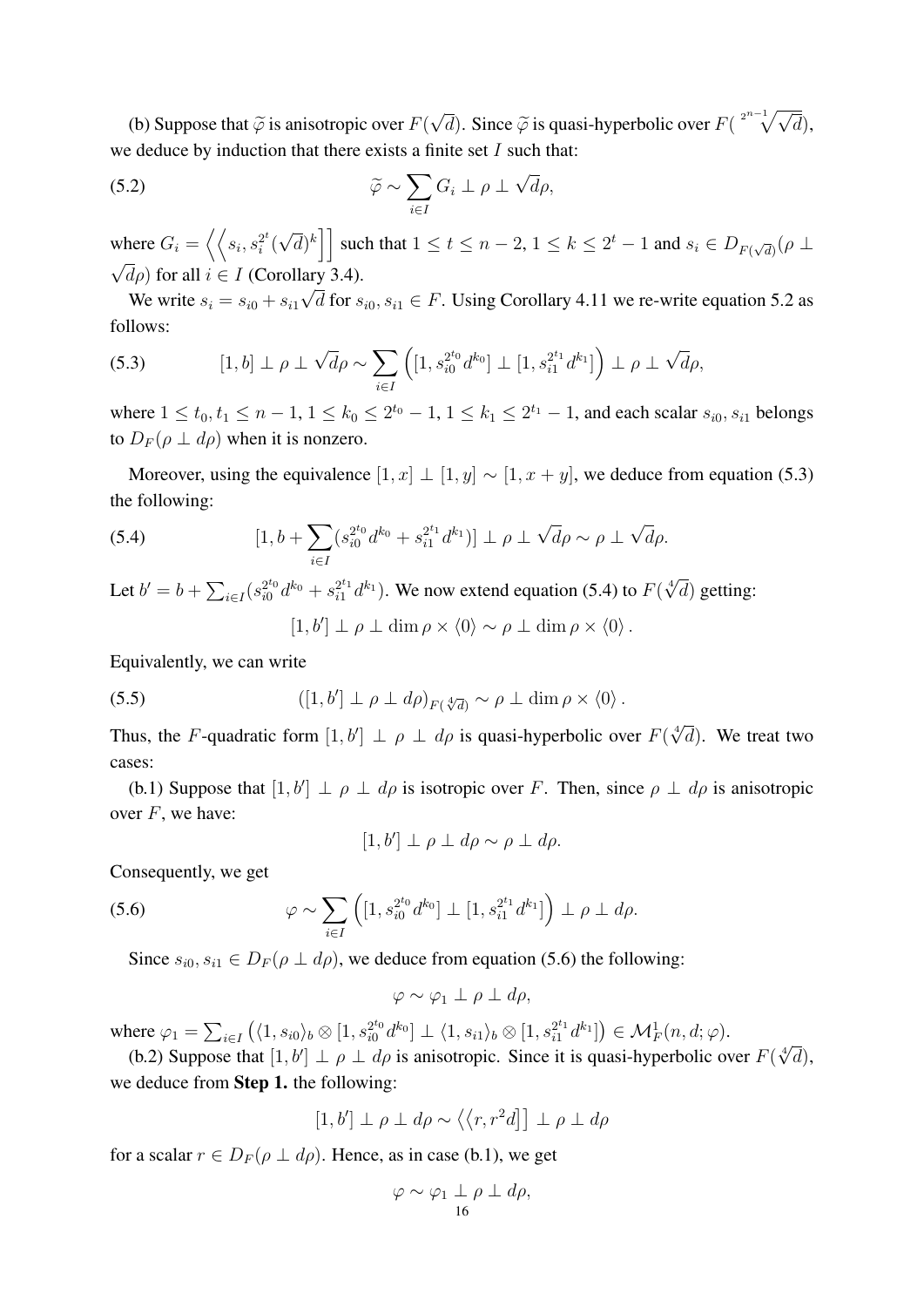where  $\varphi_1 = \langle \langle r, r^2 d \rangle] \perp \sum_{i \in I} \left( \langle 1, s_{i0} \rangle_b \otimes [1, s_{i0}^{2^{t_0}} d^{k_0} \right] \perp \langle 1, s_{i1} \rangle_b \otimes [1, s_{i1}^{2^{t_1}} d^{k_1}] \right)$  belongs to  $\mathcal{M}_F^1(n, d; \varphi)$ . This proves the proposition.  $\Box$ 

Now we are able to prove Theorem 5.1.

**Proof of Theorem 5.1.** The two conditions imply that  $\varphi_K$  is quasi-hyperbolic. Conversely, suppose that  $\varphi_K$  is quasi-hyperbolic. Then, we know that  $q(\varphi) \simeq \rho \perp d\rho$  for some totally singular form  $\rho$  which is anisotropic over K. Let  $R = [a_1, b_1] \perp ... \perp [a_r, b_r]$  be such that  $\varphi = R \perp \mathrm{ql}(\varphi)$ . We prove the statement (1) by induction on r.

The case  $r = 1$  is given in Proposition 5.2. So we suppose  $r \geq 2$ . By the quasi-hyperbolicity of  $\varphi_K$ , we get

$$
R_K \perp \rho_K \perp \dim \rho \times \langle 0 \rangle \simeq r \times \mathbb{H} \perp \rho_K \perp \dim \rho \times \langle 0 \rangle.
$$

Using Witt cancellation (Proposition 2.4), we deduce

$$
R_K \perp \rho_K \simeq r \times \mathbb{H} \perp \rho_K.
$$

Now adding  $\langle a_2, a_3, \ldots, a_r \rangle_K$  in both sides of the previous equation, we get

$$
R_K \perp \rho_K \perp \langle a_2, a_3, \ldots, a_r \rangle_K \simeq r \times \mathbb{H} \perp \rho_K \perp \langle a_2, a_3, \ldots, a_r \rangle_K.
$$

Note that  $[a_i, b_i] \perp \langle a_i \rangle \simeq \mathbb{H} \perp \langle a_i \rangle$ . Thus, after canceling hyperbolic planes, we have the following isometry:

(5.7) 
$$
[a_1, b_1]_K \perp \rho_K \perp \langle a_2, a_3, \ldots, a_r \rangle_K \simeq \mathbb{H} \perp \rho_K \perp \langle a_2, a_3, \ldots, a_r \rangle_K.
$$

Moreover, by Lemma 2.10, there exists  $\rho_1$  a subform of  $\rho \perp \langle a_2, a_3, \ldots, a_r \rangle$  such that

$$
((\rho \perp \langle a_2, a_3, \ldots, a_r \rangle)_K)_{an} \simeq (\rho_1)_K.
$$

Let  $\rho_2$  be a totally singular form such that  $\rho \perp \langle a_2, a_3, \ldots, a_r \rangle \simeq \rho_1 \perp \rho_2$ . Canceling the zero form in (5.7) yields the following

(5.8) 
$$
[a_1, b_1]_K \perp (\rho_1)_K \simeq \mathbb{H} \perp (\rho_1)_K.
$$

Let  $\widetilde{\varphi} = [a_1, b_1] \perp \rho_1 \perp d\rho_1$ . The form  $(\rho_1)_K$  is anisotropic, and thus  $(\rho_1)_{F(\sqrt{d})}$  is also anisotropic. Consequently,  $\rho_1 \perp d\rho_1$  is anisotropic (Theorem 3.1). We distinguish two cases:

**Case 1.** Suppose  $i_W(\tilde{\varphi}) = 0$ . Hence,  $\tilde{\varphi}$  is anisotropic. Clearly, equation (5.8) implies that  $\tilde{\varphi}_K$ is quasi-hyperbolic. We now apply Proposition 5.2 to get

(5.9) 
$$
[a_1, b_1] \perp \rho_1 \perp d\rho_1 \sim a_1 \varphi_1 \perp \rho_1 \perp d\rho_1,
$$

where  $\varphi_1 \in \mathcal{M}_F^{a_1}(n, d; \varphi)$ . Adding in both sides of equation (5.9) the form  $\rho_2 \perp d\rho_2$ , we get

$$
[a_1, b_1] \perp \mathrm{ql}(\varphi) \perp \langle 1, d \rangle \otimes \langle a_2, a_3, \ldots, a_r \rangle \sim a_1 \varphi_1 \perp \mathrm{ql}(\varphi) \perp \langle 1, d \rangle \otimes \langle a_2, a_3, \ldots, a_r \rangle.
$$

Now we apply Corollary 2.9 (for  $Q = \langle a_2, a_3, \ldots, a_r \rangle$ ,  $Q' = \text{ql}(\varphi)$  and  $x_i = b_i$  for all  $2 \le i \le j$  $r$ ), we obtain

(5.10) 
$$
\varphi \sim a_1 \varphi_1 \perp \varphi_2 \perp R'' \perp \text{ql}(\varphi)
$$

for  $\varphi_2 \in \mathcal{N}_F(d)$  and  $R''$  a nonsingular form of dimension  $2(r-1)$ . Since  $\varphi_K$  is quasi-hyperbolic, the form  $R'' \perp qI(\varphi)$  is also quasi-hyperbolic over K. Hence, we conclude by induction.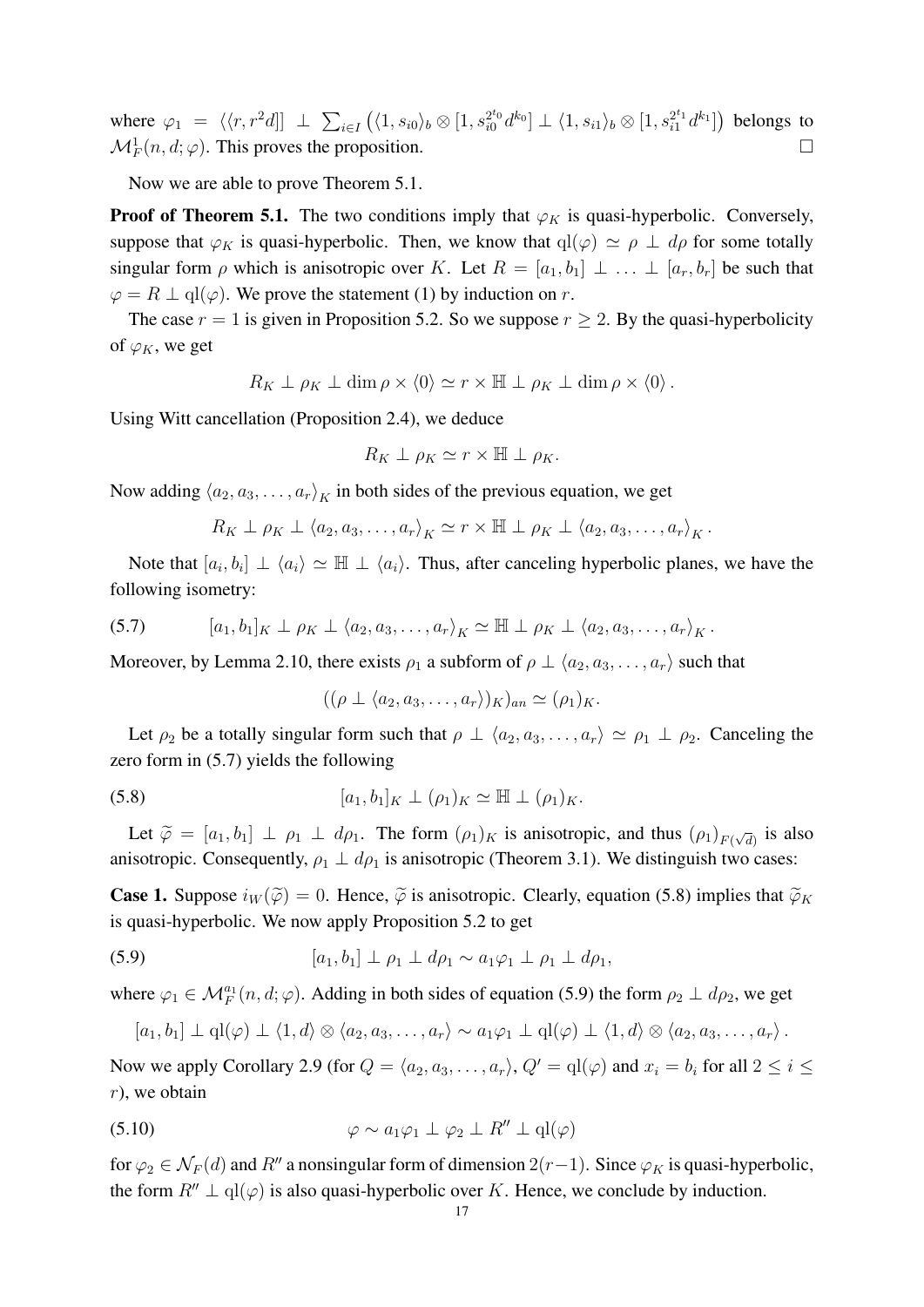**Case 2.** Suppose  $i_W(\tilde{\varphi}) = 1$ . Then,  $\tilde{\varphi} \sim \rho_1 \perp d\rho_1$ . Adding in both sides the form  $\rho_2 \perp d\rho_2$ , we get

 $[a_1, b_1] \perp \mathrm{ql}(\varphi) \perp \langle 1, d \rangle \otimes \langle a_2, a_3, \ldots, a_r \rangle \sim \mathrm{ql}(\varphi) \perp \langle 1, d \rangle \otimes \langle a_2, a_3, \ldots, a_r \rangle$ .

Hence, we conclude as in Case 1. This proves the theorem.

#### 6. THE CASE OF MULTIQUADRATIC PURELY INSEPARABLE EXTENSIONS

The case of purely inseparable modular extensions of exponent  $> 1$  is treated in Theorem 7.1. To complete the picture, we treat the case of multiquadratic purely inseparable extensions.

**Theorem 6.1.** *Let*  $d_1, \dots, d_s \in F$  *and*  $K = F$ (  $(\sqrt{d_1}, \ldots, \sqrt{d_s})$  *be such that*  $[L : F] = 2^s$ *. Let*  $\varphi$ *be an anisotropic semisingular* F*-quadratic form. Then,* φ *is strictly quasi-hyperbolic over* K *iff the two conditions hold:*

*(1)*  $\varphi \sim \varphi_1 \perp \mathrm{ql}(\varphi)$  *for a suitable form*  $\varphi_1 \in \mathcal{N}_F(d_1, \dots, d_s)$ *, (2)*  $\langle \langle d_1, \cdots, d_s \rangle \rangle \otimes \text{ql}(\varphi)$  *is quasi-hyperbolic.* 

*Proof.* We write  $\varphi = R \perp \mathrm{ql}(\varphi)$  for some nonsingular form R of dimension  $2r$ .

Clearly, the conditions (1) and (2) imply that  $\varphi_K$  is strictly quasi-hyperbolic since the condition (2) implies that  $q(\varphi)_K$  is quasi-hyperbolic (Corollary 3.1).

Conversely, suppose that  $\varphi_K$  is strictly quasi-hyperbolic. Then,  $q(\varphi)$  is quasi-hyperbolic over K, which implies that  $\langle \langle d_1, \cdots, d_s \rangle \rangle \otimes \text{ql}(\varphi)$  is quasi-hyperbolic (Corollary 3.1). To prove the statement (1), we proceed by induction on s. The case  $s = 1$  was already treated in Corollary 4.6. So suppose  $s \geq 2$ . √

Let  $L = F($  $\sqrt{d_2}, \ldots, \sqrt{d_s}$ ), so  $K = L(\mathbb{C})$  $\overline{d_1}$ ). By Corollary 2.11, there exists  $\eta$  a subform of  $q l(\varphi)$  such that  $(q l(\varphi)_K)_{an} \simeq \eta_K$ . Let  $\eta'$  be such that  $q l(\varphi) \simeq \eta \perp \eta'$ .

Since  $\eta$  is anisotropic over  $K = L(\sqrt{d_1})$ , it follows that  $\eta \perp d_1\eta$  is anisotropic over L (Theorem 3.1). Moreover, since  $L/F$  is excellent (Theorem 2.12), there exists a nonsingular *F*-quadratic form  $R_1$  such that  $\psi := ((R \perp \eta \perp d_1 \eta)_L)_{an} \simeq (R_1 \perp \eta \perp d_1 \eta)_L$ .

**Case 1.** Suppose dim  $R_1 > 0$ . Since

$$
\varphi_K \simeq r \times \mathbb{H} \perp \eta_K \perp s \times \langle 0 \rangle \simeq (R \perp \eta)_K \perp s \times \langle 0 \rangle,
$$

for some integer  $s \ge 0$  and  $\eta_K$  is anisotropic, it follows from Witt cancellation (Proposition 2.4) that

$$
r \times \mathbb{H} \perp \eta_K \simeq (R \perp \eta)_K.
$$

In particular, we have

(6.1) 
$$
r \times \mathbb{H} \perp \eta_K \perp \dim \eta \times \langle 0 \rangle \simeq (R \perp \eta)_K \perp \dim \eta \times \langle 0 \rangle
$$

$$
\simeq (R \perp \eta \perp d_1 \eta)_K.
$$

Now since  $(R \perp \eta \perp d_1 \eta)_L \sim (R_1 \perp \eta \perp d_1 \eta)_L$ , equation (6.1) ensures that  $(R_1 \perp \eta \perp d_1 \eta)_L$ becomes quasi-hyperbolic over  $K = L(\sqrt{d_1})$ . It follows from Corollary 4.4 that

(6.2) 
$$
(R_1 \perp \eta \perp d_1 \eta)_L \sim \alpha \langle 1, d_1 \rangle_b \otimes [1, \beta] \perp R_2 \perp (\eta \perp d_1 \eta)_L,
$$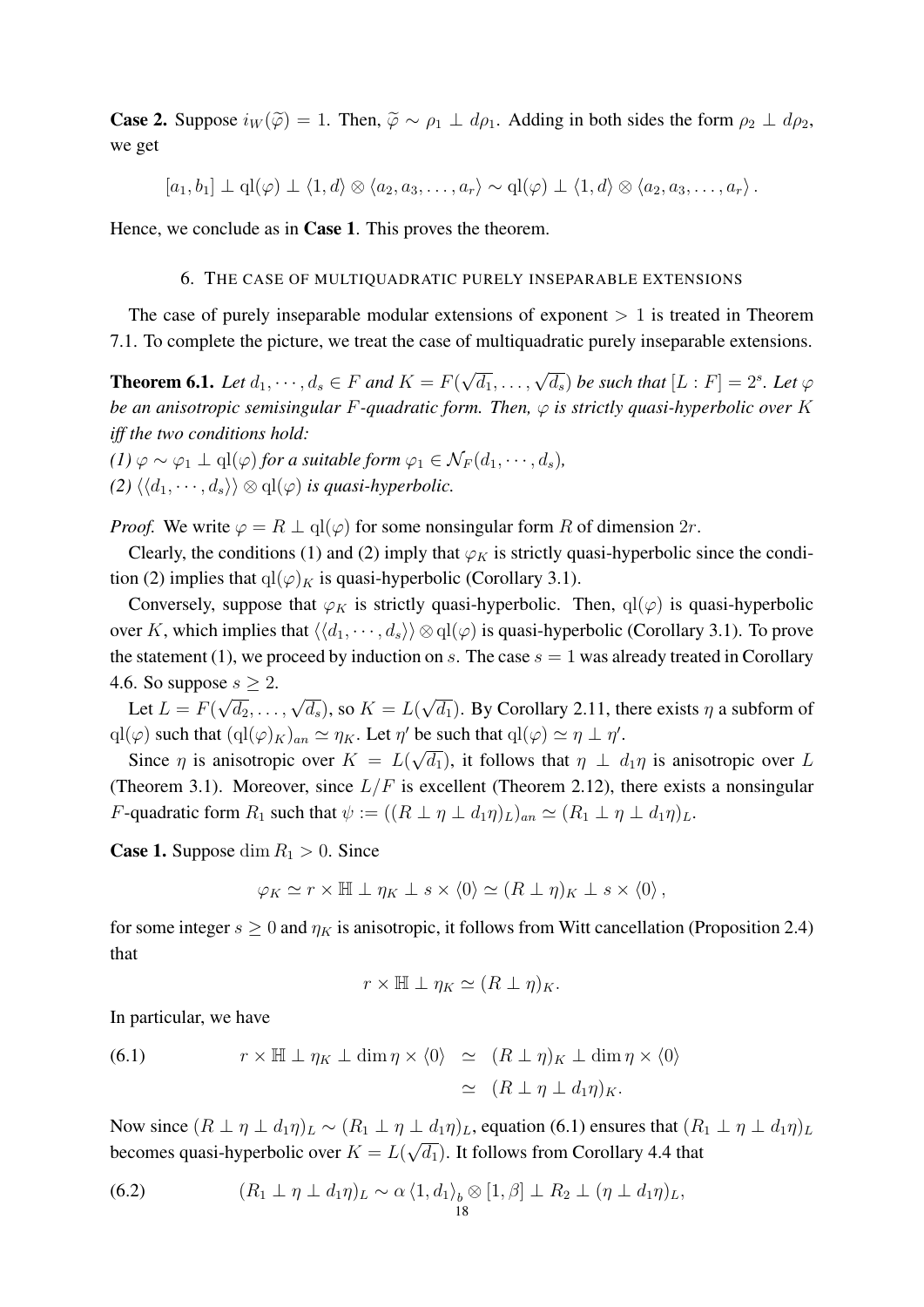where  $\alpha$  is an arbitrary scalar in  $D_F(R_1)$ ,  $\beta \in L$  and  $R_2$  a nonsingular form over L of dimension  $\dim R_1 - 2$ . We may suppose  $\beta \in F$  because  $[1, \beta] \simeq [1, \beta^2]$  and  $L^2 \subset F$ . Hence, by the excellence of  $L/F$  we may suppose  $R_2$  defined over  $F$ .

Since  $(R_1 \perp \eta \perp d_1\eta)_L$  is quasi-hyperbolic over K, the form  $(R_2 \perp \eta \perp d_1\eta)_L$  is also quasi-hyperbolic over  $K$ . We repeat a number of times the same arguments as we did for  $R_1 \perp \eta \perp d_1 \eta$ , to prove

$$
(R_1 \perp \eta \perp d_1 \eta)_L \sim \psi_1 \perp (\eta \perp d_1 \eta)_L
$$

for some  $\psi_1 \in \mathcal{N}_F(d_1)$ . In particular

$$
(R \perp \eta \perp d_1 \eta)_L \sim \psi_1 \perp (\eta \perp d_1 \eta)_L.
$$

By Corollary 2.8 (applied to  $Q = \eta$ ), there exists  $\psi_2 \in \mathcal{N}_F(d_1)$  such that

$$
(6.3) \t\t\t (R \perp \psi_2 \perp \eta)_L \sim \eta_L.
$$

Now consider the F-quadratic form  $\theta := R \perp \psi_2 \perp \langle 1, d_2 \rangle \otimes \eta$ . The form  $\eta \perp d_2\eta$  is anisotropic over F because  $\eta_{F(\sqrt{d_2})}$  is also anisotropic. Hence, we conclude from equation (6.3) that  $\theta$  is strictly quasi-hyperbolic over L. The induction hypothesis implies

$$
\theta \sim \psi_3 \perp \eta \perp d_2\eta,
$$

where  $\psi_3 \in \mathcal{N}_F(d_2, \dots, d_s)$ . Again using Corollary 2.8 (applied for  $Q = \eta$ ), we deduce

$$
(6.4) \t\t R \perp \psi_2 \perp \eta \sim \psi'_3 \perp \eta,
$$

for some  $\psi'_3 \in \mathcal{N}_F(d_2, \dots, d_s)$ . To conclude we add in both sides of (6.4) the form  $\eta'$  to get

$$
\varphi \sim \varphi_1 \perp q l(\varphi),
$$

where  $\varphi_1 = \psi_2 \perp \psi'_3 \in \mathcal{N}_F(d_1, \dots, d_s)$ .

**Case 2.** Suppose dim  $R_1 = 0$ . Then,  $(R \perp \eta \perp d_1 \eta)_L \sim (\eta \perp d_1 \eta)_L$ . By Corollary 2.8 (applied to  $Q = \eta$ ), we get

$$
(6.5) \t\t\t (R \perp \delta \perp \eta)_L \sim \eta_L,
$$

where  $\delta \in \mathcal{N}_F(d_1)$ . Hence, we are in the conditions of equation (6.3), and thus we finish the proof as in the previous case.  $\Box$ 

#### 7. THE CASE OF PURELY INSEPARABLE MODULAR EXTENSIONS

Throughout this section we fix the same notations as in Section 3, namely: A purely inseparable modular extension  $K = F(\sqrt[2^{n_1}]{d_1}, \cdots, \sqrt[2^{n_s}]{d_s})$  $\overline{d_s}$ ), the quasi-Pfister form  $\pi = \langle \langle d_1, \cdots, d_s \rangle \rangle$ and the exponent e of K which is nothing but  $\max\{n_1, \dots, n_s\}$ . We suppose  $e > 1$ . The strict quasi-hyperbolicity over  $K$  is given by the following theorem:

**Theorem 7.1.** Let K be as before and  $\varphi$  an anisotropic semisingular F-quadratic form. Then, φ *is strictly quasi-hyperbolic over* K *iff we have the two conditions:*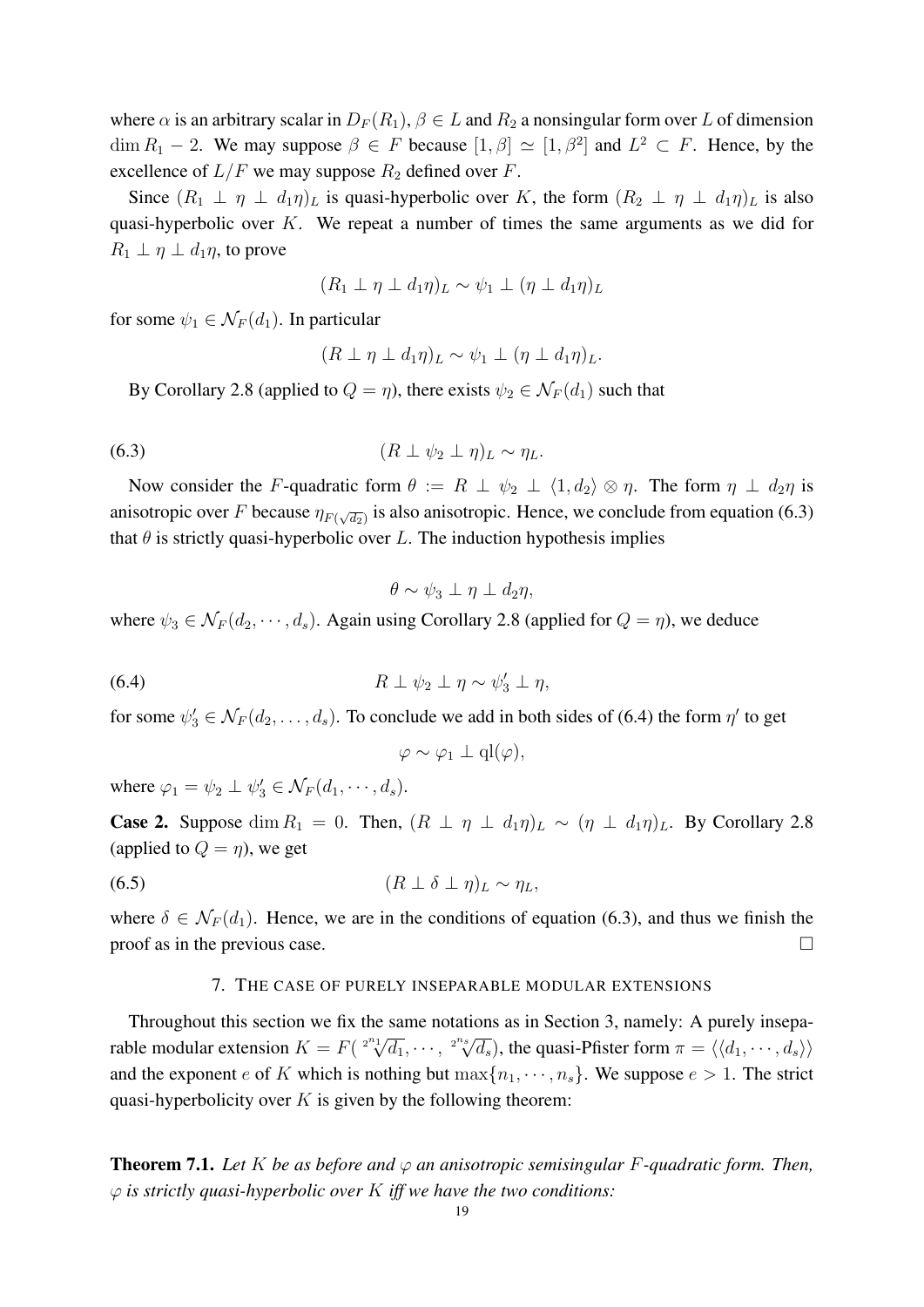*(1)*  $\varphi \sim \varphi_1 \perp \varphi_2 \perp$  ql $(\varphi)$  *for suitable*  $\varphi_1 \in M_F(n_1, d_1, \dots, n_s, d_s)$  *and*  $\varphi_2 \in$  $\mathcal{N}_F(d_1,\cdots,d_s)$ , *(2)*  $\pi \otimes$  ql $(\varphi)$  *is quasi-hyperbolic.* 

We will proceed in the same manner as we did in Section 5 for simple purely inseparable extensions. We first prove Proposition 7.2 that treats the case of semisingular quadratic forms of type  $(1, s)$ , and then proceed by induction on the dimension of nonsingular part to prove Theorem 7.1.

**Proposition 7.2.** Let K be as before and  $\varphi = a[1, b] \perp a(c)$  an anisotropic semisingular *quadratic form over* F*. Then,* φ *is strictly quasi-hyperbolic over* K *iff the following conditions are satisfied:*

- $(1)$   $\varphi \sim a\varphi_1 \perp \varphi_2 \perp ql(\varphi)$  *for suitable*  $\varphi_1 \in M_F^a(n_1, d_1, \dots, n_s, d_s; \varphi)$  *and*  $\varphi_2 \in$  $\mathcal{N}_F(d_1,\cdots,d_s)$ .
- *(2)*  $\pi \otimes$  ql $(\varphi)$  *is quasi-hyperbolic.*

*Proof.* The conditions described in the proposition are sufficient to get the strict quasihyperbolicity. Conversely, suppose that  $\varphi$  is strictly quasi-hyperbolic over K. Since  $q(\varphi)$ is quasi-hyperbolic over K, it follows that  $\pi \otimes \mathrm{ql}(\varphi)$  is quasi-hyperbolic (Corollary 3.2). For the rest of the proof we proceed by induction on  $n_1 + \cdots + n_s$ . The case  $n_1 = n_2 = \cdots = n_s = 1$ is excluded since  $e > 1$ . So without loss of generality, we may suppose  $n_1 \geq 2$  and  $n_1 \geq n_2 \geq \cdots \geq n_s$ . Hence  $e = n_1$ . The case  $n_1 = 2, n_2 = \cdots = n_s = 0$  is covered by Proposition 5.2.

Now we will discuss the case when  $[K : F] > 4$ , and because  $\mathcal{M}_F^a(n_1, d_1, \dots, n_s, d_s; \varphi) =$  $\mathcal{M}_F^1(n_1, d_1, \dots, n_s, d_s; a\varphi)$  we may suppose  $a = 1$ . Let  $\eta$  be a subform of  $\text{ql}(\varphi)$  such that  $({\rm qI}(\varphi)_K)_{an} \simeq \eta_K$  and let  $\eta'$  be a form such that  ${\rm qI}(\varphi) \simeq \eta \perp \eta'$ . Consider the quadratic form  $\psi := [1, b] \perp \eta \perp \sqrt{d_1} \eta$  over  $L := F(\sqrt{d_1}).$ √

Observe that  $\eta \perp d_1\eta$  is anisotropic over F (*resp.*  $\eta \perp$  $\overline{d_1}\eta$  is anisotropic over L) because  $\eta_{F(\sqrt{d_1})}$  and  $\eta_{F(\sqrt[4]{d_1})}$  are anisotropic as  $\eta_K$  is also anisotropic. Moreover, the form  $\psi$  is strictly quasi-hyperbolic over K because  $([1, b] \perp \eta)_K \simeq \mathbb{H} \perp \eta_K$ .

(A) Suppose that  $\psi$  is isotropic over L. Since  $\eta \perp$ √  $\overline{d_1}\eta$  is anisotropic over L, we have the following isometry:

$$
[1, b] \perp \eta \perp \sqrt{d_1} \eta \simeq \mathbb{H} \perp \eta \perp \sqrt{d_1} \eta.
$$

We extend  $\psi$  to  $F(\sqrt[4]{d_1})$  to get:

 $([1, b] \perp \eta)_{F(\sqrt[4]{d_1})} \perp \dim \eta \times \langle 0 \rangle \simeq \mathbb{H} \perp \eta \perp \dim \eta \times \langle 0 \rangle$ ,

or equivalently,  $\theta := [1, b] \perp \eta \perp d_1 \eta$  is quasi-hyperbolic over  $F(\sqrt[4]{d_1})$ .

(1) If  $\theta$  is anisotropic over F, we deduce from Proposition 5.2 that

$$
(7.1) \t\t\t [1,b] \perp \eta \perp d_1 \eta \sim \psi_1 \perp \eta \perp d_1 \eta,
$$

where  $\psi_1 \in \mathcal{M}_F^1(2, d_1; \theta)$ . Corollary 2.8, applied to equation (7.1), implies

$$
[1, b] \perp \eta \sim \psi_1 \perp \psi_2 \perp \eta,
$$
  
20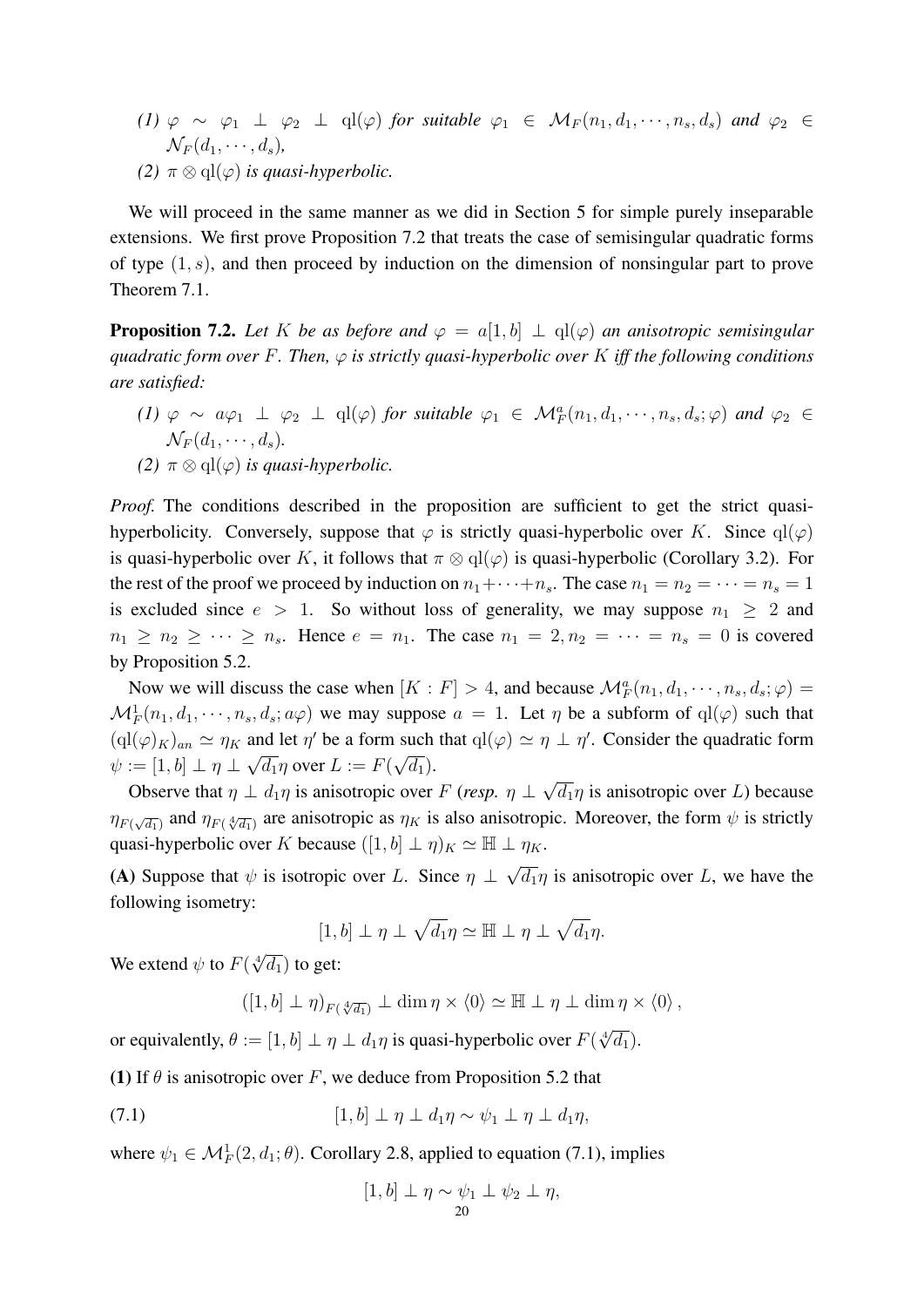for some  $\psi_2 \in \mathcal{N}_F(d_1)$ . We add in both sides of the previous equivalence the form  $\eta'$  to get  $\text{ql}(\varphi)$ . Clearly,  $\mathcal{M}_F^1(2,d_1;\theta) \subset \mathcal{M}_F^1(n_1,d_1,\cdots,n_s,d_s;\varphi)$  and  $\mathcal{N}_F(d_1) \subset \mathcal{N}_F(d_1,\cdots,d_s)$ . Hence, the proposition is satisfied.

(2) If  $\theta$  is isotropic, then there exist  $x_1 \in D_F(\eta)$  such that  $d_1x_1 \in D_F([1, b] \perp \eta)$ . Since  $\eta \perp d_1\eta$  is anisotropic, we get the following isometry over F:

$$
[1, b] \perp \eta \simeq d_1 x_1 [1, v] \perp \eta,
$$

for some  $v \in F$ . Further, since  $x_1 \in D_F(\eta)$  we have the following equivalence over F:

$$
[1, b] \perp \eta \sim d_1 x_1 [1, v] \perp x_1 [1, v] \perp \eta,
$$
  
 
$$
\sim \langle 1, d_1 \rangle_b \otimes (x_1 [1, v]) \perp \eta.
$$

In particular,  $[1, b] \perp \text{ql}(\varphi) \sim \psi_3 \perp \text{ql}(\varphi)$ , where  $\psi_3 = \langle 1, d_1 \rangle_b \otimes (x_1[1, v]) \in \mathcal{N}_F(d_1)$ . Hence, the proposition is satisfied.

(B) Suppose that  $\psi$  is anisotropic over L. Since  $\psi_K$  is strictly quasi-hyperbolic and  $[K: L]$  <  $[K : F]$ , we get by induction the following equivalence over L:

$$
[1,b] \perp \eta \perp \sqrt{d_1} \eta \sim \sum_{i \in I} \left\langle \left\langle u_i, u_i^{2^t} (\sqrt{d_1})^{k(t,1)} d_2^{k(t,2)} \cdots d_s^{k(t,s)} \right\rangle \right] \perp \left\langle 1, \sqrt{d_1} \right\rangle_b \otimes \rho_1
$$
\n
$$
\perp \sum_{j=2}^s \left\langle 1, d_j \right\rangle_b \otimes \rho_j \perp \eta \perp \sqrt{d_1} \eta,
$$
\n(7.2)

where  $u_i \in D_L$  ( $\langle \langle \rangle$ √  $\left\langle \overline{d_1},d_2,\ldots,d_s\right\rangle \right\rangle \otimes (\left\langle \left\langle \overline{d_1},d_2,\ldots,d_s\right\rangle \right\rangle )$ √  $\left\langle \overline{d_1} \right\rangle \right\rangle \otimes \eta)) = D_L(\big\langle \big\langle \big\langle$ √  $\langle \overline{d_1}, d_2, \ldots, d_s \rangle \rangle \otimes \eta),$   $\rho_j \in$  $W_q(L)$  and

- $\bullet$  1  $\leq$  t  $<$  e',
- $0 \leq k(t, l) < 2^t$ ,
- max $\{1, 2^{t-n_l+1}\}$  |  $k(t, l)$  for  $l \neq 1$ , and max $\{1, 2^{t-(n_1-1)+1}\}$  |  $k(t, 1)$ ,

where e' is the exponent of the extension  $K/L$ . Observe that  $e' \in \{e-1, e\}$ . Completing the quaslinear part in both sides of equation (7.2) yields:

(7.3)  
\n
$$
[1, b] \perp \left\langle \left\langle \sqrt{d_1}, d_2, \ldots, d_s \right\rangle \right\rangle \otimes \eta \sim \sum_{i \in I} \left\langle \left\langle u_i, u_i^{2^t} (\sqrt{d_1})^{k(t,1)} d_2^{k(t,2)} \cdots d_s^{k(t,s)} \right\rangle \right]
$$
\n
$$
\perp \left\langle 1, \sqrt{d_1} \right\rangle_b \otimes \rho_1 \perp \sum_{j=2}^s \left\langle 1, d_j \right\rangle_b \otimes \rho_j \perp \left\langle \left\langle \sqrt{d_1}, d_2, \ldots, d_s \right\rangle \right\rangle \otimes \eta,
$$

For all  $i \in I$ , let us write  $u_i = u_{i0} + u_{i1}$  $\overline{d_1}$  such that  $u_{i0}, u_{i1} \in F$ . Recall (Lemma 4.10):

- $u_{i0}, u_{i1} \in D_F(\pi \otimes \eta) \subset D_F(\pi \otimes \mathrm{ql}(\varphi)),$ √ √
- $u_{i0}, u_{i1}$  $\overline{d_1} \in D_L(\langle\langle$  $\left\langle \overline{d_1},d_2,\ldots ,d_s\right\rangle\rangle\otimes\eta).$

Put  $d_2^{k(t,2)}$  $a_2^{k(t,2)} \cdots d_s^{k(t,s)} = \beta \in F$ . Applying Corollary 4.11 to equation (7.3) yields:

$$
(7.4)
$$
\n
$$
\left[1, b\right] \perp \left\langle \left\langle \sqrt{d_1}, d_2, \ldots, d_s \right\rangle \right\rangle \otimes \eta \sim \sum_{i \in I} \left( \left[1, u_{i0}^{2^{t+1}} d_1^{k(t,1)} \beta^2 \right] \perp \left[1, u_{i1}^{2^{t+1}} d_1^{k(t,1)+2^t} \beta^2 \right] \right) \perp \left\langle 1, \sqrt{d_1} \right\rangle_b \otimes \rho_1 \perp \sum_{j=2}^s \left\langle 1, d_j \right\rangle_b \otimes \rho_j \perp \left\langle \left\langle \sqrt{d_1}, d_2, \ldots, d_s \right\rangle \right\rangle \otimes \eta.
$$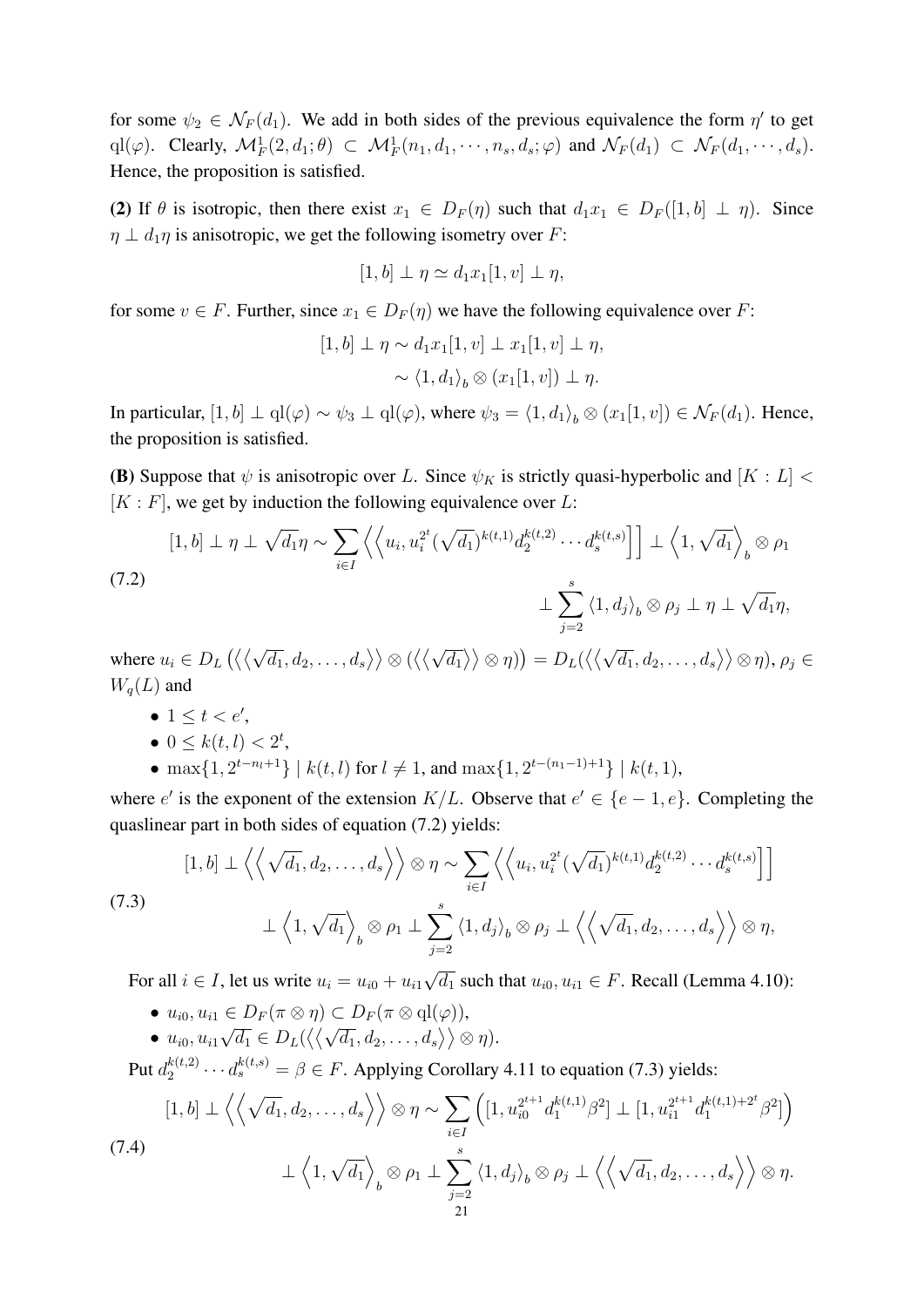Using the isometry  $[1, x] \perp [1, y] \sim [1, x + y]$ , we deduce from equation (7.4) the following:

(7.5) 
$$
[1,b'] \perp \left\langle \left\langle \sqrt{d_1}, d_2, \ldots, d_s \right\rangle \right\rangle \otimes \eta \sim \left\langle 1, \sqrt{d_1} \right\rangle_b \otimes \rho_1 \perp \sum_{j=2}^s \left\langle 1, d_j \right\rangle_b \otimes \rho_j
$$

$$
\perp \left\langle \left\langle \sqrt{d_1}, d_2, \ldots, d_s \right\rangle \right\rangle \otimes \eta,
$$

where  $b' = b + \sum_{i \in I} \left( u_{i0}^{2t+1} d_1^{k(t,1)} \beta^2 + u_{i1}^{2t+1} d_1^{k(t,1)+2^t} \beta^2 \right)$ .  $\sqrt{\frac{7}{40}}$  (1  $\sqrt{7}$ ) 1  $\alpha$   $\sqrt{7}$ 

Let  $M = F(\sqrt[4]{d_1}, \sqrt{d_2}, \ldots, \sqrt{d_s})$  and  $S = F(\sqrt{d_2}, \ldots, \sqrt{d_s})$ . We extend equation (7.5) to M getting:

$$
([1, b'] \perp \eta)_M \perp (2^s - 1) \dim \eta \times \langle 0 \rangle \sim \eta \perp (2^s - 1) \dim \eta \times \langle 0 \rangle.
$$

Equivalently, we can cancel  $(2<sup>s</sup> - 1)$  dim  $\eta \times \langle 0 \rangle$  and write:

$$
([1, b'] \perp \eta \perp d_1 \eta)_M \sim \eta \perp \dim \eta \times \langle 0 \rangle.
$$

Thus, the F-quadratic form  $[1, b'] \perp \eta \perp d_1\eta$  is strictly quasi-hyperbolic over M.

(1) Suppose that  $[1, b'] \perp \eta \perp d_1\eta$  is isotropic over F. Then, its Witt index is 1 because  $\eta \perp d_1\eta$ is anisotropic over  $F$ , and thus

(7.6) 
$$
[1,b'] \perp \eta \perp d_1 \eta \sim \eta \perp d_1 \eta.
$$

(2) Suppose that  $[1, b'] \perp \eta \perp d_1\eta$  is anisotropic over F. Since  $\eta_K$  is anisotropic, the form  $\eta_{S(\sqrt{d_1})}$  is anisotropic as well, and thus  $(\eta \perp d_1 \eta)_S$  is anisotropic.

**Case 1.** Suppose  $i_W(([1, b'] \perp \eta \perp d_1\eta)s) = 1$ . Then,  $[1, b'] \perp \eta \perp d_1\eta$  is strictly quasihyperbolic over  $S(\sqrt{d_1}) = F(\sqrt{d_1}, \ldots, \sqrt{d_s})$ . Hence, we get by Theorem 6.1

$$
[1,b'] \perp \eta \perp d_1 \eta \sim \sum_{l=1}^s \langle 1,d_l \rangle_b \otimes \gamma_l \perp \eta \perp d_1 \eta
$$

for suitable  $\gamma_1, \cdots, \gamma_s \in W_q(F)$ . In particular, we have

(7.7)  $([1, b'] \perp \eta \perp d_1 \eta)_S \sim \langle 1, d_1 \rangle_b \otimes \gamma_1 \perp \eta \perp d_1 \eta$ 

**Case 2.** Suppose  $i_W(([1, b'] \perp \eta \perp d_1\eta)_S) = 0$ . Then,  $[1, b'] \perp \eta \perp d_1\eta$  is anisotropic over S and becomes quasi-hyperbolic over  $M$ . Hence, by the quartic case (Step 1 in the proof of Proposition 5.2), we get

(7.8) 
$$
([1,b'] \perp \eta \perp d_1 \eta)_S \sim \langle \langle \alpha, \alpha^2 d_1] \,] \perp \eta \perp d_1 \eta,
$$

where  $\alpha \in D_S(\eta \perp d_1\eta)$ . Obviously,  $\alpha \in D_S(\eta \perp d_1\eta)$  implies  $\alpha \in D_F(\pi \otimes \eta)$ .

To summarize, in every situation (equations (7.6), (7.7) and (7.8)), we have:

(7.9) 
$$
([1,b'] \perp \eta \perp d_1 \eta)_S \sim (G \perp \eta \perp d_1 \eta)_S,
$$

where  $G \in \mathcal{N}_F(d_1)$  or  $G = \langle \langle \alpha, \alpha^2 d_1 | \rangle$  such that  $\alpha \in D_F(\pi \otimes \eta) \subset D_F(\pi \otimes \text{ql}(\varphi)).$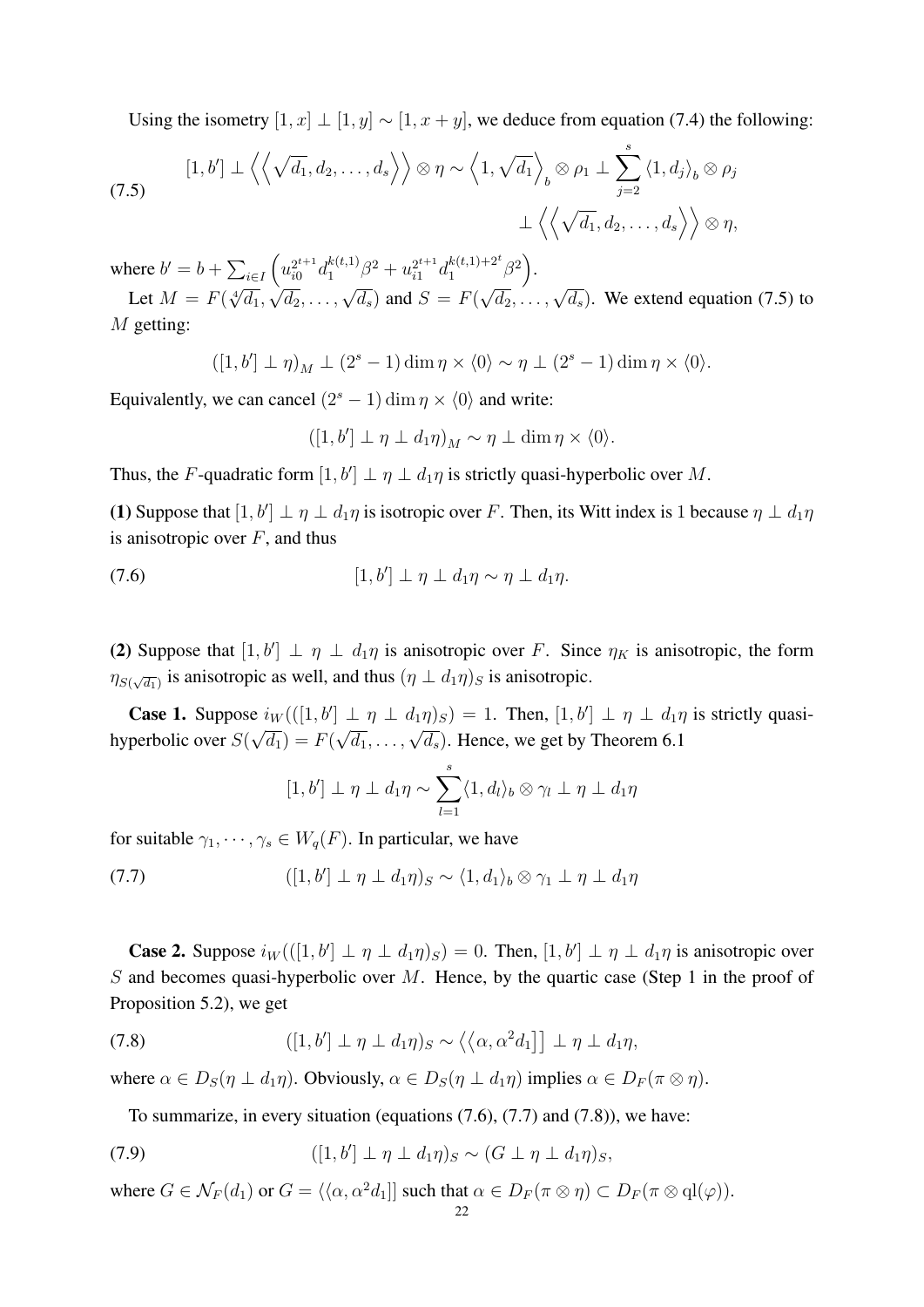We add to equation (7.9) the form  $\sum_{i \in I} ([1, u_{i0}^{2^{t+1}} d_1^{k(t,1)} \beta^2] \perp [1, u_{i1}^{2^{t+1}} d_1^{k(t,1)+2^t} \beta^2])$ , and complete the quasilinear part to get:

$$
(7.10) \quad ([1, b] \perp \pi \otimes \eta)_S \sim \left( \sum_{i \in I} [1, u_{i0}^{2^{t+1}} d_1^{k(t,1)} \beta^2] \perp [1, u_{i1}^{2^{t+1}} d_1^{k(t,1)+2^t} \beta^2] \perp G \perp \pi \otimes \eta \right)_S.
$$

Recall that  $u_{i0}, u_{i1} \in D_F(\pi \otimes \eta)$  and the exponent  $e'$  of  $K/L$  is equal to  $e - 1$  or  $e$ . Now we discuss on each integer  $t$  that appears in equation (7.10) to get the desired generators over  $F$ :

(a) Suppose  $t + 1 < e$ . This happens when  $t \le e' - 2$  or  $e' = e - 1$ . Obviously, for all  $l = 2, ..., s$ , we have  $0 \leq 2k(t, l) < 2 \cdot 2^{t} = 2^{t+1}$  and the condition  $\max\{1, 2^{t-n_l+1}\}$ divides  $k(t, l)$  implies that  $\max\{1, 2^{(t+1)-n_l+1}\}\$  divides  $2. k(t, l)$ . Moreover,  $k(t, 1) < 2^t$  $2^{t+1}$  and  $k(t, 1) + 2^t < 2^t + 2^t = 2^{t+1}$ . So in this case, we add to (7.10) the form  $u_{i0}[1, u_{i0}^{2^{t+1}}d_1^{k(t,1)}\beta^2] \perp u_{i1}[1, u_{i1}^{2^{t+1}}d_1^{k(t,1)+2^t}\beta^2]$  to get the generators  $\left\langle \left\langle u_{i0}, u_{i0}^{2^{t+1}}d_1^{k(t,1)}\beta^2 \right\rangle \right]$  and  $\langle \langle u_{i1}, u_{i1}^{2^{t+1}} d_1^{k(t,1)+2^t} \beta^2 \rangle |$ .

(b) Suppose  $t+1 = e$ . Recall that  $e = n_1$ . Since by induction hypothesis max $\{1, 2^{t-(n_1-1)+1}\}$ divides  $k(t, 1)$ , then  $k(t, 1)$  is even. Hence, we get the following isometries over F:

$$
[1, u_{i0}^{2^{t+1}} d_1^{k(t,1)} \beta^2] \simeq [1, u_{i0}^{2^t} d_1^{k(t,1)/2} \beta],
$$
  

$$
[1, u_{i1}^{2^{t+1}} d_1^{k(t,1)+2^t} \beta^2] \simeq [1, u_{i1}^{2^t} d_1^{(k(t,1)/2)+2^{t-1}} \beta].
$$

We have by induction hypothesis  $0 \leq k(t, l) < 2^t$  and  $\max\{1, 2^{t-n_l+1}\}\$  divides  $k(t, l)$  for all  $2 \leq l \leq s$ . Obviously, we have  $\max\{1, 2^{t-n_1+1}\}\$  divides  $k(t, 1)/2$  and  $0 \leq k(t, 1)/2 + 2^{t-1}$ 2<sup>t</sup>. So in this case, we add to (7.10) the form  $u_{i0}[1, u_{i0}^{2t}d_1^{k(t,1)/2} \beta] \perp u_{i1}[1, u_{i1}^{2t}d_1^{(k(t,1)/2)+2^{t-1}} \beta]$  to get the generators  $\left\langle \left\langle u_{i0}, u_{i0}^{2t} d_1^{k(t,1)/2} \beta \right\rceil \right]$  and  $\left\langle \left\langle u_{i1}, u_{i1}^{2t} d_1^{k(t,1)/2+2^{t-1}} \beta \right\rceil \right]$ .

Moreover,  $\pi \otimes \eta$  is quasi-hyperbolic over S because  $i_d(\pi_S) = 2^s - 2$ . Hence, after recovering the generators as explained in (a) and (b), we apply Theorem 6.1 to equation (7.10) to get:

(7.11) 
$$
[1,b] \perp \pi \otimes \eta \sim \varphi_1 \perp \varphi_2 \perp \pi \otimes \eta,
$$

for some  $\varphi_1 \in \mathcal{M}_F^1(n_1, d_1, \dots, n_s, d_s; \varphi)$  and  $\varphi_2 \in \mathcal{N}_F(d_1, \dots, d_s)$ .

We apply Corollary 2.8 to (7.11) to eliminate the form  $d_1 \langle \langle d_2, \dots, d_s \rangle \rangle \otimes \eta$  in both sides, and get in the right hand side a form in  $\mathcal{N}_F(d_1)$ . So the new quasilinear part is  $\langle \langle d_2, \dots, d_s \rangle \rangle \otimes \eta$ . Again we eliminate the form  $d_2 \langle \langle d_3, \cdots, d_s \rangle \rangle \otimes \eta$  and get in the right hand side a form in  $\mathcal{N}_F(d_2)$ . Step by step we continue this process until we reduce the quasilinear part to  $\eta$ . Now adding in both sides of (7.11) the form  $\eta'$ , we recover the quasilinear part  $ql(\varphi)$ . This ends the proof of the proposition.  $\Box$ 

Now we give the proof of Theorem 7.1 which is an adaptation of that of Theorem 5.1.

**Proof of Theorem 7.1.** Let  $\varphi = R \perp \text{ql}(\varphi)$  be an anisotropic semisingular quadratic form over F. The two conditions given in Theorem 7.1 imply that  $\varphi$  is strictly quasi-hyperbolic over K.

Conversely, suppose that  $\varphi_K$  is strictly quasi-hyperbolic. Since  $q(\varphi)_K$  is quasi-hyperbolic, it follows from Corollary 3.2 that  $\pi \otimes \mathrm{ql}(\varphi)$  is quasi-hyperbolic. Let us write  $R = [a_1, b_1] \perp$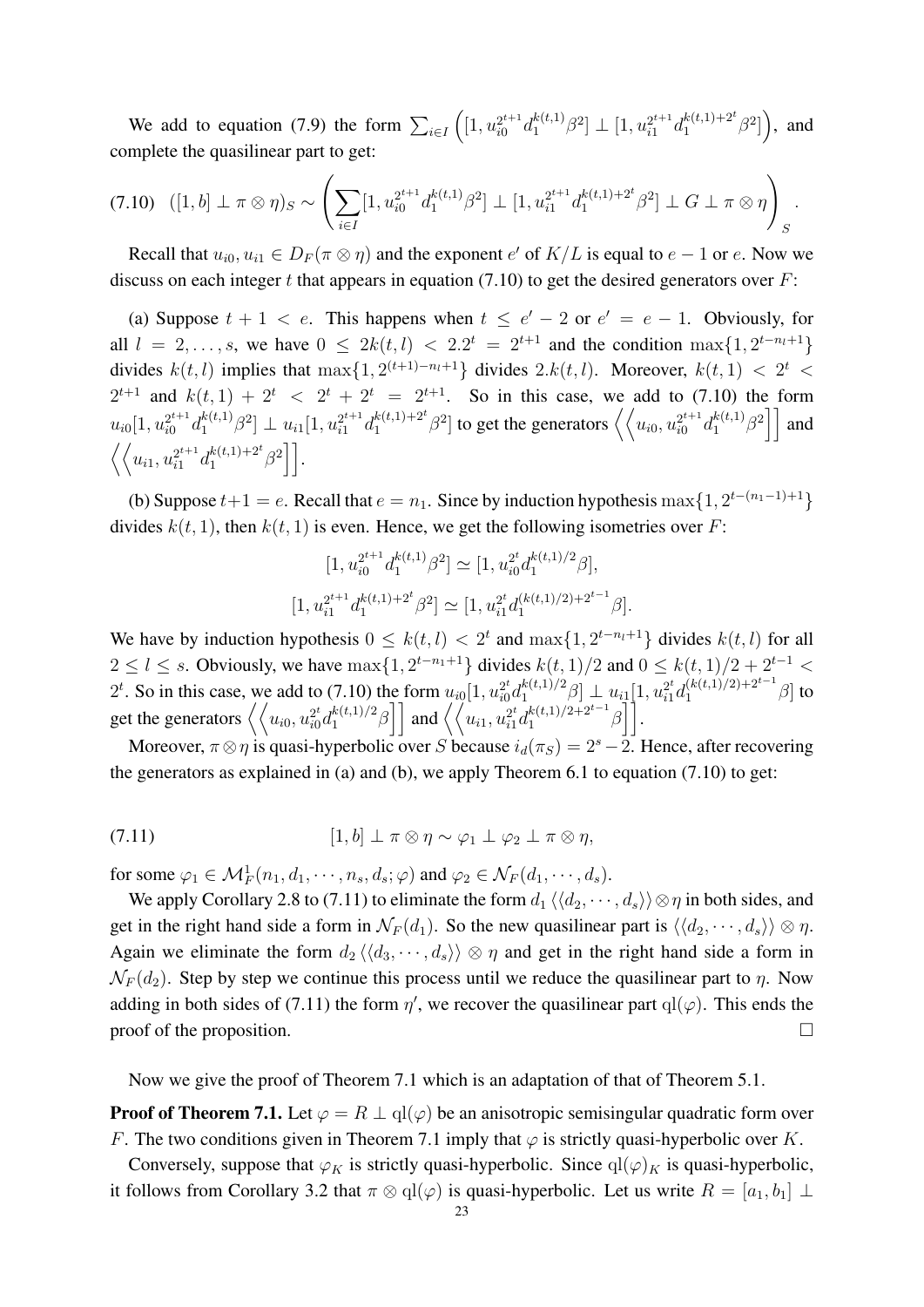$\ldots \perp [a_r, b_r]$  for some  $a_i, b_i \in F^*$ . We proceed by induction on dim R. Since  $i_W(\varphi)_K = r$ , we have

$$
\varphi_K \simeq r \times \mathbb{H} \perp \mathrm{ql}(\varphi)_K.
$$

Adding  $\langle a_2, a_3, \ldots, a_r \rangle$  to this equation, and canceling the hyperbolic planes, we get:

$$
(7.12) \qquad [a_1, b_1] \perp \langle a_2, a_3, \ldots, a_r \rangle_K \perp \mathrm{ql}(\varphi)_K \simeq \mathbb{H} \perp \langle a_2, a_3, \ldots, a_r \rangle_K \perp \mathrm{ql}(\varphi)_K.
$$

Let  $\delta$  be a subform of  $\langle a_2, a_3, \ldots, a_r \rangle \perp \mathrm{ql}(\varphi)$  such that

$$
\delta_K \simeq (\langle a_2, a_3, \ldots, a_r \rangle_K \perp \mathrm{ql}(\varphi)_K)_{an}.
$$

Let  $\delta'$  be a form such that  $\langle a_2, a_3, \ldots, a_r \rangle \perp \mathrm{ql}(\varphi) \simeq \delta \perp \delta'$ . Canceling the zero form in (7.12), we obtain  $([a_1, b_1] \perp \delta)_K \simeq \mathbb{H} \perp \delta_K$ . This implies that  $\widetilde{\varphi} := [a_1, b_1] \perp \delta \perp d_1 \delta$  is strictly quasi-hyperbolic over K.

**Case 1.** If  $\tilde{\varphi}$  is anisotropic, then applying Proposition 7.2 yields:

(7.13) 
$$
\widetilde{\varphi} \sim a_1 \varphi_1 \perp \varphi_2 \perp \langle 1, d_1 \rangle \otimes \delta,
$$

where  $\varphi_1 \in \mathcal{M}_F^{a_1}(n_1, d_1, \dots, n_s, d_s)$  and  $\varphi_2 \in \mathcal{N}_F(d_1, \dots, d_s)$ . Since  $\langle 1, d_1 \rangle \otimes \delta \subseteq \langle 1, d_1 \rangle \otimes \delta$  $(\langle a_2, \ldots, a_r \rangle \perp \mathrm{ql}(\varphi))$ , we obtain

$$
(7.14)
$$
  
\n
$$
[a_1, b_1] \perp \langle 1, d_1 \rangle \otimes (\langle a_2, \ldots, a_r \rangle \perp \mathbf{q} \mathbf{l}(\varphi)) \sim a_1 \varphi_1 \perp \varphi_2 \perp \langle 1, d_1 \rangle \otimes (\langle a_2, \ldots, a_r \rangle \perp \mathbf{q} \mathbf{l}(\varphi)).
$$

We apply Corollary 2.8 to eliminate the form  $d_1(\langle a_2, \ldots, a_r \rangle \perp \text{ql}(\varphi))$  in both sides of (7.14), and get a new form  $\varphi'_2 \in \mathcal{N}_F(d_1, \dots, d_s)$  such that

$$
(7.15) \qquad [a_1, b_1] \perp \langle a_2, \ldots, a_r \rangle \perp \mathbf{q} \mathbf{l}(\varphi) \sim a_1 \varphi_1 \perp \varphi_2' \perp \langle a_2, \ldots, a_r \rangle \perp \mathbf{q} \mathbf{l}(\varphi).
$$

We use Lemma 2.6 on equation (7.15) by completing  $\langle a_2, a_3, \ldots, a_r \rangle$  on left side with  $[a_2, b_2] \perp \ldots \perp [a_n, b_n]$ , we get

(7.16) 
$$
\varphi \sim a_1 \varphi_1 \perp \varphi_2' \perp [a_2, x_2] \perp \ldots \perp [a_r, x_r] \perp \mathrm{ql}(\varphi),
$$

for suitable scalars  $x_2, \ldots, x_r \in F$ . Since  $\varphi_K$  is strictly quasi-hyperbolic, it follows from equation (7.16) that  $\varphi' := [a_2, x_2] \perp ... \perp [a_r, x_r] \perp ql(\varphi)$  is also strictly quasi-hyperbolic over K. We conclude by induction because the nonsingular part of  $\varphi'_{an}$  is of dimension  $\langle 2r \rangle$ .

**Case 2.** If  $\widetilde{\varphi}$  is isotropic, then  $i_W(\widetilde{\varphi}) = 1$  because  $\langle 1, d_1 \rangle \otimes \delta$  is anisotropic over F as  $\delta_{F(\sqrt{d_1})}$  is anisotropic. Then, we have

$$
[a_1, b_1] \perp \langle 1, d_1 \rangle \otimes \delta \simeq \mathbb{H} \perp \langle 1, d_1 \rangle \otimes \delta.
$$

Hence, we are in the condition of equation (7.13) with  $\varphi_1$  and  $\varphi_2$  hyperbolic, and thus we conclude as in the first case. This proves the theorem.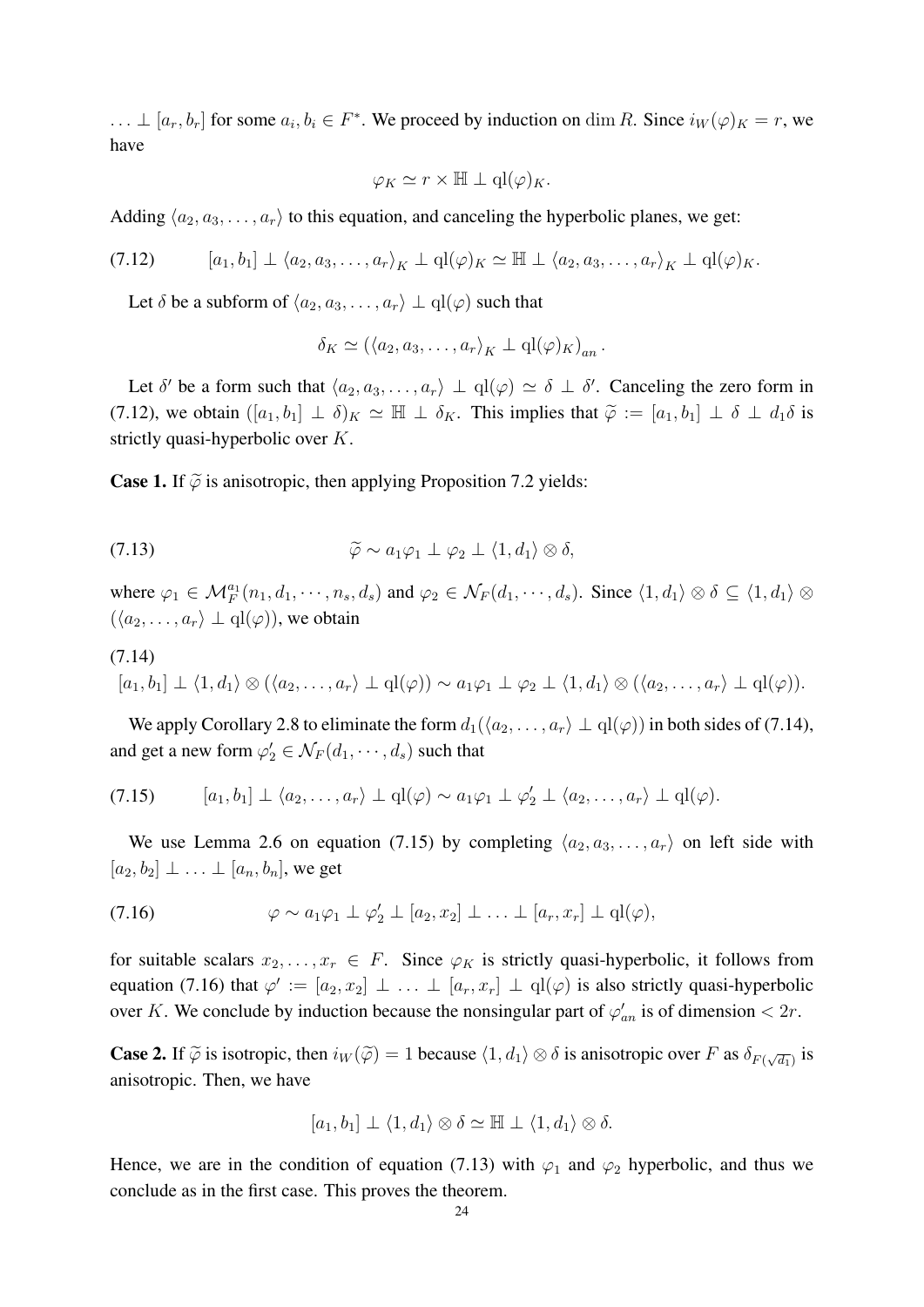#### 8. ISOTROPY OVER PURELY INSEPARABLE MODULAR EXTENSIONS

Throughout this section, we let  $K = F(\sqrt[2^{n_1}]{d_1}, \cdots, \sqrt[2^{n_s}]{d_s})$  $\overline{d_s}$ ) a purely inseparable modular extension of F as in Section 3. Let  $\pi$  be the anisotropic quasi-Pfister form  $\langle \langle d_1, \dots, d_s \rangle \rangle$  attached to  $K$ , and let  $e$  be the exponent of  $K$ .

Our aim is to apply Theorem 7.1 to classify semisingular  $F$ -quadratic forms that become isotropic or more generally having a given Witt index over K.

## 8.1. Maximality of Witt index over  $K$ . We first give a preliminary lemma.

**Lemma 8.1.** Let  $\varphi = R \perp \text{ql}(\varphi)$  be a semingular F-quadratic form. Suppose that  $\varphi$  has *maximal Witt index over* K. Then, the form  $(R \perp \pi \otimes \text{ql}(\varphi))_{an}$  *is strictly quasi-hyperbolic over* K*.*

*Proof.* By the roundness of  $\pi$ , there exists a totally singular form S over F such that ( $\pi \otimes$  $qI(\varphi)_{an} \simeq \pi \otimes S$ . Note that  $S_K$  is anisotropic because  $\pi \otimes S$  is anisotropic (Theorem 3.1).

Let  $l = i_d(\pi \otimes \text{ql}(\varphi))$  and  $\dim R = 2r$ . By the uniqueness of the quasilinear part, we have

$$
(R \perp \pi \otimes \mathrm{ql}(\varphi))_{an} \simeq R' \perp \pi \otimes S
$$

for some nonsingular form R' of dimension  $2r' \leq 2r$ . Hence

(8.1) 
$$
R \perp \pi \otimes \mathrm{ql}(\varphi) \sim R' \perp \pi \otimes S \perp l \times \langle 0 \rangle.
$$

Moreover, we have

$$
(R \perp \mathrm{ql}(\varphi))_K \sim \mathrm{ql}(\varphi)_K,
$$

and

$$
(\pi \otimes \mathrm{ql}(\varphi))_K \simeq S_K \perp (l + (2^s - 1) \dim S) \times \langle 0 \rangle.
$$

Thus, extending equation  $(8.1)$  to K yields

$$
(8.2) \qquad S_K \perp (l + (2s - 1) \dim S) \times \langle 0 \rangle \sim (R' \perp S)_K \perp (l + (2s - 1) \dim S) \times \langle 0 \rangle.
$$

Since  $S_K$  is anisotropic, the form  $(R' \perp S)_K$  is nondefective. Using Witt cancellation (Proposition 2.4), we deduce from equation (8.2) the equivalence  $(R' \perp S)_K \sim S_K$ . Hence

$$
(R' \perp \pi \otimes S)_K \sim S_K \perp (2^s - 1) \dim S \times \langle 0 \rangle.
$$

Consequently,  $(R' \perp \pi \otimes S)_K$  is strictly quasi-hyperbolic, as desired.  $\Box$ 

The following corollary classifies semisingular quadratic forms that have maximal Witt index over K.

**Corollary 8.2.** Let  $\varphi$  be an anisotropic semisingular F-quadratic form. Suppose that  $\varphi$  has *maximal Witt index over* K*. Then,*

$$
\varphi \sim \varphi_1 \perp \varphi_2 \perp q l(\varphi),
$$

*where*  $\varphi_1 \in \mathcal{M}_F(n_1, d_1, \dots, n_s, d_s)$  *and*  $\varphi_2 \in \mathcal{N}_F(d_1, \dots, d_s)$ *.*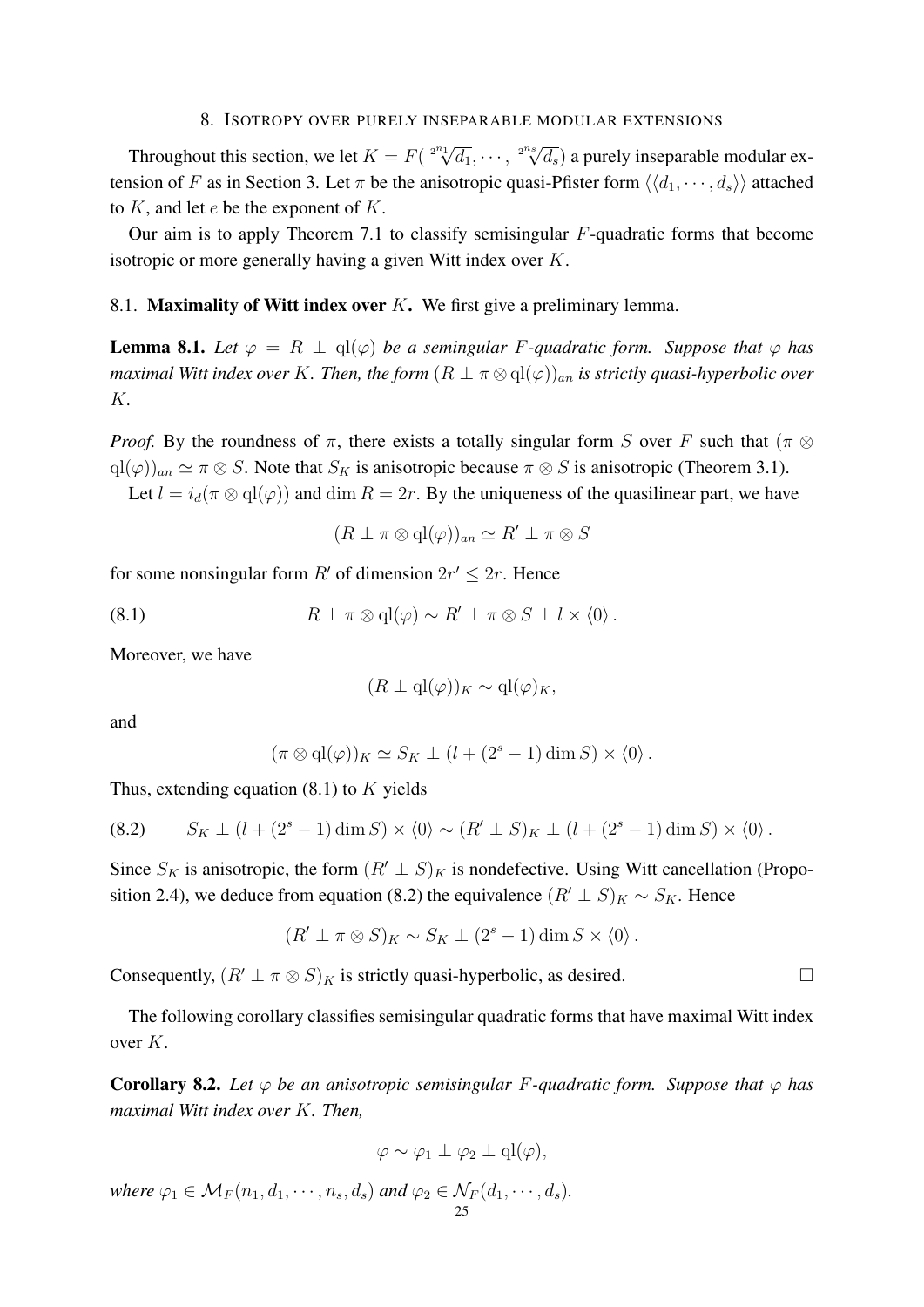*Proof.* Let us write  $\varphi = R \perp \mathrm{ql}(\varphi)$ . Since  $\varphi_K$  has maximal Witt index, it follows from Lemma 8.1 that  $(R \perp \pi \otimes \text{ql}(\varphi))_{an}$  is strictly quasi-hyperbolic over K. Theorem 7.1 implies

(8.3) 
$$
R \perp \pi \otimes \mathrm{ql}(\varphi) \sim \varphi_1 \perp \varphi_2 \perp \pi \otimes \mathrm{ql}(\varphi),
$$

where  $\varphi_1 \in \mathcal{M}_F(n_1, d_1, \dots, n_s, d_s)$  and  $\varphi_2 \in \mathcal{N}_F(d_1, \dots, d_s)$ .

By Corollary 2.8, we successively eliminate in equation (8.3) the forms  $d_1 \langle \langle d_2, \dots, d_s \rangle \rangle \otimes$  $ql(\varphi), d_2 \langle \langle d_3, \cdots, d_s \rangle \rangle \otimes ql(\varphi), \cdots, d_s ql(\varphi),$  and we obtain in the right hand side forms in  $\mathcal{N}_F(d_1), \mathcal{N}_F(d_2), \cdots, \mathcal{N}_F(d_s)$ . Hence, after this process, we recover the initial quasilinear part  $ql(\varphi)$ . This proves the corollary.  $\Box$ 

8.2. On the isotropy over K. Let  $L = F(\sqrt[2^{n_1-1]} \sqrt{d_1}, \cdots, \sqrt[2^{n_s-1} \sqrt{d_s})$  $\overline{d_s}$ ) and  $\alpha_i = \sqrt[2^{n_i-1}]{d_i}$  for all  $1 \leq i \leq s$  (note that  $L = F$  when  $e = 1$ ). Let  $J = \{(\epsilon_1, \dots, \epsilon_s) \in \mathbb{N}^s \mid 0 \leq \epsilon_i \leq 2^{n_i - 1} - 1\}.$ For any  $\epsilon = (\epsilon_1, \dots, \epsilon_s) \in J$ , let  $\alpha^{\epsilon} = \alpha_1^{\epsilon_1} \cdots \alpha_s^{\epsilon_s}$ .

**Notation.** To any  $a, b \in L$  such that  $0 \neq a = \sum$  $\epsilon \in J$  $x_{\epsilon} \alpha^{\epsilon}$  and  $x_{\epsilon} \in F$ , we attach the quadratic form  $G(a, b)$  in  $I_q^2(F)$  given as follows:

$$
G(a,b) = \sum_{\epsilon \in J}^{\prime} \langle 1, x_{\epsilon} \rangle_b \otimes \left[ 1, \left( \frac{bx_{\epsilon} \alpha^{\epsilon}}{a} \right)^{2^{e-1}} \right].
$$

Here  $\sum'$  means that the sum is taken over all  $\epsilon$  for which  $x_{\epsilon}$  is nonzero. Clearly, the form  $G(a, b)$ is defined over F because  $L^{2^{e-1}} \subset F$ . A property satisfied by the forms  $G(a, b)$  is given by the following lemma:

Lemma 8.3. *We keep the same notations as before. Then, we have the following equivalence:*

$$
G(a,b)_K \perp [1,b]_K \sim a[1,b]_K.
$$

*Proof.* We have  $\alpha^{\epsilon} \in K^2$  for all  $\epsilon \in J$  because  $\alpha_i \in K^2$  for all  $1 \leq i \leq s$ . Moreover,  $[1, x] \simeq [1, x^2]$  for any  $x \in K$ . Hence, we get

$$
G(a,b)_K = \left(\sum_{\epsilon \in J}^{\prime} \langle 1, x_{\epsilon} \rangle_b \otimes \left[1, \left(\frac{bx_{\epsilon} \alpha^{\epsilon}}{a}\right)^{2^{e-1}}\right]\right)_K
$$
  

$$
\simeq \left(\sum_{\epsilon \in J}^{\prime} \langle 1, x_{\epsilon} \alpha^{\epsilon} \rangle_b \otimes \left[1, \frac{bx_{\epsilon} \alpha^{\epsilon}}{a}\right]\right)_K.
$$

It follows from Lemma 4.7 that  $G(a, b)_K \sim \langle 1, a \rangle_b \otimes [1, b]_K$ . Hence,  $G(a, b)_K \perp [1, b]_K \sim$  $a[1, b]_K$ .

Our result on the isotropy of semisingular  $F$ -quadratic form over  $K$  is the following:

**Theorem 8.4.** Let K and L as before, and  $\varphi$  a semisingular quadratic form over F whose *nonsingular part is of dimension* 2r*. Then, the following statements are equivalent:*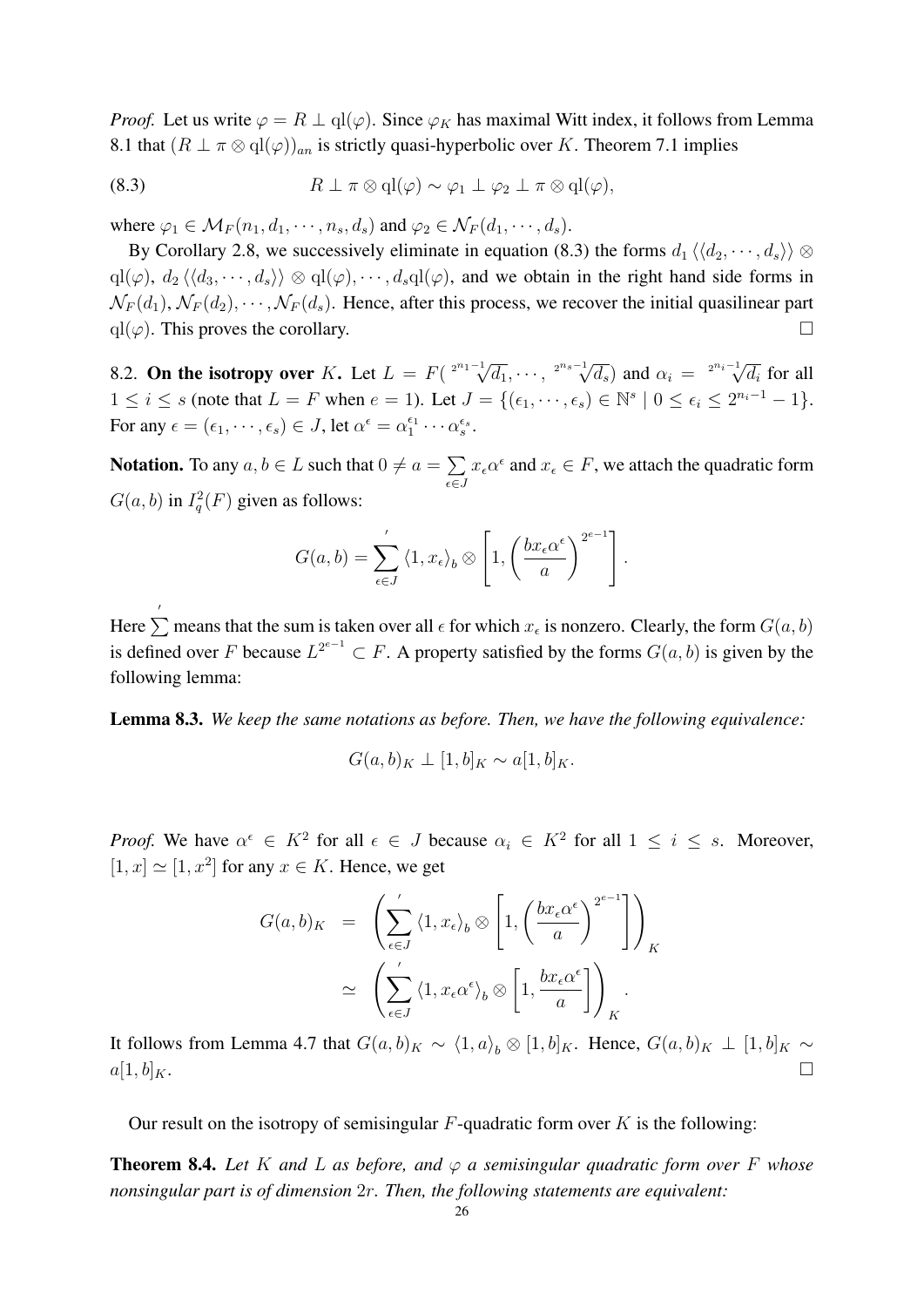$(I)$  i<sub>W</sub> $(\varphi_K) \geq m$ .

*(2) There exist*  $a_1, \dots, a_{r-m}, b_1, \dots, b_{r-m} \in L$  *such that*  $a_i \neq 0$  *for all*  $1 \leq j \leq r - m$  *and* 

$$
\varphi \sim \varphi_1 \perp \varphi_2 \perp \sum_{j=1}^{r-m} ([1, b_j^{2^{e-1}}] \perp G(a_j, b_j)) \perp \mathrm{ql}(\varphi),
$$

*where*  $\varphi_1 \in M_F(n_1, d_1, \dots, n_s, d_s)$  *and*  $\varphi_2 \in N_F(d_1, \dots, d_s)$ *.* 

*Proof.* Suppose that  $i_W(\varphi_K) \geq m$ . Then, we have

(8.4) 
$$
\varphi_K \simeq m \times \mathbb{H} \perp a_1[1, b_1] \perp \ldots \perp a_{r-m}[1, b_{r-m}] \perp \mathbf{q}l(\varphi)_K,
$$

where  $a_j, b_j \in K$  and  $a_j \neq 0$ . Since  $K/L$  is excellent (Theorem 2.12), we may suppose  $a_j, b_j \in L$  for all  $1 \le j \le r - m$ . Adding  $\sum_{j=1}^{r-m} [1, b_j]$  to both sides of equation (8.4), we get:

$$
\varphi_K \perp \sum_{j=1}^{r-m} [1, b_j]_K \simeq m \times \mathbb{H} \perp \sum_{j=1}^{r-m} \langle 1, a_j \rangle_b \otimes [1, b_j]_K \perp \mathrm{ql}(\varphi)_K.
$$

We write  $a_j = \sum_{\epsilon \in J} x_{j,\epsilon} \alpha^{\epsilon}$  for  $x_{j,\epsilon} \in F$ ,  $0 \le j \le r - m$ . We expand the form  $\langle 1, a_j \rangle_b \otimes [1, b_j]$ according to Lemma 4.7 to get:

(8.5) 
$$
\varphi_K \perp \sum_{j=1}^{r-m} [1, b_j]_K \sim \sum_{j=1}^{r-m} \sum_{\epsilon \in J}^{\prime} \langle 1, x_{j,\epsilon} \alpha^{\epsilon} \rangle_b \otimes \left[ 1, \frac{b_j x_{j,\epsilon} \alpha^{\epsilon}}{a_j} \right]_K \perp \mathrm{ql}(\varphi)_K,
$$

where the notation  $\sum'$  in the double sum means that the sum is taken over all j and  $\epsilon$  for which  $x_{j,\epsilon}$  is nonzero. Since  $\alpha \in K^2$  and  $[1, x] \simeq [1, x^2]$ , we can express equation (8.5) as follows:

$$
\left(\varphi \perp \sum_{j=1}^{r-m} \left([1, b_j^{2^{e-1}}] \perp G(a_j, b_j)\right)\right)_K \sim \mathrm{ql}(\varphi)_K.
$$

Notice that  $b_j^{2^{e-1}} \in F$  since  $L^{2^{e-1}} \subset F$ . Hence, the F-quadratic form  $\varphi \perp \sum_{j=1}^{r-m} [1, b_j^{2^{e-1}}]$  $\frac{2^{e-1}}{j}$   $\perp$  $G(a_j, b_j)$  has maximal Witt index over K. Using Corollary 8.2, we get

(8.6) 
$$
\varphi \perp \sum_{j=1}^{r-m} \left( [1, b_j^{2^{e-1}}] \perp G(a_j, b_j) \right) \sim \varphi_1 \perp \varphi_2 \perp \mathrm{ql}(\varphi)
$$

for  $\varphi_1 \in \mathcal{M}_F(n_1, d_1, \cdots, n_s, d_s)$  and  $\varphi_2 \in \mathcal{N}_F(d_1, \cdots, d_s)$ .

Conversely, let  $\varphi$  be a semisingular quadratic form as in equation (8.6) whose nonsingular part is of dimension  $2r$ . Extending scalars to K, and using Lemma (8.3) with the isometry  $[1, b_i^{2^{e-1}}]$  $\left[\mathcal{E}_j^{2^{e-1}}\right] \simeq [1, b_j]$ , we get  $\varphi_K \sim \sum_{j=1}^{r-m} a_j [1, b_j] \perp \mathrm{ql}(\varphi)$ . Hence,  $i_W(\varphi_K) \geq m$ .

## 9. SIMILAR RESULTS ON FUNCTION FIELDS OF SOME IRREDUCIBLE POLYNOMIALS

In this section, we are interested in studying the quasi-hyperbolicity of semisingular quadratic forms over different field extensions.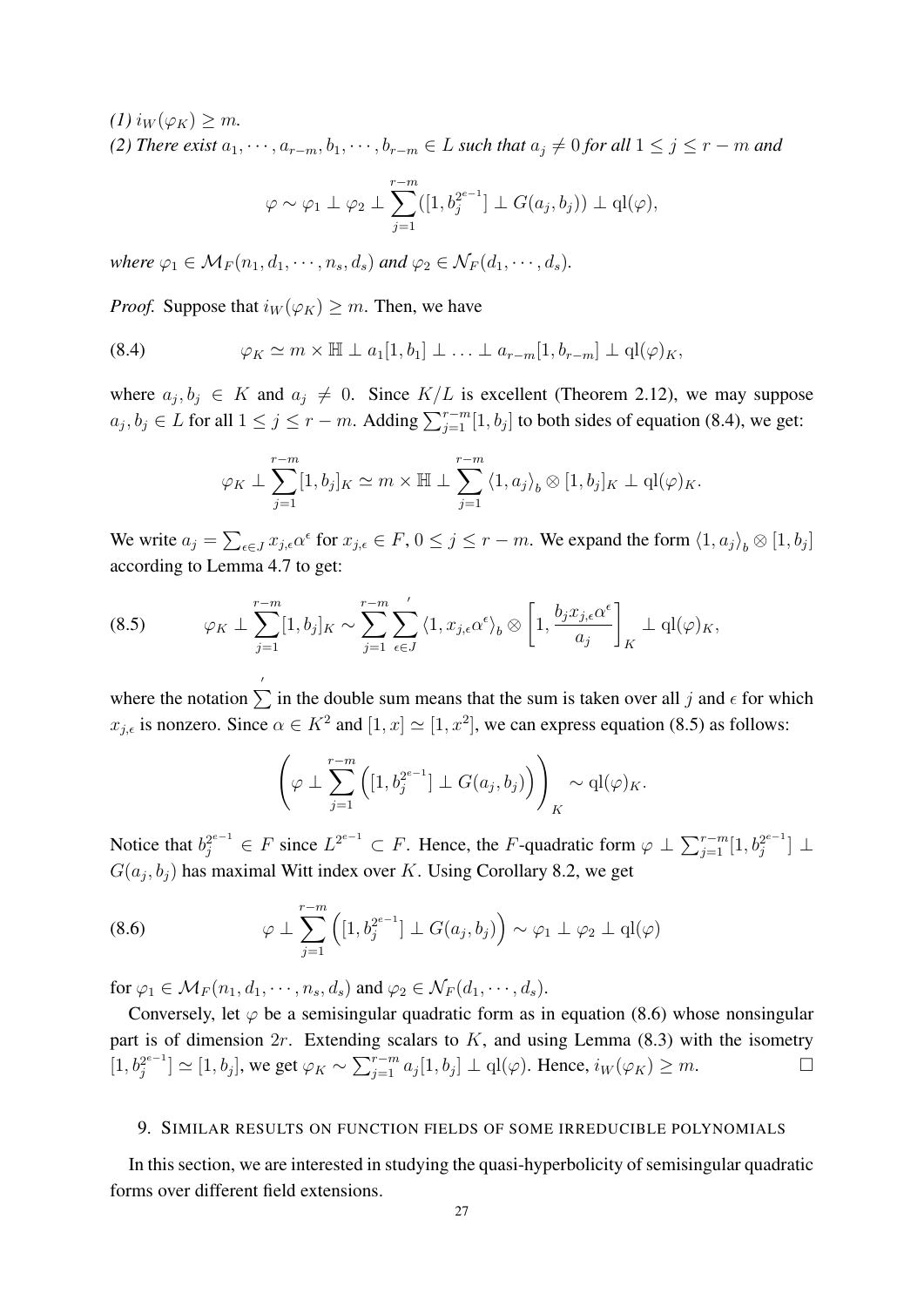9.1. On quasi-hyperbolicity over function fields of quadrics. Our aim is to extend some results from [11] to the setting of semisingular quadratic forms. Let us first fix few terminologies to be useful for our results.

We define  $SQ(F)$  to be the set of isometry classes of semisingular quadratic forms over F. This is a semi-group with respect to the orthogonal sum. To any field extension  $K$  of  $F$ , we attach its Witt kernel  $W_a(K/F)$ , i.e. the group of nonsingular F-quadratic forms that become hyperbolic over K. Similarly, let  $SQ(K/F)$  be the set of semisingular F-quadratic forms that become strictly quasi-hyperbolic over K.

Definition 9.1. *Let* K/F *be a field extension, and* I *a nonempty subset of* N*.*

- (1)  $SQ(K/F)$  *is called an I-Pfister set if any quadratic form in*  $SQ(K/F)$  *is Witt*equivalent to a quadratic form whose nonsingular part is a sum of forms in  $GP_{n_i}(F)$   $\cap$  $W_a(K/F)$  *for suitable*  $n_i \in I$ .
- *(2)* SQ(K/F) *is called a strong* I*-Pfister set if any anisotropic quadratic form in* SQ(K/F) is isometric to a quadratic form whose nonsingular part is a sum of forms in  $GP_{n_i}(F) \cap$  $W_a(K/F)$  *for suitable*  $n_i \in I$ .

Note that when  $K = F(\psi)$  for an anisotropic quadratic form  $\psi$  and  $SQ(K/F) \neq \emptyset$ , then  $\psi$  is totally singular (Proposition 2.3). Moreover, for simplicity, we talk about  $n$ -Pfister set (strong *n*-Pfister set) in the particular case  $I = \{n\}$ .

Our aim is to extend some results of the first author from the setting of nonsingular quadratic forms to semisingular quadratic forms. The proofs follow on the same lines as in [11, Proposition 3.9, Theorem 1.5]. Our main result in this sense is the following theorem:

Theorem 9.2. *Let* ψ *be an anisotropic totally singular quadratic form over* F *of dimension greater than* 3, and let  $\psi'$  be a form dominated by  $\psi$  such that  $\dim \psi = \dim \psi' + 1$  and  $SQ(F(\psi')/F)$  *is a strong m-Pfister set. Then,*  $SQ(F(\psi)/F)$  *is an*  $\{m,m+1\}$ *-Pfister set.* 

To prove this result we need some facts. Let  $\psi$  be a nonzero totally singular F-quadratic form. The norm field of  $\psi$  is the field  $N_F(\psi) := F^2(\alpha \beta \mid \alpha, \beta \in D_F(\psi))$ . We have  $[N_F(\psi):F^2]=2^d$ for some integer  $d \ge 1$ , and thus there exist  $x_1, \dots, x_d \in F$  such that  $N_F(\psi) = F^2(x_1, \dots, x_d)$ . The quasi-Pfister form  $\pi_{\psi} := \langle \langle x_1, \ldots, x_d \rangle \rangle$  is anisotropic and uniquely determined by  $\psi$ . Moreover, we have  $\alpha\psi \subset \pi_{\psi}$  for any scalar  $\alpha \in D_F(\psi)$ , and  $\pi_{\psi}$  is the quasi-Pfister form of smallest dimension satisfying this property (see [6, Section 8] for more details). The following result deals with the quasi-hyperbolicity over function fields of totally singular quadratic forms.

**Theorem 9.3.** *(*[10, Theorem 1.5]*)* Let  $\varphi$  and  $\psi$  be anisotropic totally singular quadratic forms *over* F. Then,  $\varphi$  *is quasi-hyperbolic over*  $F(\psi)$  *iff*  $\varphi \simeq \pi_{\psi} \otimes \rho$  *for some totally singular* F*-quadratic form* ρ*.*

Moreover, we need a generalization of the domination theorem to the setting of semisingular quadratic forms.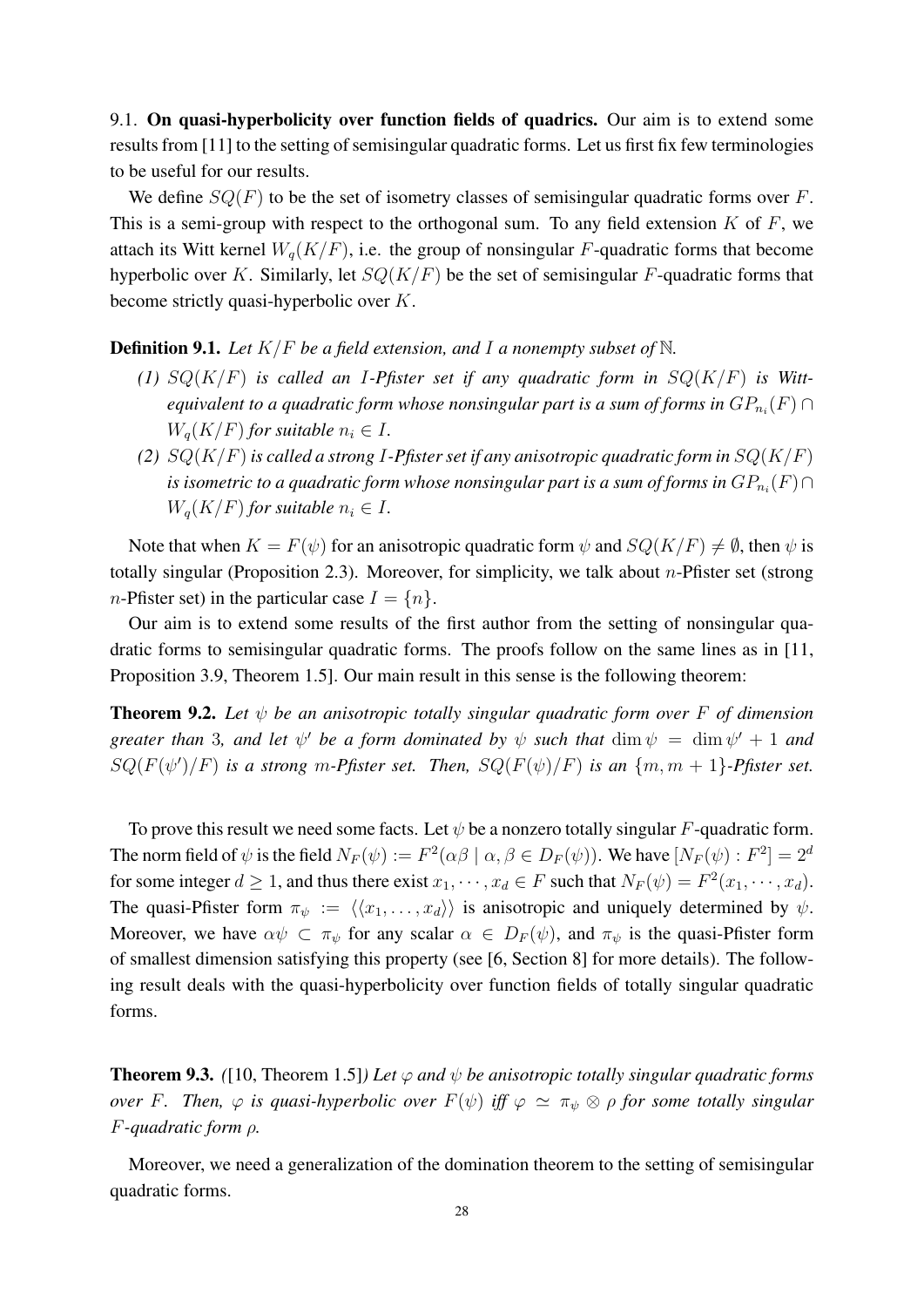**Proposition 9.4.** ([14, Prop. 1.3]*)* Let  $\varphi = R' \perp \text{ql}(\varphi)$  be an anisotropic semisingular F*quadratic form. Let*  $\psi$  *be an anisotropic totally singular quadratic form such that*  $\varphi_{F(\psi)}$  *is quasi-hyperbolic. Then, for any*  $\alpha \in D_F(\psi)$ ,  $\beta \in D_F(R')$  *and*  $\gamma \in D_F(\text{ql}(\varphi))$ , *there exists a nonsingular quadratic form* R *such that*  $\varphi \simeq R \perp \mathrm{ql}(\varphi)$ ,  $\psi \prec \alpha \beta R$  *and*  $\psi \prec \alpha \gamma \mathrm{ql}(\varphi)$ .

Recall that if  $\psi$  and  $\psi'$  are two anisotropic quadratic forms over F such that  $\psi_{F(\psi')}$  is isotropic, then  $W_q(F(\psi)/F) \subset W_q(F(\psi')/F)$  [11, Prop. 3.9]. This result remains true for the semi-group  $SQ(F)$  as the following proposition shows.

**Proposition 9.5.** Let  $\psi$  and  $\psi'$  be anisotropic totally singular forms over F such that  $\psi_{F(\psi')}$  is *isotropic. Then*  $SQ(F(\psi)/F) \subset SQ(F(\psi')/F)$ *.* 

*Proof.* Suppose  $SQ(F(\psi)/F) \neq 0$  and let  $\eta \in SQ(F(\psi)/F)$  be anisotropic. We will prove that  $\eta$  belongs to  $SQ(F(\psi')/F)$  using an induction on dim  $\eta$ . By Proposition 9.4, there exists a nonsingular F-quadratic form R such that  $\eta \simeq R \perp \text{ql}(\eta)$  and  $\psi$  is weakly dominated by R and ql( $\eta$ ). Since  $\psi_{F(\psi')}$  is isotropic, it follows that  $R_{F(\psi')}$  is also isotropic. In particular, we have  $i_W(\eta_{F(\psi')}) \geq 1$ . Hence, the extension  $F(\psi')(\eta)/F(\psi')$  is purely transcendental [3, Proposition 22.9]. We discuss two cases:

**Case 1.** Suppose  $i_W(\eta_{F(\eta)}) = \frac{\dim \eta}{2}$ , i.e.,  $\eta_{F(\eta)} = \frac{\dim R}{2} \times \mathbb{H} \perp \text{ql}(\eta)_{F(\eta)}$ . Extending this isometry to  $F(\eta)(\psi')$ , we get:

(9.1) 
$$
\eta_{F(\eta)(\psi')} = \frac{\dim R}{2} \times \mathbb{H} \perp \mathrm{ql}(\eta)_{F(\eta)(\psi')}.
$$

We claim that that  $q l(\eta)_{F(\eta)(\psi')}$  is quasi-hyperbolic. In fact, since  $\eta_{F(\psi)}$  is quasi-hyperbolic, the form  $\text{ql}(\eta)_{F(\psi)}$  is quasi-hyperbolic. By Theorem 9.3, we get  $\text{ql}(\eta) \simeq \pi_{\psi} \otimes \rho$ , where  $\pi_{\psi}$  is the quasi-Pfister form associated to  $\psi$ , and  $\rho$  is a suitable totally singular form. Since,  $\psi_{F(\psi')}$  is isotropic and  $\psi$  is similar to a subform of  $\pi_{\psi}$ , it follows that  $(\pi_{\psi})_{F(\psi')}$  is also isotropic. Thus,  $(\pi_{\psi})_{F(\psi')}$  is quasi-hyperbolic [6, Corollary 8.14]. Consequently,  $q(\eta)$  is quasi-hyperbolic over  $F(\psi')$ , in particular  $q(\eta)$  is quasi-hyperbolic over  $F(\eta)(\psi')$ . Hence, equation (9.1) yields the quasi-hyperbolicity of  $\eta_{F(\eta)(\psi')}$ . Now since  $F(\psi')(\eta)/F(\psi')$  is a purely transcendental extension, the form  $\eta$  is quasi-hyperbolic over  $F(\psi')$ .

**Case 2.** Suppose  $i_W(\eta_{F(\eta)}) < \frac{\dim \eta}{2}$  $\frac{m \eta}{2}$ . Let  $\eta_1 := (\eta_{F(\eta)})_{an}$ . The form  $\psi_{F(\eta)}$  is anisotropic because  $\psi$  is totally singular and  $\eta$  is not totally singular [13, Cor. 3.1]. Moreover, the form  $(\eta_1)_{F(\eta)(\psi)}$  is quasi-hyperbolic because  $\eta_1 \sim \eta_{F(\eta)}$  and  $\eta_{F(\psi)}$  is quasi-hyperbolic. Since  $\psi_{F(\eta)(\psi')}$ is isotropic, we deduce by induction that  $(\eta_1)_{F(\eta)(\psi')}$  is quasi-hyperbolic. Since  $F(\eta)(\psi') =$  $F(\psi')(\eta)$  and the extension  $F(\psi')(\eta)/F(\psi')$  is purely transcendental extension, the form  $\eta_{F(\psi')}$ is quasi-hyperbolic. Hence, in both cases we have  $\eta \in SQ(F(\psi')/F)$ , as desired.

As an immediate consequence we get the following corollary:

**Corollary 9.6.** *Let*  $\pi$  *be an anisotropic quasi-Pfister form and*  $ψ$  *a quasi-Pfister neighbor of*  $\pi$ *. Then,*  $SQ(F(\pi)/F) = SQ(F(\psi)/F)$ *.* 

*Proof.* Since  $\psi$  is a quasi-Pfister form of  $\pi$ , it follows that  $\pi_{F(\psi)}$  and  $\psi_{F(\pi)}$  are isotropic [6, Prop. 8.9(iii)]. Then, the corollary follows from Proposition 9.5.  $\Box$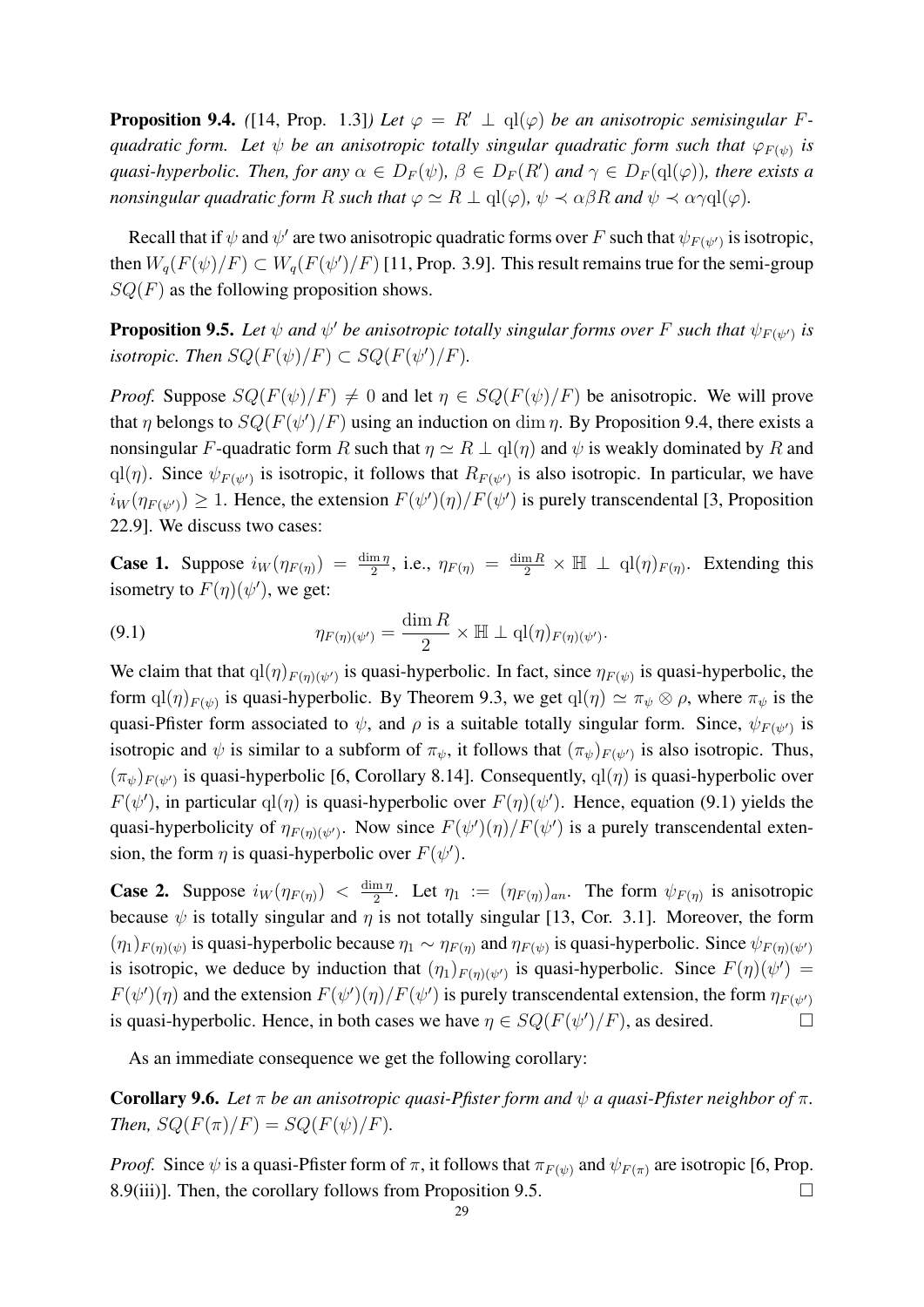Now we are able to prove Theorem 9.2.

*Proof of Theorem 9.2.* Let  $\psi$  and  $\psi'$  be anisotropic totally singular quadratic form over F such that  $\dim \psi \geq 3$ ,  $\psi'$  is dominated  $\psi$  and  $\dim \psi = \dim \psi' + 1$ . Suppose that  $SQ(F(\psi')/F)$  is a strong m-Pfister set. We have to prove that  $SQ(F(\psi)/F)$  is an  $\{m, m + 1\}$ -Pfister set.

Let  $\eta \in SQ(F(\psi)/F)$  be anisotropic and write  $\eta = R \perp \text{ql}(\eta)$ . We proceed by induction on dim R. By Proposition 9.5,  $\eta \in SQ(F(\psi')/F)$  and by assumption  $\eta \simeq \perp_{i=1}^r \eta_i \perp \text{ql}(\eta)$ , where  $\eta_i \in GP_m(F) \cap W_q(F(\psi)/F)$  for all  $1 \leq i \leq r$ . After scaling, we may assume that  $\psi'$  and  $\eta_1$ represent 1, and thus  $\psi' \prec \eta_1$ . Put  $\gamma = \perp_{i=2}^r \eta_i \perp \text{ql}(\eta)$ .

If  $\eta_1 \in W_q(F(\psi)/F)$ , then  $\gamma_{F(\psi)}$  is quasi-hyperbolic and we are done by induction. So we assume that  $\eta_1 \notin W_q(F(\psi)/F)$ , which is equivalent to saying that  $\eta_1$  is anisotropic over  $F(\psi)$ , and thus in particular  $\eta_1$  does not dominate  $\psi$ .

Since  $\eta_1$  dominates  $\psi'$  but not  $\psi$ , it follows that  $i_t(\psi \perp \eta_1) = \dim \psi'$  [6, Corollary 3.13]. Note that  $i_t(\psi \perp \eta_1) = i_W(\psi \perp \eta_1)$  because  $\eta_1$  is nonsingular and  $\psi$  is anisotropic. If  $\sigma$  denotes the anisotropic part of  $\psi \perp \eta_1$ , then

$$
\psi \perp \eta_1 \simeq \sigma \perp u \times \mathbb{H}
$$

with  $u = \dim \psi'$ .

By our choice,  $\eta$  is quasi-hyperbolic over  $F(\psi)$ , and since both  $\eta$  and  $\psi$  represent 1, we have  $\eta$  dominates  $\psi$  by Proposition 9.4. Hence,  $i_t(\psi \perp \eta) = \dim \psi = \dim \psi' + 1$ . Therefore,

$$
\psi \perp \eta \simeq \sigma \perp \gamma \perp u \times \mathbb{H}.
$$

Comparing the total Witt index on both sides shows that  $\sigma \perp \gamma$  is isotropic, so there exists  $x \in D_F(\sigma) \cap D_F(\gamma)$  since  $\sigma$  and  $\gamma$  are anisotropic.

Now consider  $\pi \simeq \eta_1 \perp x\eta_1$ . This form is anisotropic because  $\eta_1 \perp \langle x \rangle$ , which is a Pfister neighbor of  $\pi$ , is dominated by  $\eta$ . Then,

$$
\psi \perp \pi \simeq \sigma \perp x \rho_1 \perp u \times \mathbb{H}.
$$

Note that  $\sigma \perp x_{p_1}$  is isotropic. Hence,  $i_t(\psi \perp \pi) \ge u + 1 = \dim \psi$ , and thus  $\pi$  dominates  $\psi$ [6, Corollary 3.13]. Consequently,  $\pi \in P_{m+1}(F) \cap W_q(F(\psi)/F)$ .

Now let  $\eta'$  be the anisotropic part of  $\eta \perp \pi$ . We have both  $\eta$  and  $\pi$  dominate  $\rho_1 \perp \langle x \rangle$ , so  $i_t(\eta \perp \pi) \geq \dim(\rho_1 \perp \langle x \rangle) = 2^m + 1$ . Since  $\text{ql}(\eta)$  is anisotropic, we have  $i_t(\eta \perp \pi) = i_W(\eta \perp \pi)$  $\pi$ ). Thus,  $\dim \eta' \leq \dim \eta + \dim \pi - 2(2^m + 1) < \dim \eta$ . Moreover  $\eta' \in SQ(F(\psi)/F)$ , thus we conclude by induction.  $\Box$ 

We finish this section by some computations of  $SQ(F(\psi)/F)$ . The first one concerns the case where  $\psi$  is a quasi-Pfister neighbor, it extends [11, Theorem 1.4].

Proposition 9.7. *Let* ψ *be an anisotropic quasi-Pfister neighbor of a quasi-Pfister form*  $\langle\langle a_1,\cdots,a_n\rangle\rangle$  *over* F. Then, any anisotropic form in  $SQ(F(\psi)/F)$  is isometric to  $B\otimes R\perp$  $\pi\otimes\rho$  for suitable nonsingular form  $R$  and a totally singular form  $\rho,$  where  $B=\langle\langle a_1,\cdots,a_n\rangle\rangle_b.$ *In particular,*  $SQ(F(\psi)/F)$  *is a strong*  $(n + 1)$ *-Pfister set.* 

*Proof.* Let  $\pi = \langle \langle a_1, \dots, a_n \rangle \rangle$  and  $B = \langle \langle a_1, \dots, a_n \rangle \rangle_b$ . Let *J* be the set of *n*-tuples  $(\epsilon_1, \dots, \epsilon_n)$ such that  $\epsilon_i \in \{0, 1\}$  for all  $1 \leq i \leq n$ . For any  $\epsilon = (\epsilon_1, \dots, \epsilon_n) \in J$ , we let  $a_{\epsilon} = a_1^{\epsilon_1} \dots a_n^{\epsilon_n}$ . Then,  $\pi = \perp_{\epsilon \in J} \langle a_{\epsilon} \rangle$ .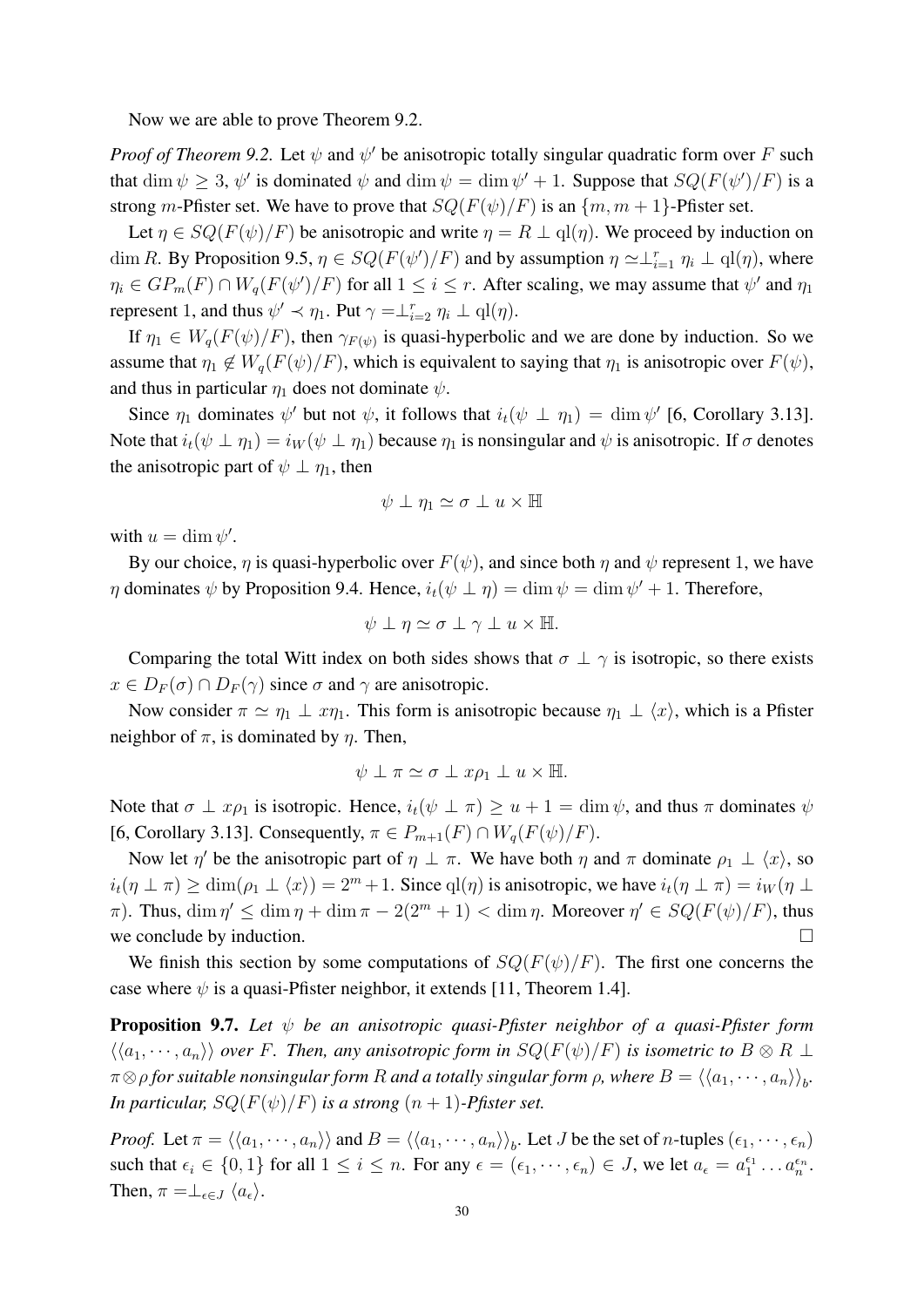We may suppose  $1 \in D_F(R)$ . Since  $\varphi_{F(\pi)}$  is quasi-hyperbolic, the form  $\mathrm{ql}(\varphi)_{F(\pi)}$  is also quasi-hyperbolic. It follows from Theorem 9.3 that  $qI(\varphi) \simeq \pi \otimes \rho$  for some totally singular form  $\rho$ . Moreover, by [14, Proposition 1.3], we get

$$
\varphi \simeq \perp_{\epsilon \in J} a_{\epsilon}[1, b_{\epsilon}] \perp R' \perp \mathbf{q}(\varphi),
$$

for some scalars  $b_{\epsilon} \in F^*$  for all  $\epsilon \in J$ , and a nonsingular form R'. Consequently, equation (9.2) can be re-written as follows

$$
\varphi \perp (2^n - 1) \times \mathbb{H} \simeq B \otimes [1, b_0] \perp R'' \perp \mathrm{ql}(\varphi),
$$

where  $R'' = R' \perp (\perp_{\epsilon \in J \setminus \{0\}} a_{\epsilon}[1, b_0 + b_{\epsilon}])$  and  $0 = (0, 0, \dots, 0)$  is the zero tuple. Since  $\dim R'' = \dim R - 2$  and the form  $R'' \perp \text{ql}(\varphi)$  is quasi-hyperbolic over  $F(\pi)$ , we conclude by induction on the nonsingular part that

$$
\varphi \sim B \otimes \gamma \perp \mathrm{ql}(\varphi)
$$

for some nonsingular form  $\gamma$ .

Moreover, by the roundness of B (see the subsection 2.2), we may suppose that  $B \otimes \gamma$  is anisotropic. We also choose  $\gamma$  of minimal dimension for the property that  $\varphi \sim B \otimes \gamma \perp \mathrm{ql}(\varphi)$ . Then, we get  $\varphi \simeq B \otimes \gamma \perp \mathrm{ql}(\varphi)$ , otherwise there would exist  $x \in D_F(B \otimes \gamma) \cap D_F(\mathrm{ql}(\varphi))$ . Using the roundness of B and  $\pi$ , we would get  $B \otimes \gamma \simeq B \otimes ([x, y] \perp \gamma')$  and  $q(\varphi) \simeq$  $\pi \otimes (\langle x \rangle \perp \rho')$  for some  $y \in F$  and forms  $\gamma'$  and  $\rho'$ . Hence,  $\varphi \sim B \otimes \gamma' \perp \varphi$  since  $B \otimes [x, y] \perp \pi \otimes \langle x \rangle \sim \pi \otimes \langle x \rangle$ , a contradiction to the choice of  $\gamma$ .

As a corollary we get an analogue of [11, Cor. 6.3] for semisingular quadratic forms:

**Corollary 9.8.** Let  $\psi$  be an anisotropic totally singular form of dimension n such that  $2 \le n \le$ 4*. Then, we have:*

*(1)*  $SQ(F(\psi)/F)$  *is a strong* 2-*Pfister set for*  $n = 2$ *.* 

*(2)*  $SQ(F(\psi)/F)$  *is a strong* 3-*Pfister set for*  $n = 3$  *or*  $(n = 4$  *and*  $\psi$  *is similar to a quasi-Pfister form).*

(3)  $SQ(F(\psi)/F)$  *is a* {3, 4}*-Pfister set for*  $n = 4$  *but*  $\psi$  *not similar to a quasi-Pfister form.* 

*Proof.* The statements (1) and (2) are a consequence of Proposition 9.7. For (3), we take  $\psi'$  a subform of  $\psi$  of dimension 3. Since  $SQ(F(\psi')/F)$  is a strong 3-Pfister set, then  $SQ(F(\psi)/F)$ is a  $\{3, 4\}$ -Pfister set by Theorem 9.2.

9.2. Quasi-hyperbolicity over other field extensions. We now consider the problem that consists in giving conditions under which an anisotropic semisingular quadratic form  $\varphi$  represents an inseparable polynomial  $p \in F[x_1, \ldots, x_n]$ . The case of p given by a totally singular quadratic form is answered by Cassels-Pfister subform theorem. Namely, if an anisotropic quadratic form  $\varphi$  represents an irreducible polynomial  $a_1x_1^2 + \cdots + a_nx_n^2 \in F[x_1, \dots, x_n]$ , then  $\langle a_1, \dots, a_n \rangle$ is dominated by  $\varphi$ . We wish to give a similar criteria for certain polynomials of total degree 4. The first case we study concerns the polynomial  $a_1x_1^2 + a_2x_2^2 + \ldots + a_nx_n^2 + x^4$  for which we have the following characterization: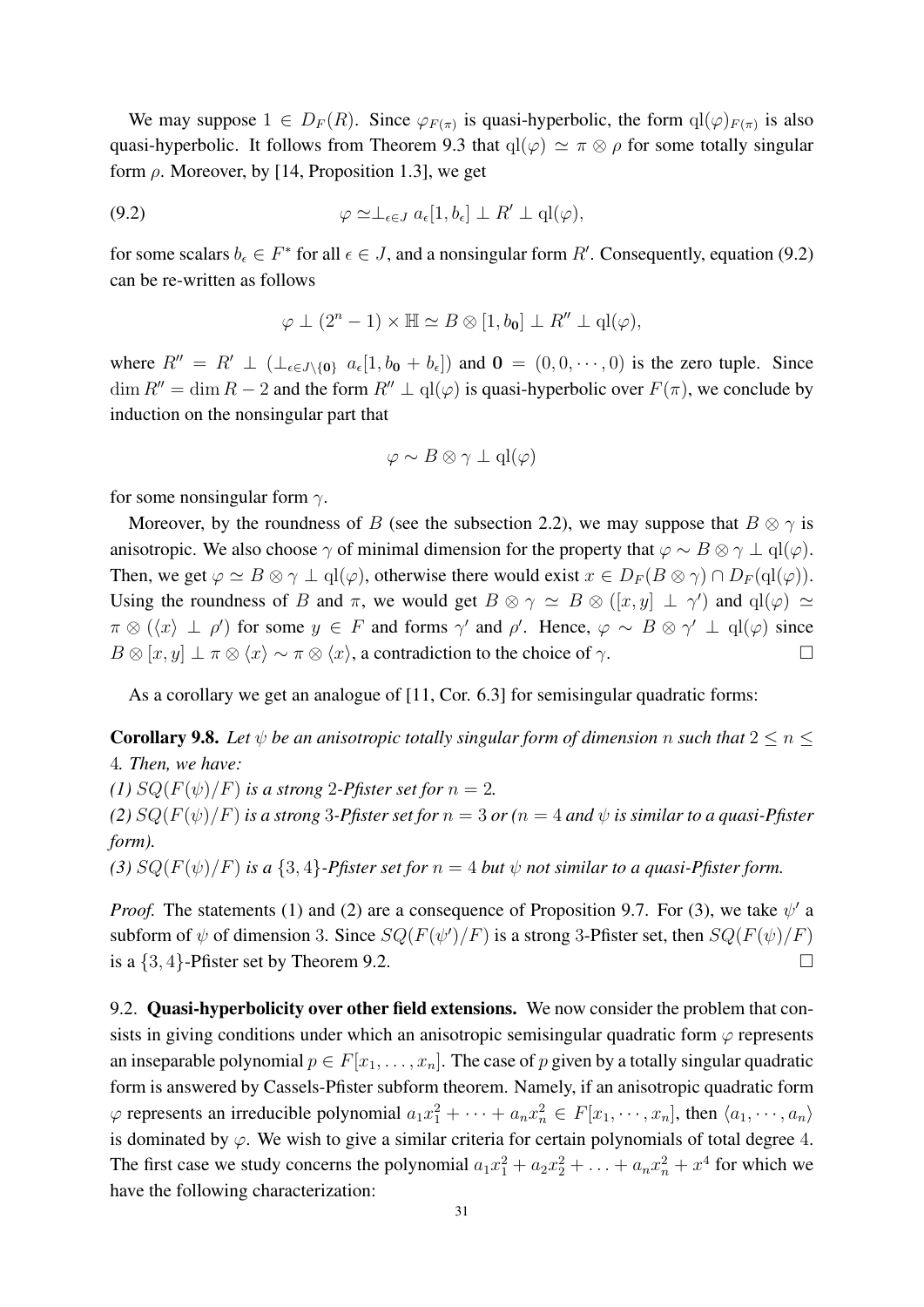Proposition 9.9. *Let* φ *be an anisotropic semisingular* F*-quadratic form that represents the* polynomial  $a_1x_1^2 + a_2x_2^2 + \ldots + a_nx_n^2 + x^4$  and the form  $\langle 1, a_1, \ldots, a_n \rangle$  is anisotropic. Then, *we have:*

$$
\langle 1, a_1, a_2, \dots, a_{n-1}, a_n \rangle \prec \varphi.
$$

*Proof.* We proceed by induction on *n*.

**Step 1.** Suppose  $n = 1$ . The form  $\varphi$  represents  $a_1x_1^2 + x^4$ , i.e., there exists  $v \in V(x, x_1)$  such that  $\varphi(v) = a_1 x_1^2 + x^4$ . By Theorem 4.1 on  $V(x)$ , we may assume  $v \in V(x)[x_1]$ . Since  $\varphi$ is anisotropic, we may write  $v = v_0 + v_1x_1$  such that  $v_0, v_1 \in V(x)$ . Then,  $\varphi(v) = \varphi(v_0) +$  $B_{\varphi}(v_0, v_1)x_1 + \varphi(v_1)x_1^2$ . So we have the following relations:

- $\bullet \ \varphi(v_0) = x^4,$
- $\bullet \varphi(v_1) = a_1,$
- $B_{\varphi}(v_0, v_1) = 0.$

We may suppose  $v_1 \in V$ , in fact we have two cases:

(i) If  $a_1 \in D_F(\text{ql}(\varphi))$ , then there exists  $v'_1 \in \text{Rad}(\varphi)$  such that  $\varphi(v'_1) = a_1$ . Since the condition  $B_{\varphi}(v_0, v'_1) = 0$  is satisfied, we may replace  $v_1$  by  $v'_1$ .

(ii) If  $a_1 \notin D_F(ql(\varphi))$ . Then, the condition  $a_1 = \varphi(v_1) \in D_{F(x)}(\varphi)$  implies the existence of a vector  $v''_1 \in V$  such that  $\varphi(v''_1) = a_1$ . Since  $v_1, v''_1 \notin \text{Rad}(\varphi)$ , we apply the Witt extension theorem (Theorem 4.3) to the spaces  $W := F(x)v_1$  and  $W' := F(x)v_1''$  and the isometry  $\alpha: W \longrightarrow W'$  given by  $\alpha(v_1) = v_1''$ , to get an isometry of  $\varphi$  sending  $v_1$  to  $v_1''$ . Hence, after replacing if necessary  $v_1$  by  $v''_1$ , we may suppose  $v_1 \in V$ .

Now by Proposition 4.2, we may suppose  $v_0 \in V[x]$ . Since  $\varphi$  is anisotropic, we write  $v_0 =$  $w_0 + w_1x + w_2x^2$  for  $w_0, w_1, w_2 \in V$ . Then,  $w_i \perp v_1$  for all  $i \in \{1, 2, 3\}$ . Moreover, we have

$$
\varphi(v_0) = x^4
$$
  
=  $\varphi(w_0) + B_{\varphi}(w_0, w_1)x + \varphi(w_1)x^2 + B_{\varphi}(w_0, w_2)x^2 + B_{\varphi}(w_1, w_2)x^3 + \varphi(w_2)x^4.$ 

This gives us the following relations:

- $\bullet \varphi(w_2) = 1$ ,
- $\varphi(w_1) + B_{\varphi}(w_0, w_2) = 0$ ,
- $\varphi(w_0) = B_{\varphi}(w_0, w_1) = B_{\varphi}(w_1, w_2) = 0.$

Here,  $\varphi(w_0) = 0$  implies  $w_0 = 0$  since  $\varphi$  is anisotropic. Thus,  $B_{\varphi}(w_0, w_2) = \varphi(w_1) = 0$ . Again,  $w_1 = 0$  because  $\varphi$  is anisotropic. So, we have  $\langle 1, a_1 \rangle \prec \varphi$ .

**Step 2.** Suppose  $n \geq 2$  and  $\varphi$  represents  $a_1x_1^2 + a_2x_2^2 + \ldots + a_nx_n^2 + x^4$ . By Theorem 4.1, there exist  $v \in V(x, x_1, \ldots, x_{n-1})[x_n]$  such that

$$
\varphi(v) = a_1 x_1^2 + a_2 x_2^2 + \ldots + a_n x_n^2 + x^4.
$$

Let us write  $v = v_0 + v_n x_n$ , where  $v_0, v_n \in V(x, x_1, \ldots, x_{n-1})$ . Then,  $\varphi(v) = \varphi(v_0)$  +  $B_{\varphi}(v_0, v_n)x_n + \varphi(v_n)x_n^2$ . So we have the following relations over  $L := F(x, x_1, \dots, x_{n-1})$ :

- $\varphi(v_0) = a_1x_1^2 + a_2x_2^2 + \ldots + a_{n-1}x_{n-1}^2 + x^4$ ,
- $\bullet \varphi(v_n) = a_n,$
- $B_{\varphi}(v_0, v_n) = 0.$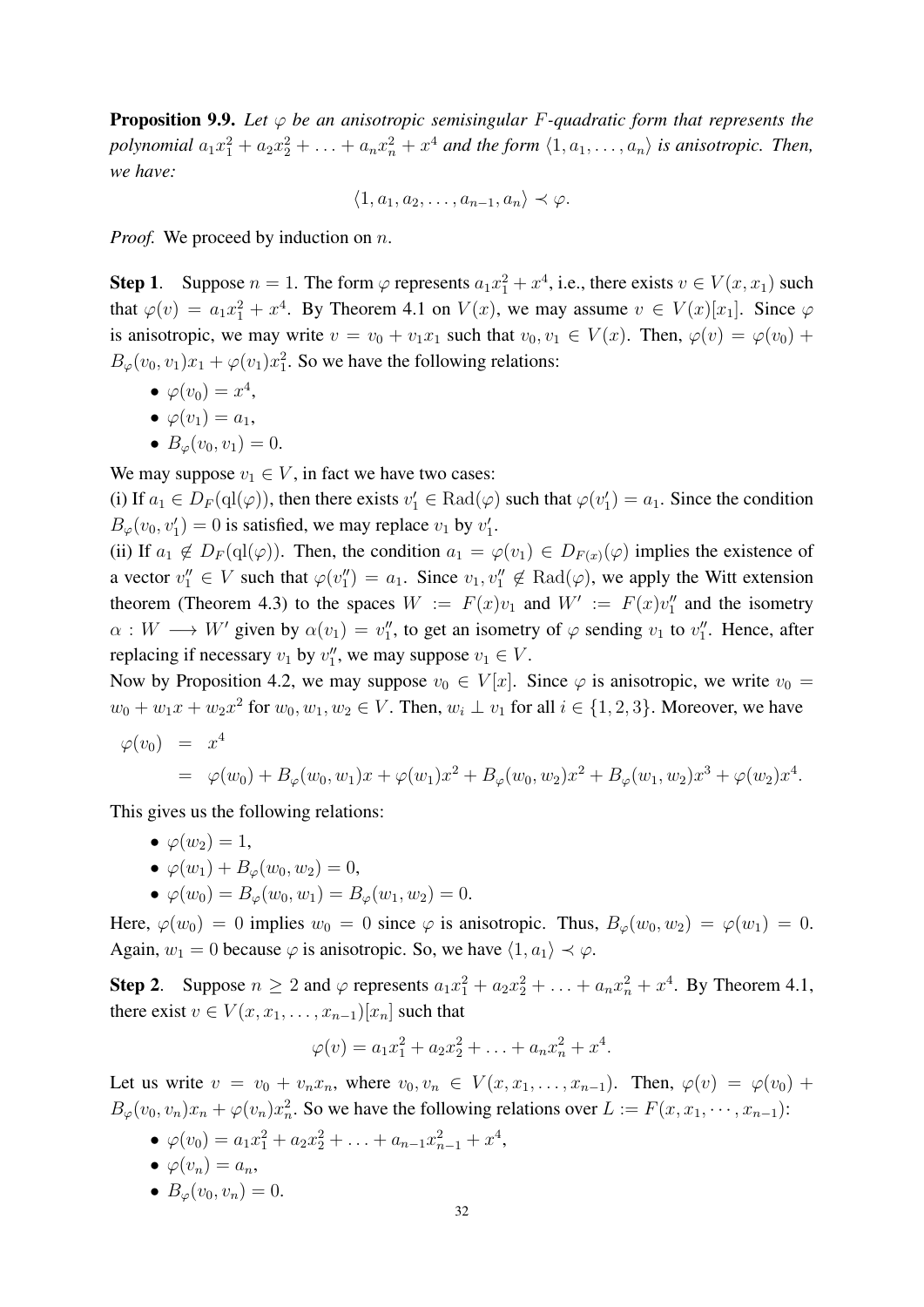As explained in Step 1 we may reduce to the case where  $v_n \in V$ . Let  $(Fv_n)^{\perp}$  be the orthogonal of the space  $F v_n$  with respect to the polar form  $B_{\varphi}$  of  $\varphi$ . Moreover, the previous condition  $B_{\varphi}(v_0, v_n) = 0$  implies that  $v_0 \in (F v_n)^{\perp} \otimes_F L$ . Now working with the form  $\varphi|_{(Fv_n)^{\perp}}$ , we get by induction from the relation  $\varphi(v_0) = a_1x_1^2 + a_2x_2^2 + \ldots + a_{n-1}x_{n-1}^2 + x^4$  that  $\langle 1, a_1, a_2, \ldots, a_{n-1} \rangle \prec \varphi|_{(Fv_n)^{\perp}}$ . We already have  $\langle a_n \rangle \prec \varphi|_{Fv_n}$ . Since the form  $\langle 1, a_1, \ldots, a_n \rangle$ is anisotropic we get  $\langle 1, a_1, a_2, \ldots, a_{n-1}, a_n \rangle \prec \varphi$ .

Likewise we give similar criteria for the polynomials  $a_1x_1^2 + a_2x_2^2 + \ldots + a_nx_n^2 + x^4 + ax^2 + b$ (resp.  $a_1x_1^2 + a_2x_2^2 + \ldots + a_nx_n^2 + x^4 + b$ ).

Proposition 9.10. *Let* φ *be an anisotropic semisingular* F*-quadratic form that represents the* polynomial  $a_1x_1^2 + a_2x_2^2 + \ldots + a_nx_n^2 + x^4 + ax^2 + b$  and the form  $\langle 1, a_1, \ldots, a_n, a, b \rangle$  is *anisotropic. Then, one of the following quadratic forms is dominated by* φ*:*

*(1)*  $\langle 1, a_1, a_2, \ldots, a_n, a, b \rangle$ .  $(2)$  [1, ba<sup>-2</sup>] ⊥  $\langle a_1, a_2, \ldots, a_n \rangle$ *. (3)*  $[1; a + \alpha; b] \perp \langle a_1, a_2, \ldots, a_n \rangle \perp \langle \alpha \rangle$ , where  $\alpha \in F^*$  such that  $a + \alpha \neq 0$ .  $(4)$   $[1; a + a_1p_1^2 + a_2p_2^2 + \ldots + a_np_n^2; b] \perp \langle a_1, a_2, \ldots, a_n \rangle$ , where  $p_i \in F$  such that  $a +$  $a_1p_1^2 + a_2p_2^2 + \ldots + a_np_n^2 \neq 0.$ 

*Proof.* We proceed by induction on *n*.

**Step 1.** Suppose  $n = 1$ . The form  $\varphi$  represents  $a_1x_1^2 + x^4 + ax^2 + b$ , i.e., there exists  $v \in$  $V(x, x_1)$  such that  $\varphi(v) = a_1 x_1^2 + x^4 + a x^2 + b$ . By Theorem 4.1 on  $V(x)$ , we may assume  $v \in V(x)[x_1]$ . Let  $v = v_0 + v_1x_1$ , where  $v_0, v_1 \in V(x)$ . Then,  $\varphi(v) = \varphi(v_0) + B_{\varphi}(v_0, v_1)x_1 +$  $\varphi(v_1)x_1^2$ . So we have the following relations:

- $\varphi(v_0) = x^4 + ax^2 + b$ ,
- $\bullet \varphi(v_1) = a_1,$
- $B_{\varphi}(v_0, v_1) = 0.$

We may suppose  $v_1 \in V$ , as explained in in Step 1 of the proof of Proposition 9.9. Now, by Proposition 4.2, we may suppose  $v_0 \in V[x]$ . Since  $\varphi$  is anisotropic, we write  $v_0 = w_0 + w_1x +$  $w_2x^2$  for  $w_0, w_1, w_2 \in V$ . Then,  $w_i \perp v_1$  for all  $i \in \{1, 2, 3\}$ . Moreover, we have

$$
\varphi(v_0) = x^4 + ax^2 + b
$$
  
=  $\varphi(w_0) + B_{\varphi}(w_0, w_1)x + \varphi(w_1)x^2 + B_{\varphi}(w_0, w_2)x^2 + B_{\varphi}(w_1, w_2)x^3 + \varphi(w_2)x^4.$ 

This gives us the following relations:

 $\bullet \varphi(w_2) = 1$ ,

- $\varphi(w_0) = b$ ,
- $\varphi(w_1) + B_{\varphi}(w_0, w_2) = a$ ,
- $B_{\varphi}(w_0, w_1) = B_{\varphi}(w_1, w_2) = 0.$

**Case 1.** Suppose  $B_{\varphi}(w_0, w_2) = 0$ . Thus, we have  $\langle 1, a_1, a, b \rangle \prec \varphi$ .

**Case 2.** Suppose  $B_{\varphi}(w_0, w_2) \neq 0$  and  $\varphi(w_1) = 0$ . Then,  $w_1 = 0$  because  $\varphi$  is anisotropic. Consequently, we are reduced to the relations  $\varphi(w_2) = 1$ ,  $\varphi(w_0) = b$  and  $B_{\varphi}(w_0, w_2) = a$ . It follows that  $[1; a; b] \perp \langle a_1 \rangle \simeq [1, ba^{-2}] \perp \langle a_1 \rangle \prec \varphi$ .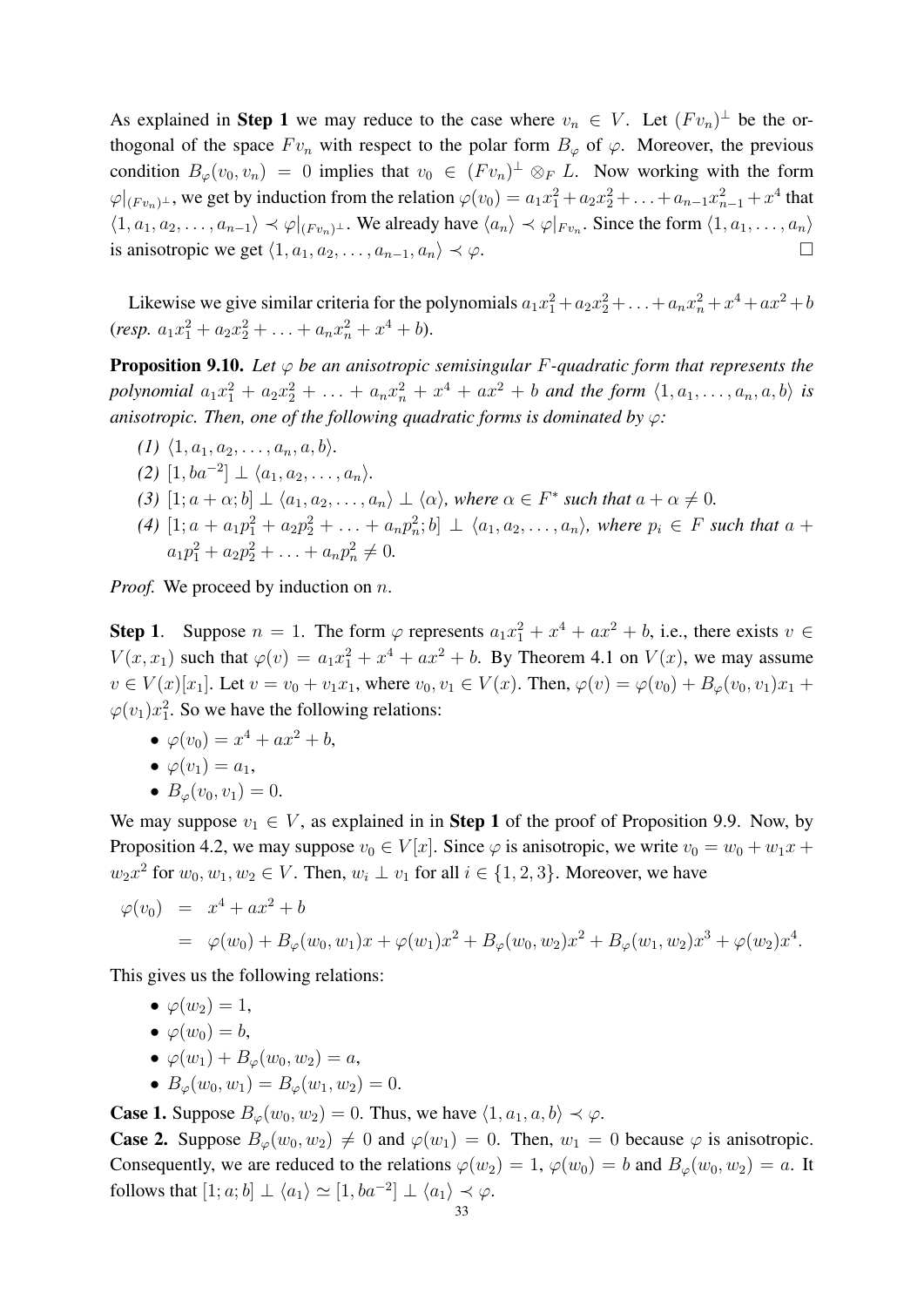**Case 3.** Suppose  $B_{\varphi}(w_0, w_2) \neq 0$  and  $\varphi(w_1) \neq 0$ . Let  $\varphi(w_1) = \alpha$ . We might have  $a_1 = \alpha$ mod  $F^{*2}$ , in which case we have the following:

$$
[1; a + a_1 p_1^2; b] \perp \langle a_1 \rangle \prec \varphi,
$$

for some  $p_1 \in F^*$ . If  $a_1 \neq \alpha \mod F^{*2}$ , then we have the following:

$$
[1; a + \alpha; b] \perp \langle \alpha, a_1 \rangle \prec \varphi.
$$

Thus, all the cases are in accordance with our claim.

**Step 2.** Suppose  $n \ge 2$  and  $\varphi$  represents  $a_1x_1^2 + a_2x_2^2 + \ldots + a_nx_n^2 + x^4 + ax^2 + b$ . By Theorem 4.1, there exist  $v \in V(x, x_1, \ldots, x_{n-1})[x_n]$  such that

$$
\varphi(v) = a_1 x_1^2 + a_2 x_2^2 + \ldots + a_n x_n^2 + x^4 + a x^2 + b.
$$

Let us write  $v = v_0 + v_n x_n$ , where  $v_0, v_n \in V(x, x_1, \ldots, x_{n-1})$ . Then,  $\varphi(v) = \varphi(v_0) + \varphi(v_1)$  $B_{\varphi}(v_0, v_n)x_n + \varphi(v_n)x_n^2$ . So we have the following relations over  $L := F(x, x_1, \dots, x_{n-1})$ :

- $\varphi(v_0) = a_1 x_1^2 + a_2 x_2^2 + \ldots + a_{n-1} x_{n-1}^2 + x^4 + a x^2 + b,$  $\bullet \varphi(v_n) = a_n,$
- $B_{\varphi}(v_0, v_n) = 0.$

As explained in Step 1 of the proof of Proposition 9.9, we may reduce to the case where  $v_n \in$ V. Let  $(Fv_n)^{\perp}$  be the orthogonal of the space  $Fv_n$  with respect to the polar form  $B_{\varphi}$  of  $\varphi$ . Moreover, the previous condition  $B_{\varphi}(v_0, v_n) = 0$  implies that  $v_0 \in (Fv_n)^{\perp} \otimes_F L$ . Now working with the form  $\varphi|_{(Fv_n)^{\perp}}$ , we get by induction from the relation  $\varphi(v_0) = a_1x_1^2 + a_2x_2^2 + \ldots$  $a_{n-1}x_{n-1}^2 + x^4 + ax^2 + b$  that one of the following conditions is satisfied:

- (a)  $\langle 1, a_1, a_2, \ldots, a_{n-1}, a, b \rangle \prec \varphi|_{(Fv_n)^{\perp}}$ .
- (b)  $[1, ba^{-2}] \perp \langle a_1, a_2, \ldots, a_{n-1} \rangle \prec \varphi|_{(F v_n)^{\perp}}.$
- (c)  $[1; a+\alpha; b] \perp \langle a_1, a_2, \ldots, a_{n-1} \rangle \perp \langle \alpha \rangle \prec \varphi |_{(Fv_n)^{\perp}}$ , where  $\alpha \in F^*$  such that  $a+\alpha \neq 0$ .
- (d)  $[1; a + a_1p_1^2 + a_2p_2^2 + \ldots + a_{n-1}p_{n-1}^2; b] \perp \langle a_1, a_2, \ldots, a_{n-1} \rangle \prec \varphi|_{(Fv_n)^{\perp}}$ , where  $p_i \in F$ such that  $a + a_1 p_1^2 + a_2 p_2^2 + \ldots + a_{n-1} p_{n-1}^2 \neq 0$ .

We already have  $\langle a_n \rangle \prec \varphi|_{F v_n}$ . If we are in the case (a), (b) or (d), then we get the case (1), (2) or (4) of the proposition since the form  $\langle 1, a_1, \ldots, a_n, a, b \rangle$  is anisotropic. If we are in the case (c) and the form  $\langle a_1, a_2, \ldots, a_n \rangle \perp \langle \alpha \rangle$  is anisotropic, then we get the case (3) of the proposition, if not then  $\alpha \in D_F(\langle a_1, a_2, \ldots, a_{n-1}, a_n \rangle)$ , and thus we get the case (4) of the proposition.  $\Box$ 

Following the same proof as that of Proposition 9.10, we get the following result:

Proposition 9.11. *Let* φ *be an anisotropic semisingular* F*-quadratic form that represents the* polynomial  $a_1x_1^2 + a_2x_2^2 + \ldots + a_nx_n^2 + x^4 + b$  and the form  $\langle 1, a_1, \ldots, a_n, b \rangle$  is anisotropic. *Then, one of the following quadratic forms is dominated by* φ*:*

- $(1)$   $\langle 1, a_1, a_2, \ldots, a_n, b \rangle$ .
- (2)  $[1; \alpha; b] \perp \langle a_1, a_2, \ldots, a_n \rangle \perp \langle \alpha \rangle$ *, where*  $\alpha \in F^*$ *.*
- $(3)$   $[1; a_1p_1^2 + a_2p_2^2 + \ldots + a_np_n^2; b] \perp \langle a_1, a_2, \ldots, a_n \rangle$ , where  $p_i \in F$  such that  $a_1p_1^2 + a_2p_2^2 + \ldots$ ... +  $a_n p_n^2 \neq 0$ .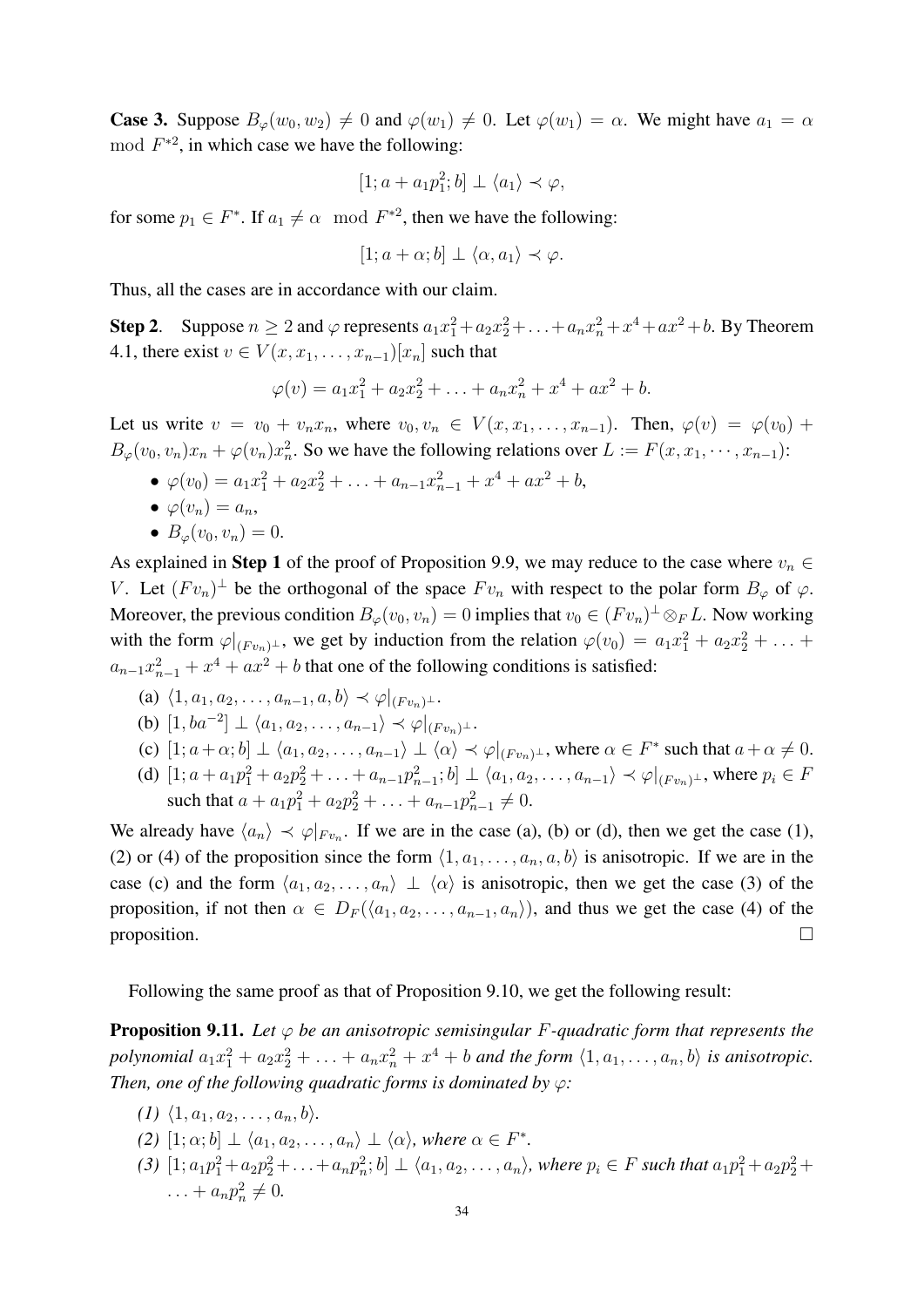Before we state other results, we recall some facts: Let  $p \in F[x_1, \dots, x_n]$  be a nonzero polynomial. We write  $p = \sum_{i=1}^n a_i m_i$  such that  $a_i \in F^*$  and  $m_i$  is a monomial for all  $1 \le i \le n$ . We suppose  $m_1 > m_2 > \cdots > m_n$  with respect to the lexicographical ordering. The coefficient  $a_1$  is called the leading coefficient of p, and we say that p is normed when  $a_1 = 1$ . Let  $\pi_p$  be the quasi-Pfister form associated to the field  $F^2(a_1,\ldots,a_n)$ , i.e.,  $\pi_p=\langle\langle a_1,\cdots,a_n\rangle\rangle_{an}$ . With these notations, we recall a result by Hoffmann which deals with the quasi-hyperbolciity of totally singular quadratic form over the function field of  $p$ .

Theorem 9.12. *(*[4, Theorem 6.10]*) Let* Q *be an anisotropic totally singular form over* F*, and*  $p \in F[x_1, \ldots, x_n]$  be a normed irreducible polynomial. Then, the following statements are *equivalent:*

- *(1)* p *is a norm of Q*,
- *(2) Q is quasi-hyperbolic over*  $F(p)$ *,*
- *(3)*  $p \in F[x_1^2, \dots, x_n^2]$  and Q is divisible by  $\pi_p$ , i.e., there exists a totally singular form  $\gamma$ *such that*  $Q \simeq \pi_p \otimes \gamma$ *.*

This result is more general that Proposition 3.3 that concerns the inseparable polynomials  $x_1^{2^n} + d \in F[x_1].$ 

Our next goal is to discuss the quasi-hyperbolicity of semisingular quadratic forms over the function field of some irreducible polynomials and find the generator quadratic forms related to these polynomials. The first that we state concerns the polynomial  $x^4 + ax^2 + b$  such that  $\langle 1, a, b \rangle$  is anisotropic. This case was studied by Hoffmann and Sobiech in [7] for nonsingular forms. We adapt here their proof to the setting of semisingular forms with a slightly different argument, especially the use of the norm theorem. Moreover, reproducing this proof will help us to treat the case of the polynomial  $x^4 + ay^2 + b$  (Proposition 9.14).

**Proposition 9.13.** Let  $\varphi$  be an anisotropic semisingular F-quadratic form and  $p = x^4 + ax^2 +$  $b \in F[x]$  *an irreducible polynomial such that*  $\langle 1, a, b \rangle$  *is anisotropic. If*  $\varphi$  *is quasi-hyperbolic over*  $F(p)$ , then  $q(\varphi)$  *is divisible by*  $\langle \langle a, b \rangle \rangle$ , and  $\varphi$  *is Witt equivalent to a semisingular quadratic form whose nonsingular part belongs to the* W(F)*-module generated by the forms:*

 $(F1)$  [1, ba<sup>-2</sup>], *(F2)*  $\langle \langle \alpha, b(\alpha + a)^{-2} \rangle$  *for some scalar*  $\alpha \in F^*$  *such that*  $a + \alpha \neq 0$ , *(F3)*  $\langle \langle a, b, c \rangle |$  *for some scalar*  $c \in F$ *.* 

*In particular,*  $SQ(F(p)/F)$  *is an*  $\{1, 2, 3\}$ *-Pfister set.* 

*Proof.* Let us write  $\varphi = R \perp \text{ql}(\varphi)$  for a nonsingular form R. Suppose that  $\varphi$  is quasihyperbolic over  $F(p)$ , where  $p = x^4 + ax^2 + b \in F[x]$  is an irreducible polynomial. Since ql( $\varphi$ ) is quasi-hyperbolic over  $F(p)$ , it follows from Theorem 9.12 that  $ql(\varphi) \simeq \langle \langle a, b \rangle \rangle \otimes \gamma$  for a suitable totally singular form  $\gamma$ .

Without loss of generality, we may suppose  $1 \in D_F(R)$ . We will proceed by induction on dim R. Since  $\varphi$  is quasi-hyperbolic over  $F(p)$ , we get by Theorem 3.5

$$
\varphi \simeq (x^4 + ax^2 + b)\varphi.
$$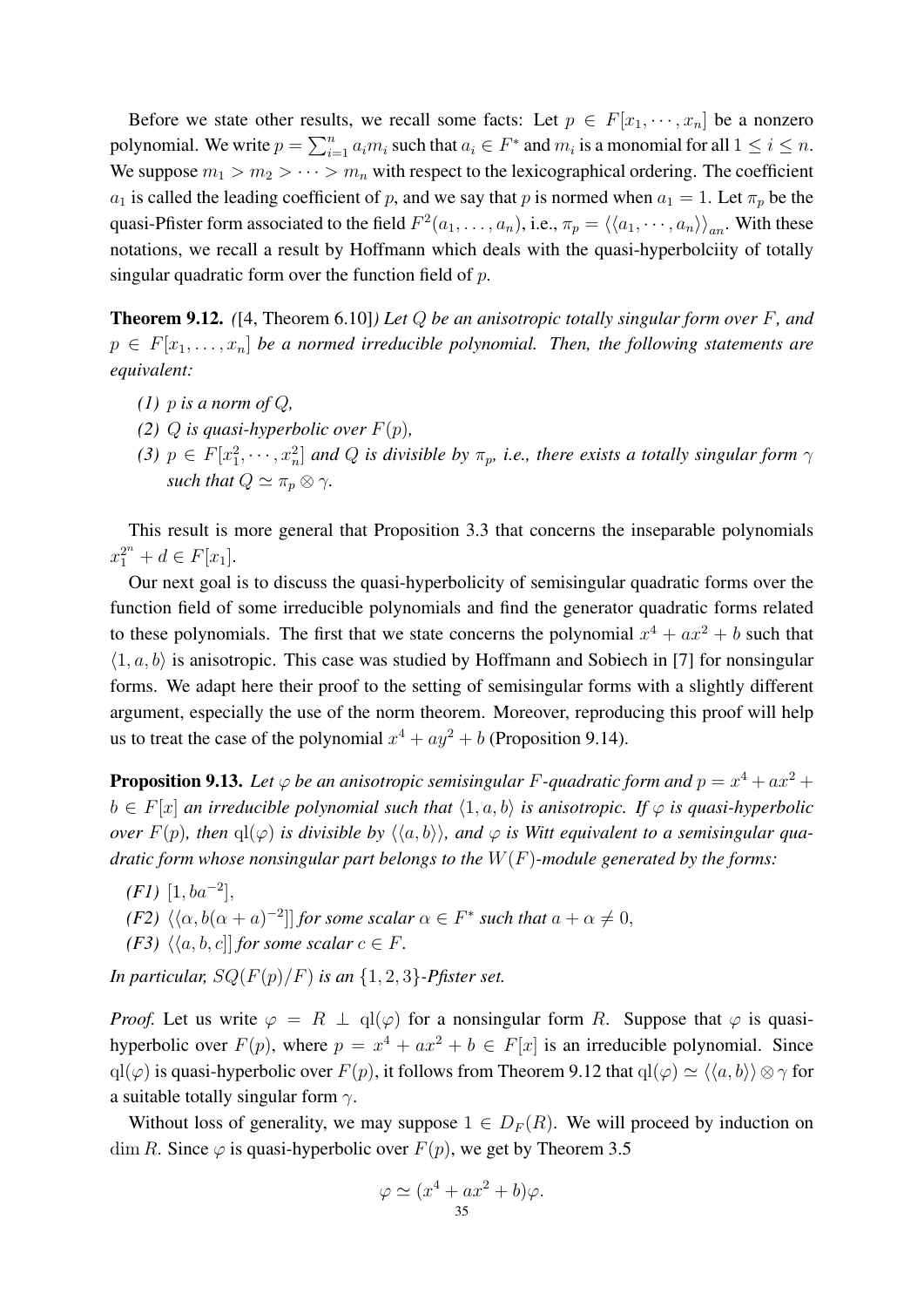Hence,  $\varphi$  represents the polynomial  $x^4 + ax^2 + b$ . Using the same argument an in Step 1 of the proof of Proposition 9.10, we conclude that one of the following forms is dominated by  $\varphi$ :

- $[1, ba^{-2}].$
- $[1; a + \alpha; b] \perp \langle \alpha \rangle$ , where  $\alpha \in F^*$  such that  $a + \alpha \neq 0$ .
- $\bullet$   $\langle 1, a, b \rangle$ .

**Case 1.** Suppose  $[1, ba^{-2}] \prec \varphi$ . Then , we get

$$
\varphi \simeq [1, ba^{-2}] \perp R_1 \perp q l(\varphi),
$$

for a nonsingular form  $R_1$  defined over F of dimension dim  $R - 2$ . In this case, we get the generator *(F1)* and we conclude by induction.

**Case 2.** Suppose  $[1, a + \alpha, b] \perp \langle \alpha \rangle \prec \varphi$ . This means that we have one of the following cases:

$$
\varphi \simeq [1; a + \alpha; b] \perp R_2 \perp \langle \alpha \rangle \perp Q_2
$$
  
 
$$
\sim [1, b(\alpha + a)^{-2}] \perp \alpha [1, b(\alpha + a)^{-2}] \perp R_2 \perp q l(\varphi),
$$

or

$$
\varphi \simeq [1; a + \alpha; b] \perp \alpha[1, \beta] \perp R_3 \perp \mathbf{q}(\varphi)
$$
  
 
$$
\sim [1, b(\alpha + a)^{-2}] \perp \alpha[1, b(\alpha + a)^{-2}] \perp \alpha[1, b(\alpha + a)^{-2} + \beta] \perp R_3 \perp \mathbf{q}(\varphi),
$$

for suitable nonsingular forms  $R_2, R_3$ , and a totally singular form  $Q_2$  such that  $qI(\varphi) \simeq \langle \alpha \rangle \perp$  $Q_2$ . Thus, in both cases we are reduced to the following equation:

$$
\varphi \sim \left\langle \left\langle \alpha, b(\alpha + a)^{-2} \right\rangle \right] \perp R' \perp \mathrm{ql}(\varphi),
$$

for a nonsingular form  $R'$  of dimension dim  $R - 2$ . In this case, we get the generator *(F2)* and we conclude by induction.

**Case 3.** Suppose that  $\langle 1, a, b \rangle \prec \varphi$ . Then, Corollary 2.7 implies that  $\langle 1, a, b \rangle$  is necessary dominated by the nonsingular part of  $\varphi$  because  $q(\varphi)$  is divisible by  $\langle\langle a, b \rangle\rangle$ .

Let  $\alpha$  be a root of p in an algebraic extension of F and  $\beta = \alpha^2$ . Thus,  $\beta$  is a root of the polynomial  $x^2 + ax + b$ . Consider  $L := F(\beta) = F(a^{-1}\beta) = F(\wp^{-1}(a^{-2}b))$ . If  $\varphi_L$  is isotropic, then  $e[1, ba^{-2}] \subset \varphi$  for some scalar  $e \in F^*$  [2, Th. 4.2, page 121]. Thus, in this situation we are reduced to Case 1.

Hence, we may suppose that  $\varphi_L$  is anisotropic. We have  $b = \beta^2 + a\beta$  over L, so  $\langle 1, a, b \rangle_L \simeq$  $\langle 1, a, a\beta \rangle_L \prec \varphi_L$ . Hence,  $\langle 1, a, \beta \rangle_L \prec a\varphi_L$ . Since  $\varphi_{L(\sqrt{\beta})}$  is quasi-hyperbolic (recall that  $F(p) = L(\sqrt{\beta})$ , it follows from Corollary 4.6 that  $\varphi_L$  is divisible by  $\langle 1, \beta \rangle$ . In particular,  $a\varphi_L$  is also divisible by  $\langle 1, \beta \rangle$ . Now we are equipped to apply [7, Lemma 2.4]<sup>1</sup>, which gives us  $\langle 1, a, \beta, a\beta \rangle \prec a\varphi_L$ . In particular,  $\langle 1, a, \beta, a\beta \rangle \prec \varphi_L$ . Moreover, we have  $\langle \langle a, \beta \rangle \rangle_L \simeq \langle \langle a, b \rangle \rangle_L$ .

In conclusion, we have  $\langle \langle a, b \rangle \rangle_L \prec \varphi_L$ ,  $\langle 1, a, b \rangle \prec \varphi$  and  $\varphi_L$  is anisotropic.

For the rest of the proof, we discuss two cases:

(3.a) Suppose  $\langle \langle a, b \rangle \rangle \prec \varphi$ . Then, by Corollary 2.7,  $\langle \langle a, b \rangle \rangle$  is dominated by the nonsingular part of  $\varphi$ . Hence, we can write:

$$
\varphi \perp 3\mathbb{H} \simeq \langle \langle a, b, c \vert \,] \perp R' \perp \mathrm{ql}(\varphi),
$$

<sup>&</sup>lt;sup>1</sup>This result remains true for semisingular quadratic forms as we can easily check.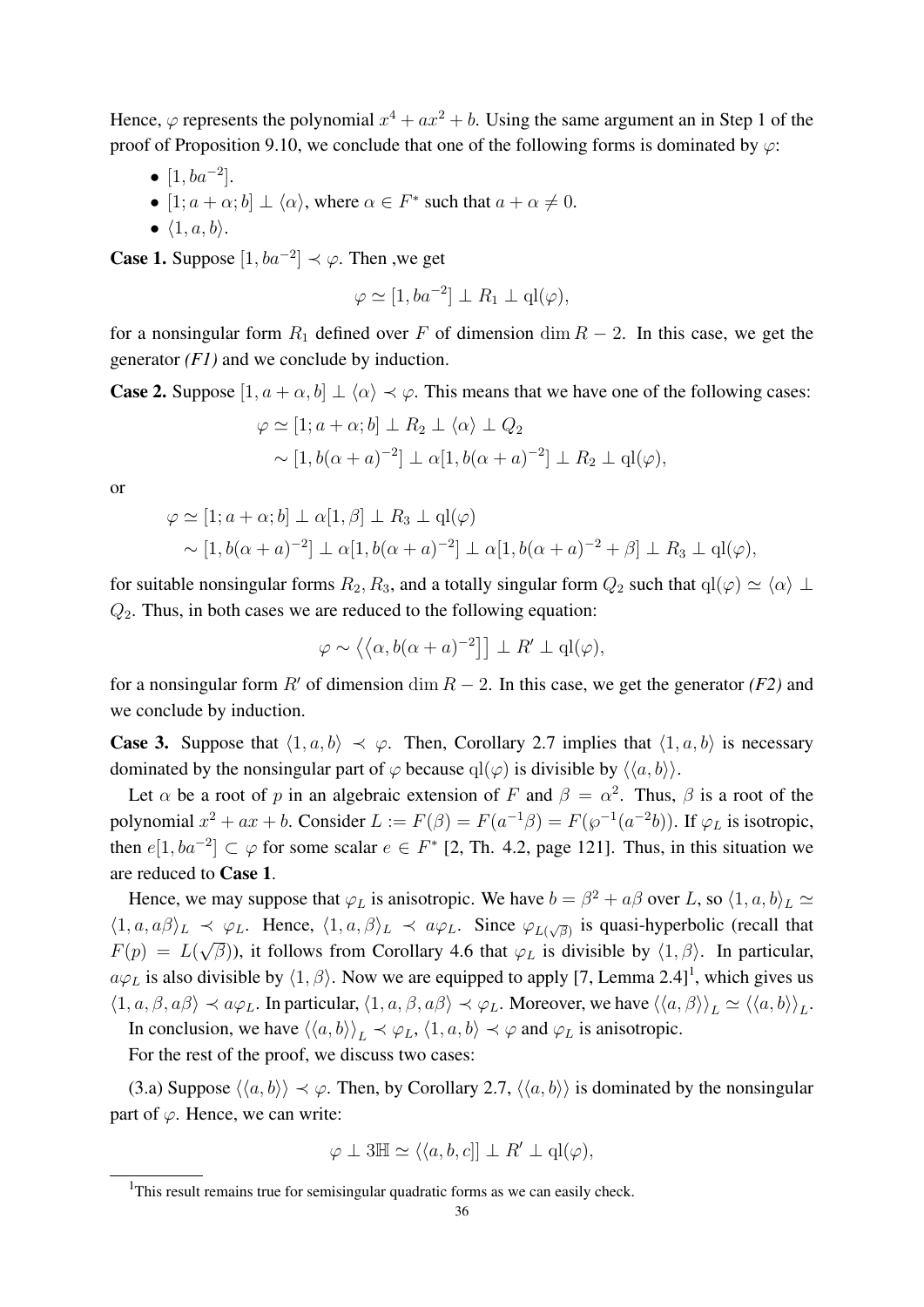where  $c \in F$  and  $R'$  a nonsingular form of dimension dim  $R - 2$ . In this case we get the generator *(F3)* and we conclude by induction.

(3.b) Suppose  $\langle \langle a, b \rangle \rangle \nprec \varphi$ . Since  $\langle 1, a, b \rangle \prec \varphi$  we have

$$
\varphi \perp \langle \langle a, b \rangle \rangle \simeq 3\mathbb{H} \perp \varphi_0,
$$

where  $\varphi_0 := R_0 \perp \langle \langle a, b \rangle \rangle \perp \mathrm{ql}(\varphi)$  is anisotropic. Recall that  $\langle \langle a, b \rangle \rangle_L \prec \varphi_L$ , thus extending (9.3) to L implies that  $(\varphi_0)_L$  is isotropic. Thus,  $\varphi_0 \simeq \lambda[1, ba^{-2}] \perp \varphi_1$  for a suitable anisotropic singular form  $\varphi_1$  and a scalar  $\lambda \in F^*$ . We can re-write equation (9.3) as follows:

$$
\varphi \perp \lambda[1, ba^{-2}] \perp \langle \langle a, b \rangle \rangle \simeq 5\mathbb{H} \perp \varphi_1.
$$

This implies that  $i_W(\varphi \perp \lambda[1, ba^{-2}]) \geq 1$ , but since  $\varphi_L$  is anisotropic  $i_W(\varphi \perp \lambda[1, ba^{-2}]) = 1$ . Let  $\psi = (\varphi \perp \lambda [1, ba^{-2}])_{an}$ . Note that  $\psi$  is quasi-hyperbolic over  $F(p)$  and we also have the following isometry:

$$
\psi \perp \mathbb{H} \perp \langle \langle a, b \rangle \rangle \simeq 5 \mathbb{H} \perp \varphi_1,
$$

i.e.,  $\langle \langle a, b \rangle \rangle \prec \psi$ . Note that the nonsingular part of  $\psi$  is of dimension dim R. In this case, we are reduced to one of the previous cases and we get the desired result by induction.  $\Box$ 

Now we give a similar criteria for irreducible polynomials  $x^4 + ay^2 + b \in F[x, y]$ .

**Proposition 9.14.** Let  $\varphi$  be an anisotropic semisingular F-quadratic form and  $p = x^4 + ay^2 +$  $b \in F[x, y]$  *an irreducible polynomial such that*  $\langle 1, a, b \rangle$  *is anisotropic. If*  $\varphi$  *is quasi-hyperbolic over*  $F(p)$ , then  $q(\varphi)$  *is divisible by*  $\langle \langle a, b \rangle \rangle$ , and  $\varphi$  *is Witt equivalent to a semisingular quadratic form whose nonsingular part belongs to the* W(F)*-module generated by the forms:*

*(G1)*  $\langle \langle a, b, \beta \rangle |$  *for some scalar*  $\beta \in F$ *,* 

(G2) 
$$
\langle \langle a, b(a\gamma^2)^{-2} \rangle
$$
 for some  $\gamma \in F^*$ .

- *(G3)*  $\langle \langle a, \alpha, b(\alpha)^{-2} \rangle$  *for some scalar*  $\alpha \in F^*$ *.*
- *(G4)*  $\langle \langle a, \alpha + a\beta^2, b\alpha^{-2} \rangle |$  *for some*  $\alpha, \beta \in F$  *such that*  $\alpha \neq 0$  *and*  $\alpha + a\beta^2 \neq 0$ *.*

*In particular,*  $SQ(F(p)/F)$  *is an*  $\{2,3\}$ *-Pfister set.* 

*Proof.* Let us write  $\varphi = R \perp \mathrm{ql}(\varphi)$  for a nonsingular form R. Let V be the underlying vector space of  $\varphi$ . Since  $\varphi(\varphi)$  is quasi-hyperbolic over  $F(p)$ , it follows from Theorem 9.12 that  $qI(\varphi) \simeq \langle \langle a, b \rangle \rangle \otimes \rho$  for a totally singular form  $\rho$ .

We may suppose that  $1 \in D_F(R)$ . We will proceed by induction on dim R. Since  $\varphi$  is quasi-hyperbolic over  $F(p)$ , it follows from Theorem 3.5 that

$$
\varphi \simeq (x^4 + ay^2 + b)\varphi.
$$

Hence, there exists  $v \in V(x, y)$  such that  $\varphi(v) = x^4 + ay^2 + b$ . With the help of Proposition 4.1, we can assume  $v \in V(x)[y]$ . Since  $\varphi$  is anisotropic, we may write  $v = v_0 + v_1y$  such that  $v_0, v_1 \in V(x)$ . Then, we get  $\varphi(v) = x^4 + ay^2 + b = \varphi(v_0) + B_{\varphi}(v_0, v_1)y + \varphi(v_1)y^2$ . So we have the following relations:

- $\varphi(v_0) = x^4 + b$ ,
- $\bullet \varphi(v_1) = a$ ,
- $B_{\varphi}(v_0, v_1) = 0.$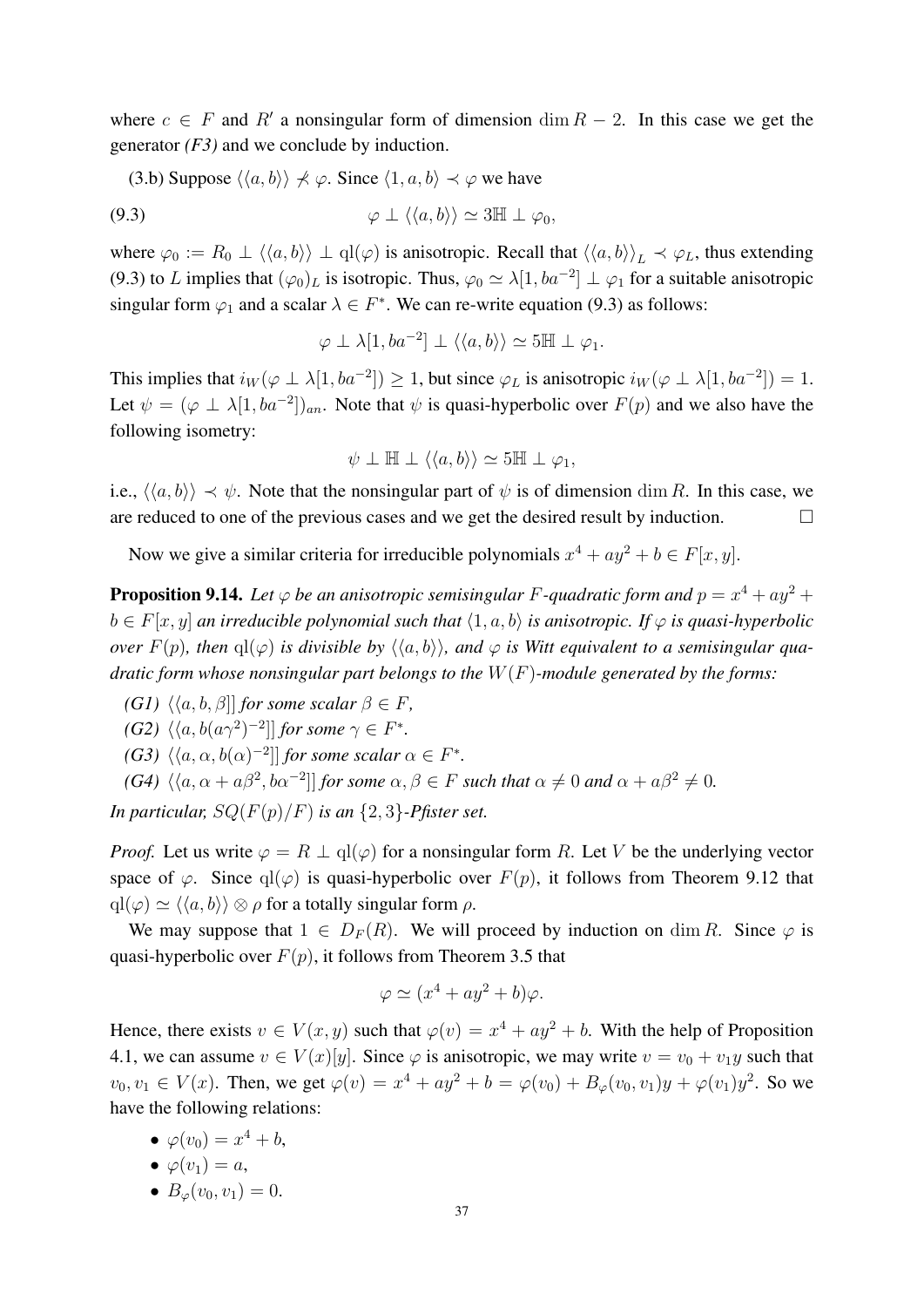Using the Witt extension theorem (Theorem 4.3) and the same argument as in Step 1 of the proof of Proposition 9.9, we may suppose  $v_1 \in V$ . With the help of Theorem 4.1, we can assume  $v_0 \in V[x]$ . Let  $w_0, w_1, w_2 \in V$  be such that  $v_0 = w_0 + w_1 x + w_2 x^2$ . Then

$$
\varphi(v_0) = x^4 + b
$$
  
=  $\varphi(w_0) + B_{\varphi}(w_0, w_1)x + \varphi(w_1)x^2 + B_{\varphi}(w_0, w_2)x^2 + B_{\varphi}(w_1, w_2)x^3 + \varphi(w_2)x^4$ 

So we have the following relations:

- $\bullet \varphi(w_0) = b,$
- $\bullet \varphi(w_2) = 1$ ,
- $\varphi(w_1) = B_{\varphi}(w_0, w_2),$
- $B_{\varphi}(w_0, w_1) = B_{\varphi}(w_1, w_2) = 0.$

Moreover the condition  $B_{\varphi}(v_0, v_1) = 0$  gives us  $B_{\varphi}(w_i, v_1) = 0$  for all  $i \in \{0, 1, 2\}.$ 

**Case 1.** Suppose  $w_0 \perp w_2$ , then  $\varphi(w_1) = 0$  and thus  $w_1 = 0$  because  $\varphi$  is anisotropic. In this case, we are just reduced to the relations:  $\varphi(w_0) = b$ ,  $\varphi(w_2) = 1$ ,  $\varphi(v_1) = a$  and the vectors  $v_1, w_0, w_2$  are pairwise orthogonal. Hence,  $\langle 1, a, b \rangle \prec \varphi$ . Moreover, by Corollary 2.7, the form  $\langle 1, a, b \rangle$  is necessary dominated by the nonsingular part of  $\varphi$ .

We have  $F(p) = F(u)(\sqrt{a^{-1}(u^4 + b)})$  such that u is an indeterminate over F. Hence,  $\varphi_{F(u)}$  is anisotropic. Let  $v = \sqrt{a^{-1}(u^4 + b)}$ . Clearly,  $\langle 1, a, av^2 \rangle \simeq \langle 1, a, b \rangle_{F(u)}$ , and thus  $\langle 1, a, av^2 \rangle \prec \varphi_{F(u)}$ . Moreover, since p is a norm of  $\varphi_{F(x,y)}$ , we get by a specialization argument that  $\varphi_{F(u)} \simeq a \varphi_{F(u)}$ . Hence,  $\langle 1, a, v^2 \rangle \prec \varphi_{F(u)}$ . Moreover, the quasi-hyperbolicity of  $\varphi_{F(p)}$ implies that  $\varphi_{F(u)}$  is divisible by  $\langle 1, v^2 \rangle$  (Corollary 4.6). Now using [7, Lemma 2.4], we get  $\langle\langle a,v^2\rangle\rangle \prec \varphi_{F(u)}$ . Moreover,  $\langle\langle a,b\rangle\rangle_{F(u)} \simeq \langle\langle a,v^2\rangle\rangle$ . Hence,  $\langle\langle a,b\rangle\rangle_{F(u)} \prec \varphi_{F(u)}$ . Since  $F(u)/F$  is purely transcendental, it follows that  $\langle\langle a, b \rangle\rangle \prec \varphi$ . As in the subcase (3.a) in the proof of Proposition 9.13, we obtain

$$
\varphi \sim \langle \langle a, b, \beta \rangle] \perp R_1 \perp q l(\varphi),
$$

for some scalar  $\beta \in F$  and a nonsingular form  $R_1$  of dimension  $\lt \dim R$ . Thus, we get the generator *(G1)* and we complete the proof by induction.

**Case 2.** Suppose  $w_0 \not\perp w_2$ , and let  $\alpha := B_{\varphi}(w_0, w_2) = \varphi(w_1)$ . In this case, we are just reduced to the relations:  $\varphi(w_0) = b$ ,  $\varphi(w_2) = 1$ ,  $B_{\varphi}(w_0, w_2) = \alpha = \varphi(w_1)$ ,  $\varphi(v_1) = a$  and  $B_{\varphi}(w_i, v_1) = 0$  for all  $i \in \{0, 1, 2\}$ . We then have two scenarios:

(1) Suppose  $\alpha = a \mod F^{*2}$ . Then, there exists  $\gamma \in F^{*2}$  such that  $\alpha = a\gamma^2$ , and the vectors  $v_1$  and  $w_1$  are linearly dependent. Let W be the subspace of V generated by  $w_0, w_1$  and  $w_2$ . Hence,  $\varphi|_W \simeq [1; a\gamma^2; b] \perp \langle a \rangle \prec \varphi$ . Observe that  $a \notin D_F(\mathrm{ql}(\varphi))$  by Corollary 2.7, and thus

$$
\varphi \simeq [1, a\gamma^2, b] \perp a[1, \delta] \perp R_2 \perp \mathrm{ql}(\varphi),
$$

for some scalar  $\delta \in F$  and a nonsingular form  $R_2$  of dimension dim  $R - 4$ . Then

$$
\varphi \sim \left\langle \left\langle a, b(a\gamma^2)^{-2} \right\rangle \right] \perp R_2' \perp \mathbf{ql}(\varphi),
$$

where  $R'_2 = a[1, \delta + b(a\gamma^2)^{-2}] \perp R_2$ . Hence, we get the generator *(G2)*. Since dim  $R'_2$  <  $\dim R$ , we conclude by induction.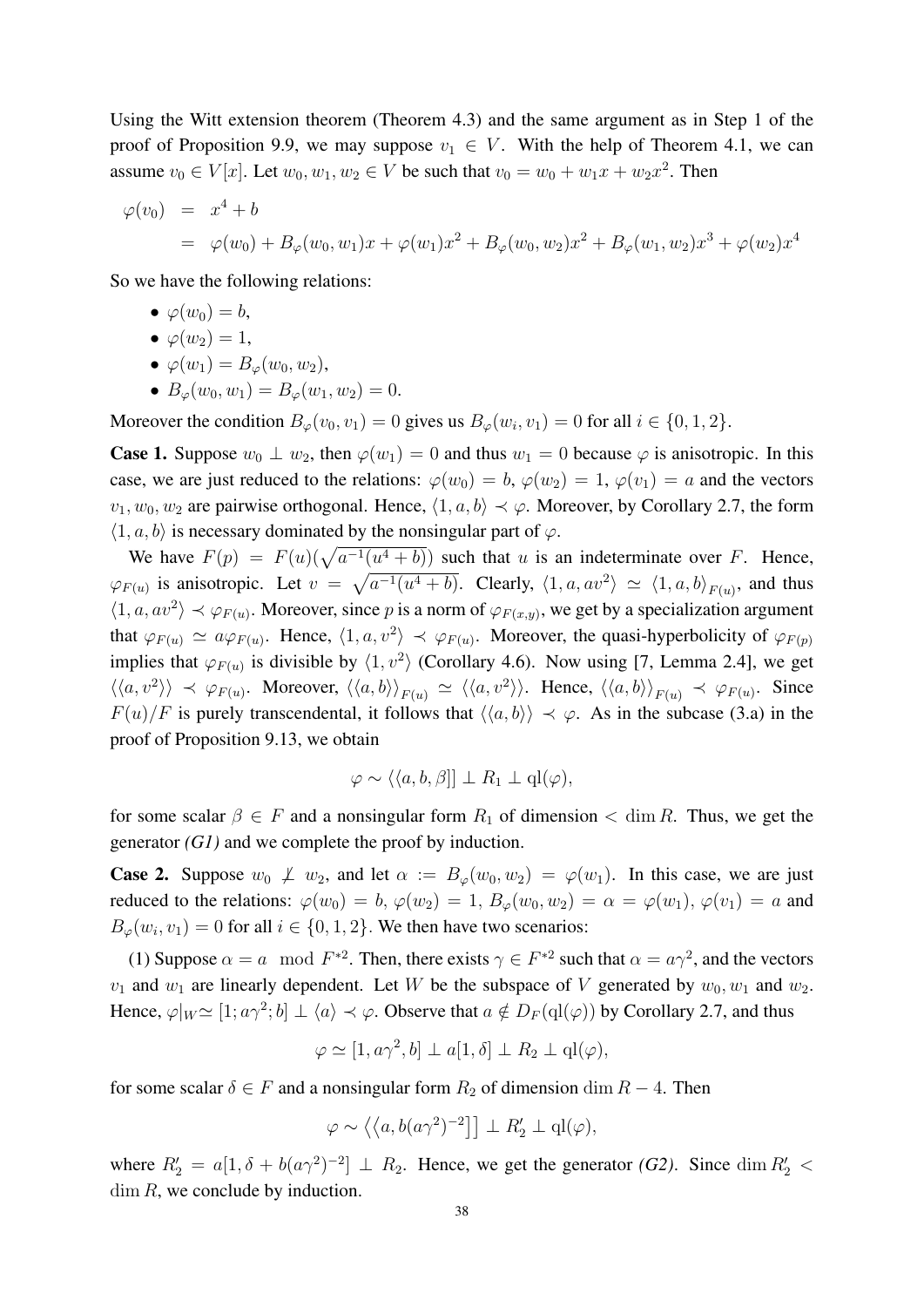(2) Suppose  $\alpha \neq a \mod F^{*2}$ . Then,  $w_0, w_1, w_2$  and  $v_1$  are linearly independent. In this case, we have  $[1, \alpha, b] \perp \langle \alpha, a \rangle \prec \varphi$ . We consider two cases:

(2.a) Suppose  $D_F^0(\langle a, \alpha \rangle) \cap D_F^0(\text{ql}(\varphi)) = \{0\}$ . Then, the condition  $[1; \alpha; b] \perp \langle \alpha, a \rangle \prec \varphi$ implies the following

(9.4) 
$$
\varphi \simeq [1, b\alpha^{-2}] \perp a[1, k] \perp \alpha[1, l] \perp R_1 \perp q(\varphi),
$$

for suitable  $k, l \in F$  and a nonsingular form  $R_1$  of dimension dim  $R - 6$ . We add a hyperbolic plane to equation (9.4) to get:

$$
(9.5) \qquad \varphi \perp \mathbb{H} \simeq \langle 1, a \rangle_b \otimes [1, b\alpha^{-2}] \perp a[1, k + b\alpha^{-2}] \perp \alpha[1, l] \perp R_1 \perp \mathbf{q}(\varphi).
$$

Recall that  $\varphi$  has  $x^4 + ay^2 + b$  as a norm over  $F(x, y)$ . In particular, substituting x to 0, we get  $\varphi \simeq (ay^2 + b)\varphi$  over  $F(y)$  [15, Proposition 5.3]. Moreover, the polynomial  $ay^2 + b$  is a norm of  $\langle 1, a \rangle_b \otimes [1, b\alpha^{-2}]$  as it is represented by this form. Hence,  $ay^2 + b$  is also a norm of

$$
\varphi' := (a[1, k + b\alpha^{-2}] \perp \alpha[1, l] \perp R_1 \perp q l(\varphi))_{an}.
$$

In particular,  $\alpha(ay^2+b)$  is represented by  $\varphi'$  over  $F(y)$ . Using Theorem 4.1 as before, we deduce that  $\alpha \langle a, b \rangle \prec \varphi'$  (because  $\varphi'$  is anisotropic). Note that  $D_F^0(\alpha \langle a, b \rangle) \cap D_F^0(\text{ql}(\varphi)) = \{0\},$ otherwise  $\alpha$  would be represented by ql( $\varphi$ ) as  $\langle\langle a, b \rangle\rangle$  divides ql( $\varphi$ ), and thus  $\varphi$  would be isotropic. Hence, we get

$$
(9.6) \qquad a[1, k + b\alpha^{-2}] \perp \alpha[1, l] \perp R_1 \perp \mathbf{q}(\varphi) \simeq a\alpha[1, s_1] \perp b\alpha[1, s_2] \perp R_2 \perp \mathbf{q}(\varphi)
$$

for some scalars  $s_1, s_2 \in F$  and a nonsingular form  $R_2$ . Consequently, we combine (9.6) with (9.5) to get:

$$
(9.7) \qquad \varphi \perp \mathbb{H} \simeq \langle 1, a \rangle_b \otimes [1, b\alpha^{-2}] \perp a\alpha[1, s_1] \perp b\alpha[1, s_2] \perp R_2 \perp qI(\varphi),
$$

Adding  $2 \mathbb{H}$  to equation (9.7) yields:

$$
\varphi \perp 3\mathbb{H} \simeq \langle 1, a \rangle_b \otimes [1, b\alpha^{-2}] \perp a\alpha [1, b\alpha^{-2}] \perp b\alpha [1, b\alpha^{-2}]
$$
  

$$
\perp a\alpha [1, s_1 + b\alpha^{-2}] \perp b\alpha [1, s_2 + b\alpha^{-2}] \perp R_2 \perp q l(\varphi).
$$

Since  $b\alpha[1, b\alpha^{-2}] \simeq \alpha[1, b\alpha^{-2}]$ , we get

$$
\varphi \perp 3\mathbb{H} \simeq \left\langle \left\langle a, \alpha, b\alpha^{-2} \right\rangle \right] \perp R_2' \perp \mathbf{q} l(\varphi),
$$

where  $R'_2 = a\alpha[1, s_1 + b\alpha^{-2}] \perp b\alpha[1, s_2 + b\alpha^{-2}] \perp R_2$ . In this case we get the generator *(G3)* and we conclude by induction as  $\dim R'_2 = \dim R - 2$ .

(2.b) Suppose  $D_F^0(\langle a, \alpha \rangle) \cap D_F^0(\text{ql}(\varphi)) \neq \{0\}$ . Hence, with the condition  $[1; \alpha; b] \perp \langle \alpha, a \rangle \prec$  $\varphi$ , there exist  $e, f, g \in F^*$  such that  $\langle a, \alpha \rangle \simeq \langle e, f \rangle$  and

$$
\varphi \simeq [1; \alpha; b] \perp [e, g] \perp R_1 \perp q l(\varphi),
$$

where  $f \in D_F(q](\varphi)$  and  $R_1$  is a nonsingular form of dimension dim  $R - 4$ . Since  $a \notin$  $D_F(q(\varphi))$ , we have  $a = e^{2} + f y^2$  for suitable  $x, y \in F$  and  $x \neq 0$ . Using the isometry  $[r, s] \perp \langle t \rangle \simeq [r + t, s] \perp \langle t \rangle$ , we may suppose  $e = a$ . Hence

(9.8) 
$$
\varphi \perp \mathbb{H} \simeq \langle 1, a \rangle_b \otimes [1, b\alpha^{-2}] \perp a[1, a g + b\alpha^{-2}] \perp R_1 \perp \mathbf{q}(\varphi).
$$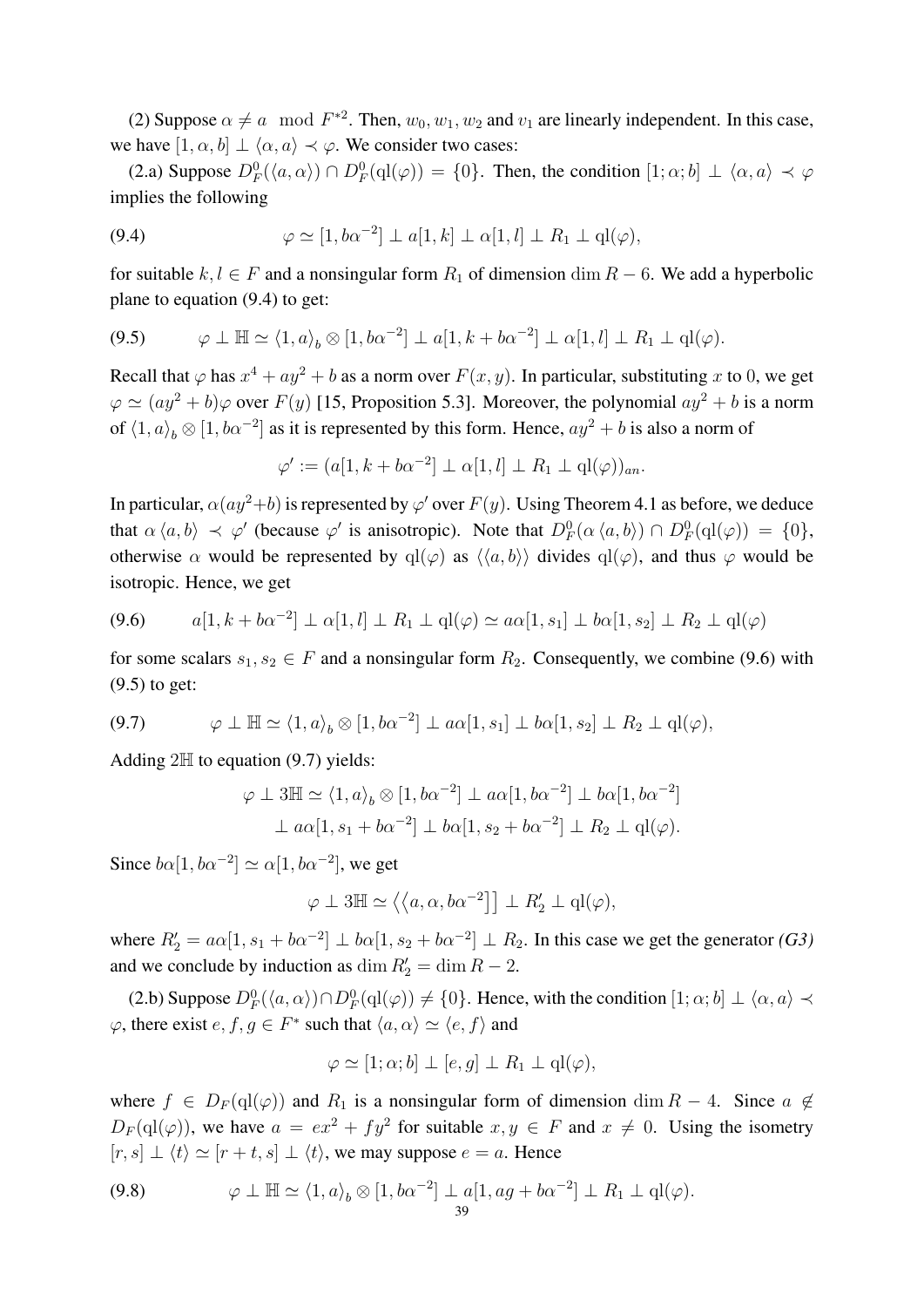Since  $\text{ql}(\varphi)$  is divisible by  $\langle\langle a,b\rangle\rangle$ , the polynomial  $ay^2 + b$  is a norm of  $\text{ql}(\varphi)_{F(y)}$ . Consequently,  $q(\varphi)_{F(y)}$  represents  $(ay^2 + b)f$ , and thus  $\langle af, bf \rangle$  is a subform of  $q(\varphi)$ . Note that  $bf[1, b\alpha^{-2}] \simeq f[1, b\alpha^{-2}]$ . Hence, equation (9.8) can be written as follows:

$$
\varphi \perp 3\mathbb{H} \simeq \langle 1, a \rangle_b \otimes [1, b\alpha^{-2}] \perp f[1, b\alpha^{-2}] \perp af[1, b\alpha^{-2}] \perp a[1, a g + b\alpha^{-2}] \perp R_1 \perp q l(\varphi).
$$

Consequently, we get

$$
\varphi \perp 3\mathbb{H} \simeq \left\langle \left\langle a, f, b\alpha^{-2} \right\rangle \right] \perp R_2 \perp q l(\varphi),
$$

where  $R_2 = a[1, ag + b\alpha^{-2}] \perp R_1$ . Moreover, modulo a square, we may suppose  $f = \alpha + a\beta^2$ for some  $\beta \in F$  (because  $\langle a, \alpha \rangle \simeq \langle e, f \rangle$  and  $a \notin D_F(ql(\varphi))$ ). Hence, in this case we get the generator *(G4)*. Since  $R_2$  is of dimension dim  $R - 2$ , we conclude by induction.  $\Box$ 

A similar characterization could also be given for quadratic forms quasi-hyperbolic over the function field of an irreducible polynomial  $x^4 + ay^4 + bx^2 \in F[x, y]$  such that  $\langle 1, a, b \rangle$  is anisotropic. In this case, we are reduced to Proposition 9.14, by change of indeterminates  $X = xy^{-1}$  and  $Y = xy^{-2}$ .

Remark 9.15. *Note that in Proposition 9.13 and 9.14, we were able to take shelter of technical calculations to get the desired result since, we are dealing with polynomials of small degree. With the increase in degree of field extension, we need a more complex arguments in the induction process as we did in Theorems 7.1 and 5.1.*

#### **REFERENCES**

- [1] Aravire, R. and Baeza, R., *The behavior of the* ν*-invariant of a field of characteristic* 2 *under finite extensions*, Rocky Mountain J. Math, 19 (1989), 589-600.
- [2] Baeza, R., *Quadratic Forms over Semilocal rings*, Lect. Notes Maths., Vol. 655, Springer, Berlin 1978.
- [3] Elman R., Karpenko N. and Merkurjev A., *The algebraic and geometric theory of quadratic forms*, American Mathematical Society Colloquium Publications, vol. 56, American Mathematical Society, Providence, RI, 2008.
- [4] Hoffmann D.W., *Diagonal forms of degree* p *in characteristic* p, Algebraic and arithmetic theory of quadratic forms, Contemp. Math., vol. 344, Amer. Math. Soc., Providence, RI, 2004, pp. 135-183.
- [5] Hoffmann D.W., *Witt kernels of quadratic forms for multiquadratic extensions in characteristic 2.*, Proc. Amer. Math. Soc. 143, no. 15, 2015, pp. 5073-5082.
- [6] Hoffmann D.W. and Laghribi A., *Quadratic forms and Pfister neighbors in characteristic 2*, Trans. Amer. Math. Soc., 356 (2004), no. 10, 4019-4053.
- [7] Hoffmann D.W. and Sobiech M., *Witt kernels and Brauer kernels for quartic extensions in characteristic two.*, J. Pure Appl. Algebra, 219 (2015), no. 10, 4619-4634.
- [8] Kato K., *Symmetric bilinear forms, quadratic forms and Milnor K-theory in characteristic two,* Invent. Math., 66 (1982), 493–510.
- [9] Knebusch M., *Specialization of quadratic and symmetric bilinear forms, and a norm theorem*, Acta Arith., 24 (1973), 279-299, Collection of articles dedicated to Carl Ludwig Siegel on the occasion of his seventy-fifth birthday, III.
- [10] Laghribi A., *Quasi-hyperbolicity of totally singular quadratic forms,* Contemp. Math. 344 (2004), 237-248.
- [11] Laghribi A., *Witt kernels of function field extensions in characteristic* 2, J. Pure Appl. Algebra, 199 (2005), no. 1-3, 167-182.
- [12] Laghribi A., *The norm theorem for totally singular quadratic forms*, Rocky Mountain J. Math., 36 (2006), no. 2, 575-592.